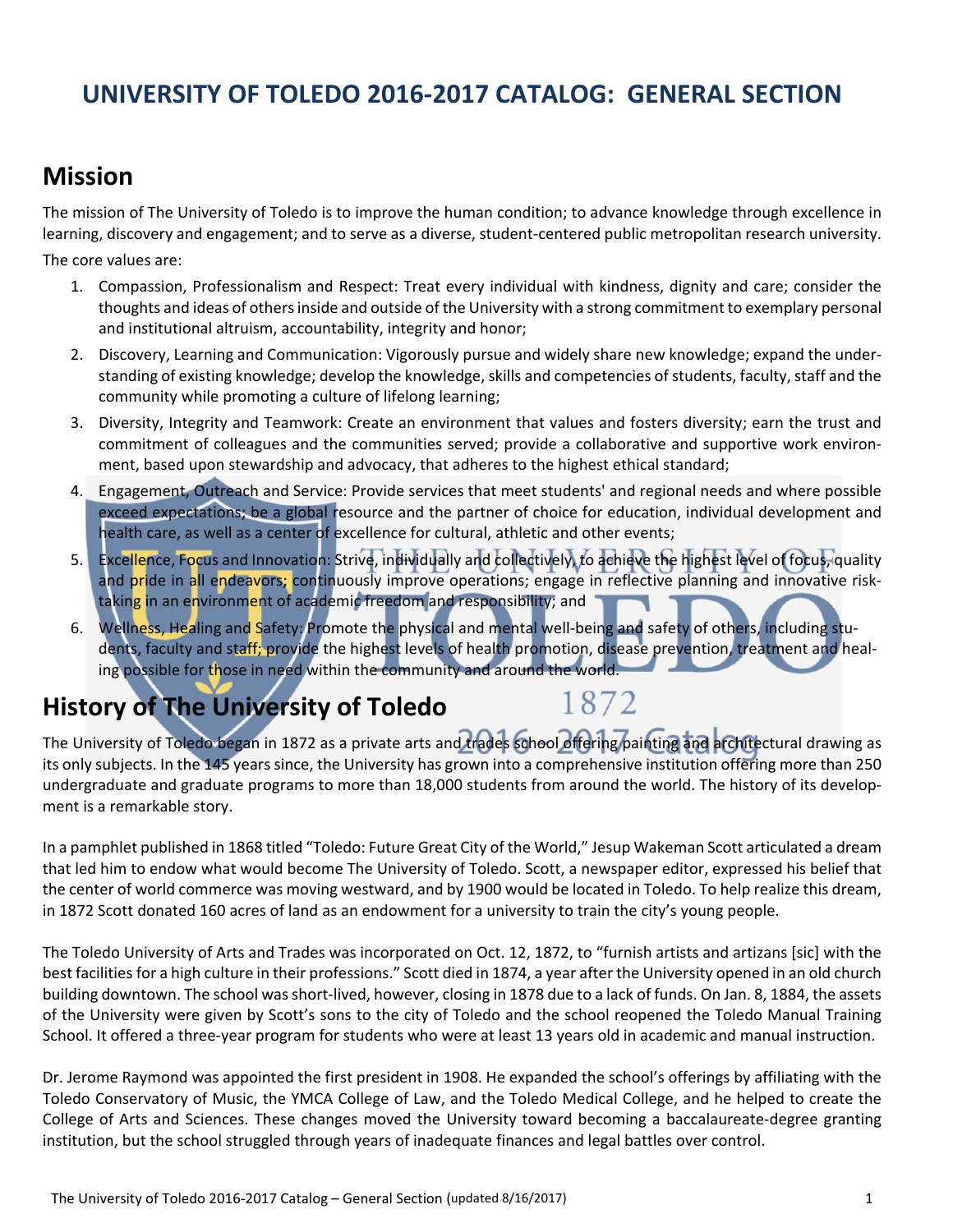In 1914, Dr. A. Monroe Stowe became president and led the University on its first organized path of development. He founded the College of Commerce and Industry (later the College of Business Administration) in 1914, and the College of Education in 1916. Enrollment grew from 200 students to 1,400.

As evidence that the University was maturing, student participation in extracurricular activities increased. In 1919, Student Council was created, and two students started a newspaper called *The Universi‐Teaser*. In 1915, the students petitioned for an intercollegiate athletic program. Football began in 1917, although the first game was a 145-0 loss to the University of Detroit. The sports teams received their nickname, the "Rockets," in 1923 from a newspaper writer who thought the name reflected the football team's playing style.

By the 1920s, Toledo University was a growing institution, limited only by the size of buildings that housed it. Classes were held in several small buildings downtown. In 1922, the University moved into an automobile mechanics training facility that had been constructed for World War I on the original Scott plot of land. While twice the size of the old buildings, this location was less than ideal. Its limitations became evident when an enrollment increase of 32 percent in one year produced a critical shortage of space.

The prospects for a new, permanent home for the University improved in 1928 when Dr. Henry J. Doermann became president. His first activity was to initiate plans for a new campus. To pay for the proposed buildings, that year the city placed a bond levy before Toledo's voters. A campaign by faculty and students led to the levy's passage by 10,000 votes and less than a year before the start of the Great Depression. Doermann wanted the new campus to reflect the best design elements of European universities because he felt such architecture would inspire students. It took 400 men less than one year to build University Hall and the Field House in the Collegiate Gothic style.

While enrollments remained stable at UT during most years of the Depression, the University's finances were strapped. Dr. Philip C. Nash, who became president following Doermann's sudden death, instituted drastic measures to cut costs. Funds from the federal government's New Deal programs helped by paying for new buildings and student scholarships.

While the Depression decade determined in many ways if the University would survive, it was World War II and its aftermath that transformed UT into the modern university it is today. The impact of the war was felt almost immediately. The military contracted with UT to offer war-training programs for military and civilian personnel. Student life also changed with the war. With a dwindling number of male students, women assumed leadership roles on campus, and intercollegiate basketball and football were suspended. And, tragically, more than 100 UT students were killed in the war. After the war, the GI Bill of Rights provided a way to reward veterans for their service by paying their college tuition, and more than 3,000 veterans took advantage of the program at UT.

In 1947, Wilbur W. White replaced Nash, who had died the previous year. White proposed a progressive 10-year development plan, but he died in 1950 before any new buildings were completed. His successor, Dr. Asa S. Knowles, oversaw the completion of several buildings, including a new library in 1953. Knowles resigned the presidency in 1958. His last official act wasto meet with Toledo City Council to discussthe future financing of the University. As a municipal university, more than 12 percent of the city's budget was allocated to the UT, and Knowles felt this was not sustainable. Council members suggested the University consider acquiring financial assistance from the state.

It was left to President William S. Carlson to pursue the issue. In 1959, bills introduced in the legislature for a state subsidy for the Ohio's three largest municipal universities stalled, and the University's financial situation worsened. Fortunately, a 2‐mill levy in 1959 passed by 144 votes, raising \$1.7 million a year for UT. But the universities of Akron, Cincinnati and Toledo continued to press for state financial assistance, and finally, on July 1, 1967, The University of Toledo became part of the state's system of higher education. In addition to tuition subsidies for students, state support provided capital improvement money for a campus building boom.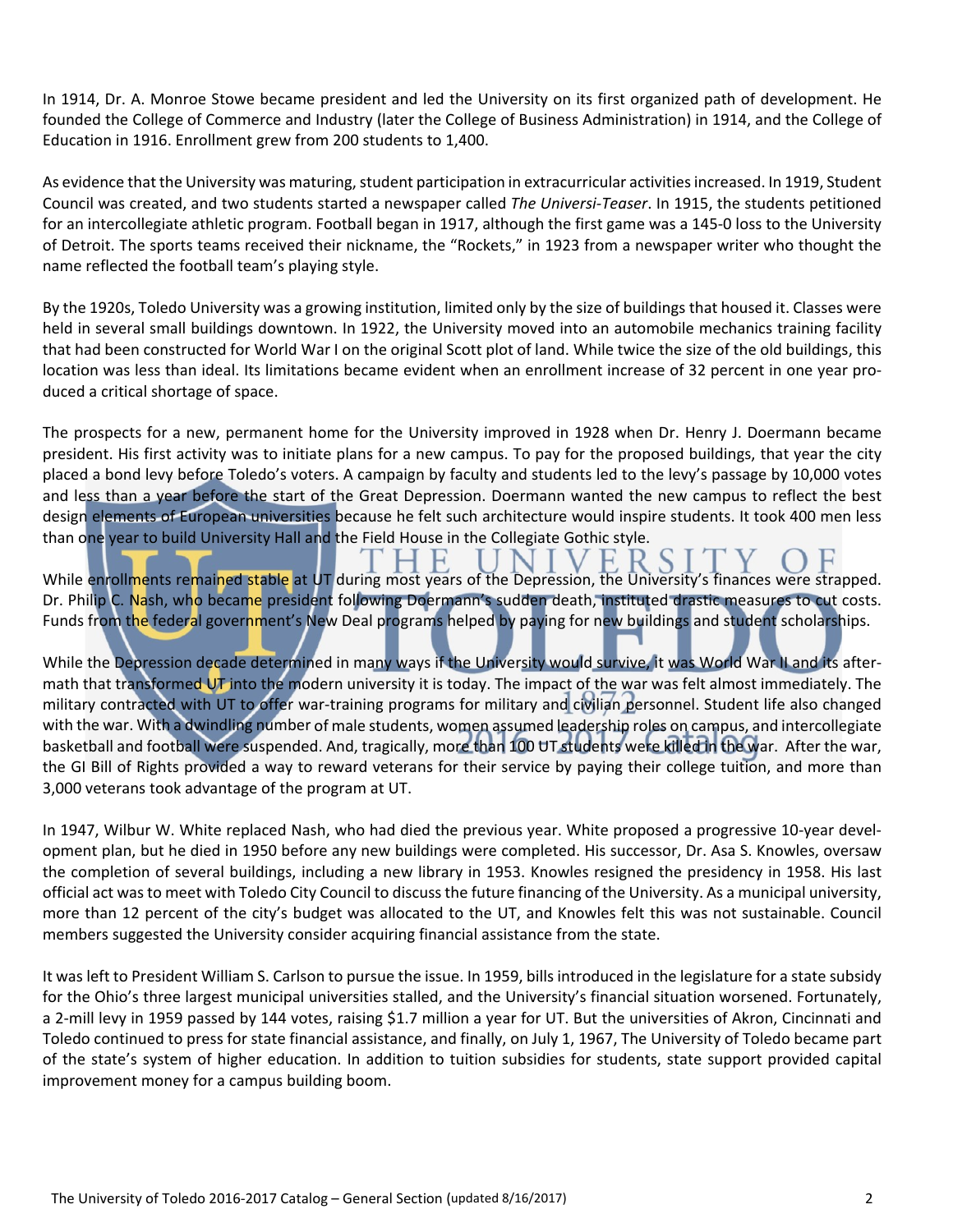College students became more politically active in the 1960s, and student protests became frequent. Most at UT were peaceful, although protests in opposition to the war in Vietnam led to several arrests. In 1970, the campus remained calm following the deaths of four student protesters at Kent State University. A protest by black students after the killing of students at Jackson State University in Mississippi temporarily closed University Hall in May 1970, but this ended when Carlson met with the students and reached a peaceful accord.

UT marked its centennial in 1972 with a year of celebration. That year Carlson retired, and Dr. Glen R. Driscoll wasselected as his successor. Driscoll oversaw further expansion of the University's physical plant. Centennial Mall, a nine-acre landscaped area in the center of campus, replaced parking lots and Army barracks in 1980. In 1985, Driscoll retired and was replaced by Dr. James D. McComas, who continued the expansion of the University's facilities. His tenure at UT was brief, however, as he resigned in 1988.

Dr. Frank E. Horton was selected to be The University of Toledo's 13th president in October 1988. To meet the challenges of the 1990s, Horton began a lengthy strategic planning effort to chart a course of targeted, purposeful growth. To help achieve the plan's many goals, in 1993 the University launched a successful \$40 million fund-raising campaign. The University continued to expand its physical environs with the renovation of commercial buildings into classrooms. The uni‐ versity also formalized its relationship with the Toledo Museum of Art with the completion of the Center for the Visual Arts on the museum's grounds. The university also built the Lake Erie Research Center at Maumee Bay State Park.

Significant growth in the 1990s was not only in buildings, but also in technology. The University joined OhioLINK, a statewide library network, in 1994. The internet became accessible in residence halls and offices. Technological improve‐ ments allowed students to register for classes and check their grades online. The university also began to experiment with offering classes via distance learning.

In 1999, Dr. Vik Kapoor became the University's 14th president following Horton's retirement. Kapoor embarked on a restructuring program that included major resource reallocation and administrative reorganization. The Community and Technical College, established in 1968 on the University's Scott Park campus, was abolished. In June 2000, Kapoor resigned, and was replaced the following year by Dr. Daniel Johnson.

Johnson's agenda focused on reconnecting the University to the community through outreach and engagement activities, and the University's mission was rewritten to describe UT as a metropolitan research university. Planning began on a science and technology corridor to encourage research partnerships with businesses. Construction projects on the campus included renovations to several older buildings, including the Memorial Field House, which was transformed from a basketball arena into a classroom building and reopened in 2008 after years of standing empty.

In 2006, the University saw another fundamental change with the merger of UT and the Medical University of Ohio, which had been founded as a separate state-supported institution in 1964. As part of the merger, Dr. Lloyd Jacobs, who had been president of MUO, was named president of the merged university. UT became one of few universities nationwide to offer degrees in medicine, law, engineering, business, pharmacy, and education. In 2015, UT welcomed its first female president, Dr. Sharon Gaber. Gaber has worked to increase enrollment, retention, and fundraising, and has overseen the implementation of an agreement to partner UT's medical education with ProMedica.

Despite the challenges facing higher education in the 21st century, The University of Toledo today is an amazing success story. Many of its faculty and academic programs have worldwide reputations, and its main and health science campuses are recognized as architectural gems. If the past is any indication, the challenges will be met, and the institution will continue its path of growth and success.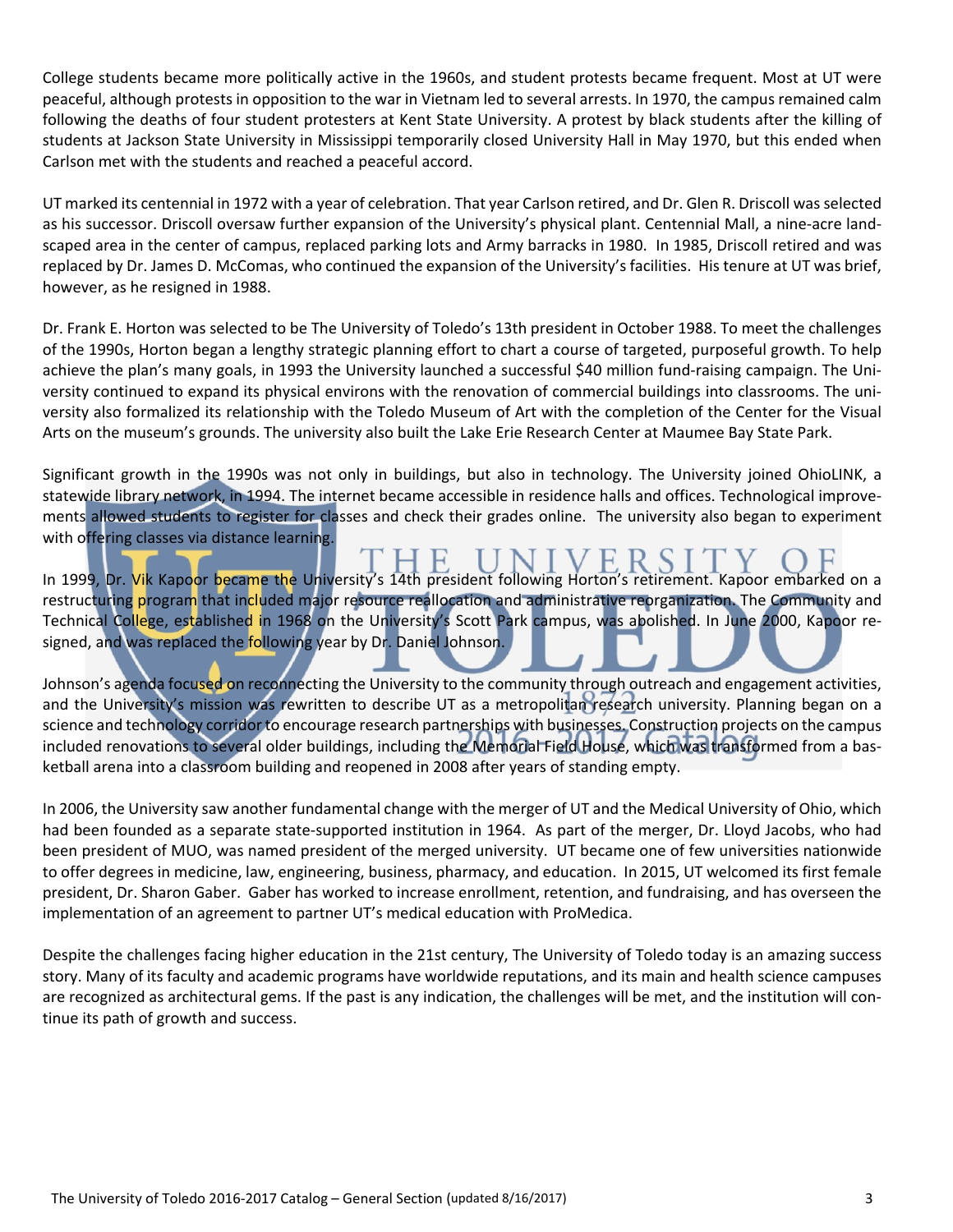# **Accreditation and Standards**

#### **Accrediting Bodies**

The University of Toledo is accredited by the Commission on Institutions of Higher Education of the North Central Asso‐ ciation, 30 North LaSalle St., Suite 2400, Chicago, IL 60602‐2504 312.263.0456. Listed below are other professional or‐ ganizations in which the University holds membership, or which approve the quality of its educational programs, or both.

ABET (Accreditation Board for Engineering and Technology, Inc.) Accreditation Council for Graduate Medical Education (ACGME) Accreditation Council for Occupational Therapy Education Accreditation Council for Pharmacy Education Accreditation Council on Social Work Education Accreditation Review Commission on Education for the Physician Assistant American Alliance for Health, Physical Education, Recreation and Dance/American Association for Health Education American Bar Association American Chemical Society American College of Surgeons Comprehensive Education Institute American Council on the Teaching of Foreign Languages American Psychological Association Commission on Accreditation American Speech‐Language‐Hearing Association Association for Middle Level Education/National Middle School Association Association of American Colleges and Universities Association to Advance Collegiate Schools of Business (AACSB) International Commission on Accreditation for Health Informatics and Information Management Commission on Accreditation for Respiratory Care Commission on Accreditation in Physical Therapy Education 1872 Commission on Accreditation of Athletic Training Education<br>
Commission on Accreditation of Medical Physics  $2016 - 2017$ Catalog Commission on Accreditation of Medical Physics Commission on Collegiate Nursing Education Commission on Dental Accreditation Council for Exceptional Children Council for the Accreditation of Counseling and Related Educational Programs Council for the Accreditation of Educator Preparation Council on Academic Accreditation in Audiology and Speech‐Language Pathology ‐ American Speech and Hearing Association Council on Education for Public Health Council on Social Work Education Educational Leadership Constituent Council International Reading Association Liaison Commission Medical Education National Accrediting Agency for Clinical Laboratory Sciences National Association for the Education of Young Children National Association of School Psychologists National Association of Schools of Art and Design National Association of Schools of Music

The University of Toledo 2016‐2017 Catalog – General Section (updated 8/16/2017) 4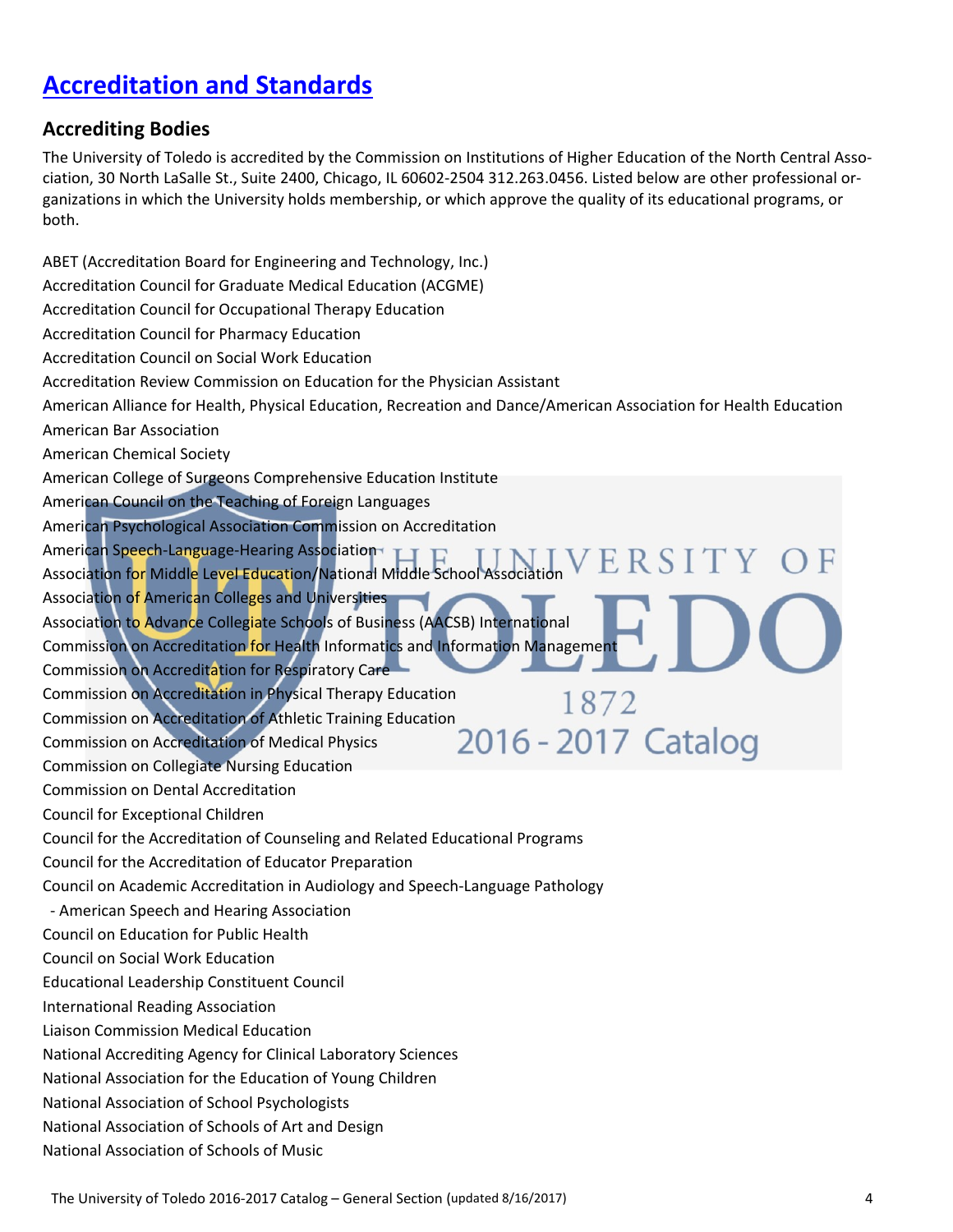National Association of Schools of Public Affairs and Administration National Athletic Training Association National Council for Social Studies National Council of Teachers of English National Council of Teachers of Mathematics National Recreation and Park Association – Council on Accreditation for Recreation, Park Resources and Leisure Services National Science Teachers Association

### **Assessment**

The University of Toledo community undertakes the assessment of student learning outcomes to discover the extent to which students are acquiring knowledge, skills, beliefs and attitudes as a consequence of participation in their respective academic programs.

Assessment of student learning occurs at a variety of levels, including at the institution, college, department and program level. It is frequently based on multiple measures that vary according to the discipline.

The University uses the knowledge gleaned from assessment activities to promote program improvement.

# **General Undergraduate Degree Requirements Earned Hours Required for a Degree**

The University of Toledo requires a student to earn a minimum of 60 semester hours to be awarded an associate's degree. A minimum of 120 semester hours must be earned to be awarded a bachelor's degree. Some colleges/ programs require that more than the minimum of 60‐120 hours be earned to be awarded the degree, the additional coursework is required to meet professional accreditation or licensing requirements. In addition, a student must have a cumulative University of Toledo GPA of at least 2.0 in order to qualify for graduation. For specific information, consult the individual college sections of this catalog. Earned hours are those hours that each college of the University counts toward fulfilling specific degree program requirements. Hours counted toward degree requirements may vary depending on the college/degree program a student enrolls in and is pursuing.

### **Residency Requirement for a Degree**

Every college of The University of Toledo requires a student to earn a specific number of hours as a University of Toledo student. Some colleges require a specific number of hours be taken as a student registered in that college. In addition, residency hours may be required to be earned in specific classes, specific programs and/or in specific semesters prior to the proposed semester when the student plans to graduate.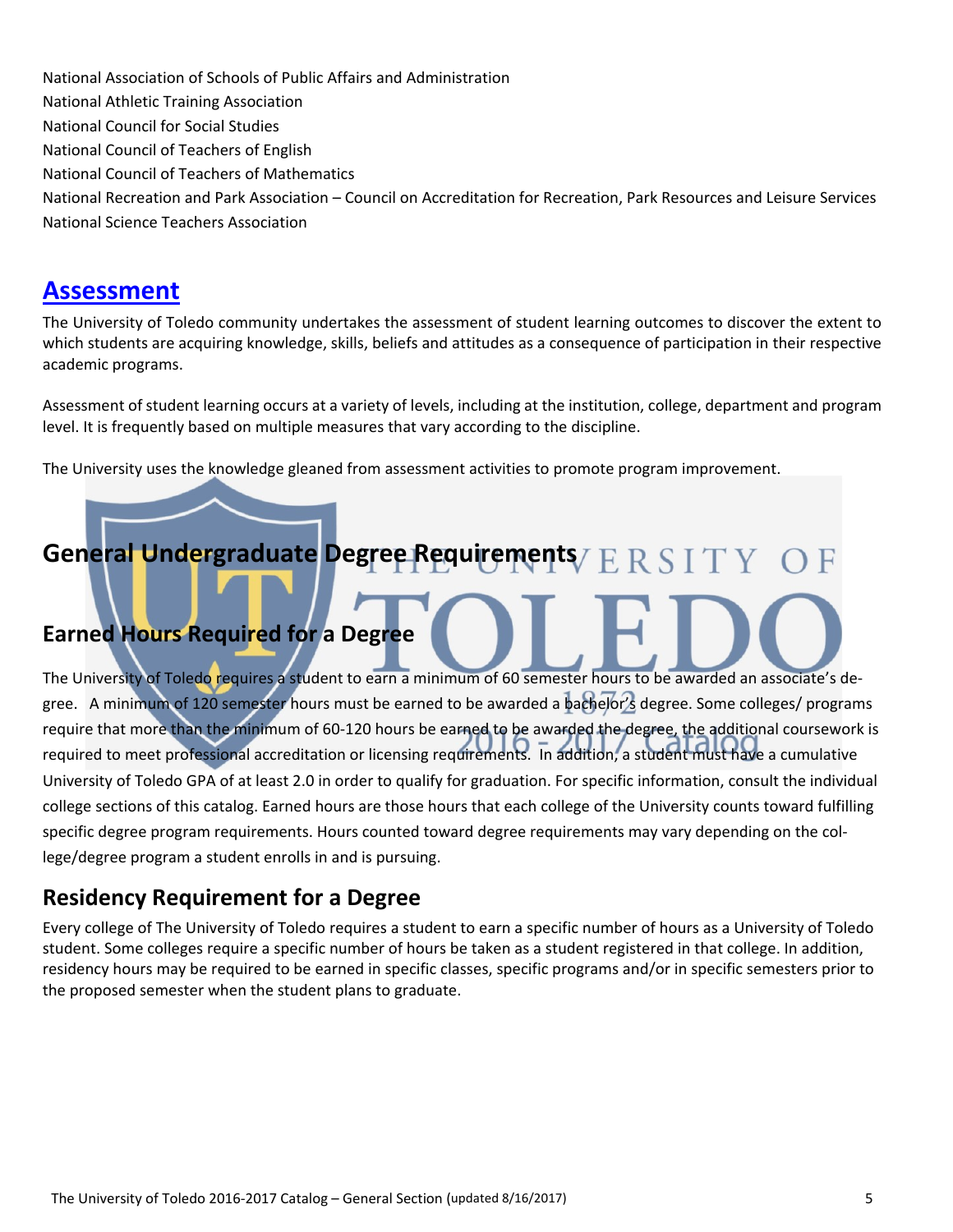#### **Graduation Application Process**

A student nearing the completion of a degree program must complete the "Application for Graduation" **online** through the myUT portal https://myut.utoledo.edu/portal. It is under the Student tab, My Records.

For undergraduate students, the deadline for applying to graduate is the 11th week of the fall semester for spring graduation and the 11th week of the spring semester for summer or fall graduation. The deadlines for law and graduate students may differ. Deadline dates can be found here: http://www.utoledo.edu/offices/registrar/graduation app deadlines.html.

Students who do not graduate the semester for which they applied to graduate, but anticipate degree completion the following semester, must reapply by completing another application no later than the 15th day of the next semester in which they expect to graduate.

Failure to apply for graduation means that the student's graduation date will be postponed.

#### **Dual Degrees**

The university recognizes a student may want to earn two degreessimultaneously as part of their undergraduate academic experience. Students may earn more than one bachelor's degree or associate's degree or a bachelor's and associate's degree concurrently. Students interested in earning two or more degrees simultaneously should consult the colleges from which they wish to earn the degrees for specific rules and requirements. Policies related to fee assessment for dual degrees are presented in the "The University of Toledo Finance Brochure," found on the Financial Aid website.

# **Areas of Study**

The following list represents the programs of study offered by The University of Toledo. Each area is described later in this catalog. 1872

#### **Undergraduate**

- Accounting
- Accounting Technology
- Secondary/Adolescence to Young Adult Ed‐ ucation
- Adult Liberal Studies
- American Studies
- Anthropology
- Applied Organizational Technology
- Army ROTC
- Art
- Art Education
- Art History
- Astronomy
- **•** Bioengineering
- Biology
- Business Management Technology
- Chemical Engineering
- **Chemistry**
- 2016 2017 Catalog
	- Communication
	- Computer Network Administration
	- Computer Science and Engineering
	- Computer Science and Engineering Technology
	- Computer Software Specialist
	- Construction Engineering Technology
	- Cosmetic Science and Formulation Design
	- Criminal Justice
	- Disability Studies
	- **Doctor of Pharmacy-PharmD**
	- Early Childhood Education
	- Economics
	- **•** Electrical Engineering
	- Electrical Engineering Technology
	- Electronic Commerce
	- English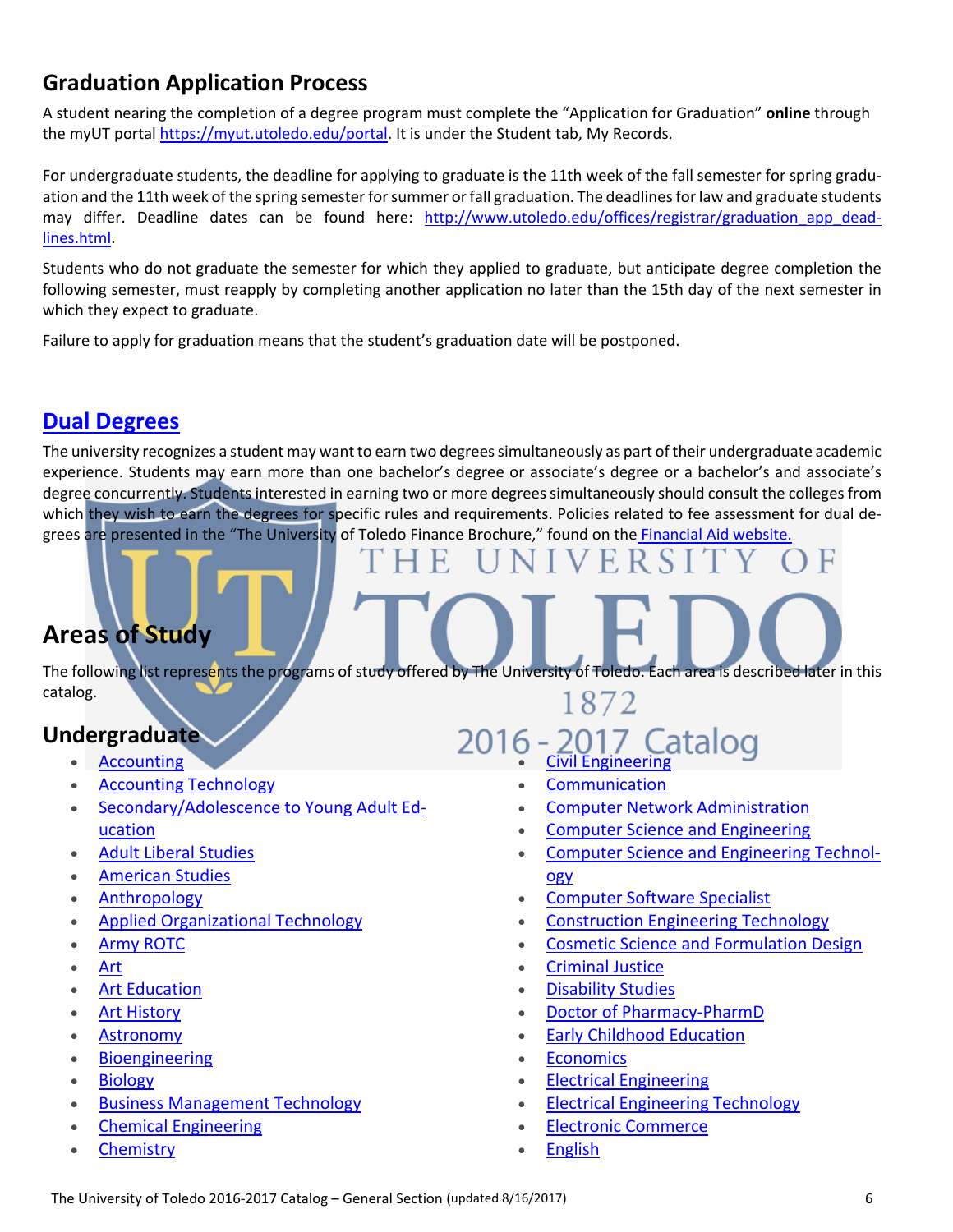- Entrepreneurship
- Environmental Sciences
- Environmental Studies
- Exercise Science
- Film‐Video
- Finance
- Financial Services
- Foreign Language Education
- Foreign Language
- General Studies
- Geography and Planning
- Geology
- Global Studies
- Health Care Administration
- Health Information Management
- **History**
- Human Resource Management
- **•** Humanities
- **Individualized Program**
- Information Services and Support
- **Information Systems**
- Information Technology Business
- Information Technology Engineering
- International Business
- **Law and Social Thought**
- Marketing
- **Mathematics**
- Mechanical Engineering
- Mechanical Engineering Technology
- Medical Technology
- Medicinal and Biological Chemistry
- Middle Childhood Education
- Music
- Music Education

## **Graduate Programs**

For information on the graduate programs, please refer to this College of Graduate Studies.

Graduate Programs

College of Medicine and Life Sciences Programs

College of Law Programs

- Nursing
- Operations Management
- Organizational Leadership and Manage‐ ment
- Paralegal Studies
- Pharmaceutical Sciences
- Pharmaceutics
- Pharmacology Toxicology
- Pharmacy Administration
- Philosophy
- **Physics**
- Political Science and Public Administration
- Pre‐business Administration
- Pre‐law
- Pre‐Med
- Professional Sales
- Professional Studies
- Programming and Software Development
- Psychology
- Public Health
- Recreational Therapy
- Religious Studies
	- Respiratory Care
	- Social Work
	- **Sociology** Special Education-Intervention Speci
	- Speech Language Pathology
	- Supply Chain Management
- Technical Studies
- 2016 Theatre 7 Catalog
	- Transition Program
	- Undecided QUEST Program
	- Urban Studies
	- Women's and Gender Studies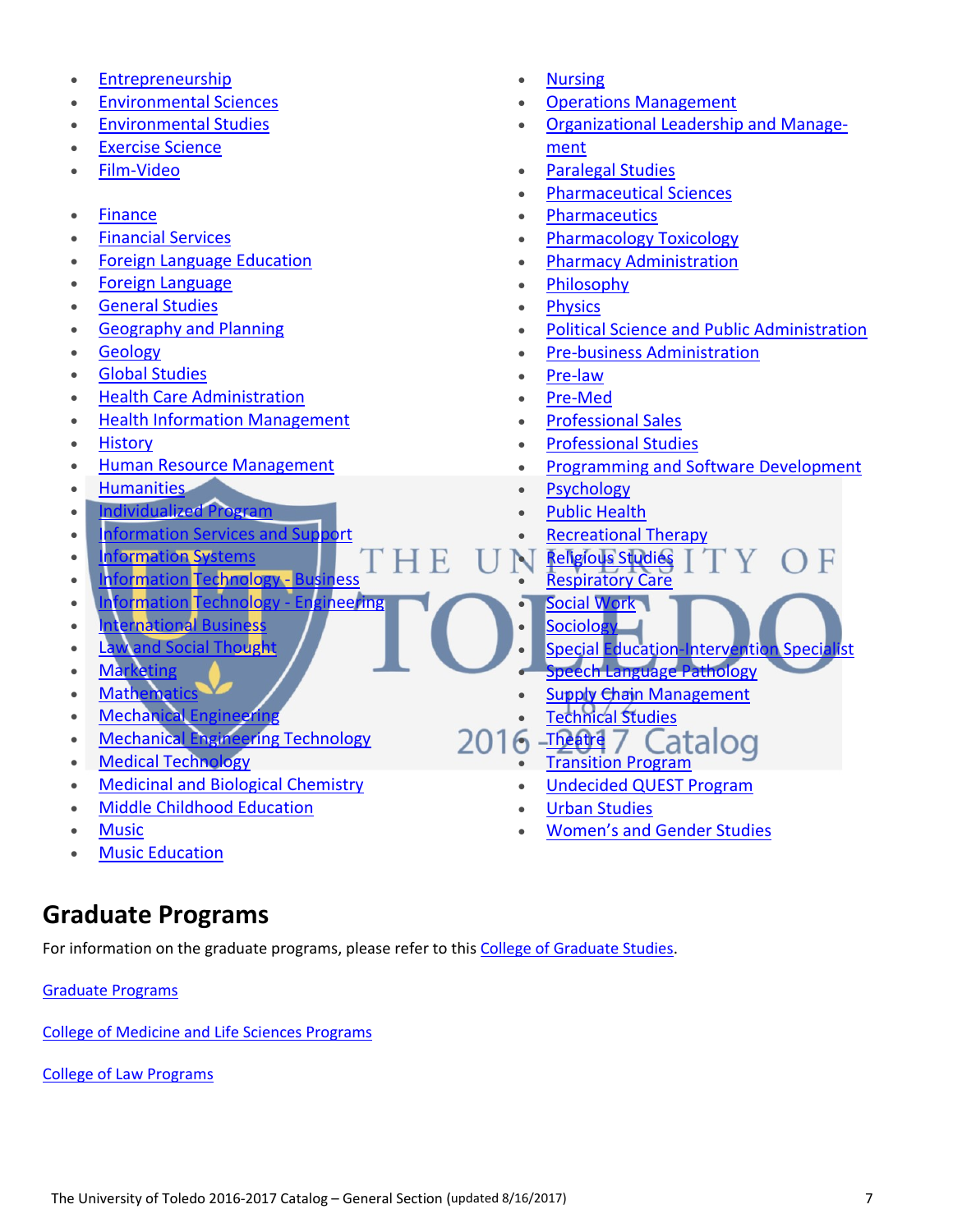# **Placement Testing**

Placement tests and ACT (or SAT) scores are utilized by departments to place students into the correct math, chemistry, and foreign language courses based on skill level. Placement tests need to be taken BEFORE you attend new or transfer student orientation. No appointments are needed for tests available in the Main Campus Test Center. Information on taking placement tests specific to academic majors can be found at Placement Testing Services. Below are placement tests that may be required by a program of study:

**Mathematics Placement Tests:** All baccalaureate degrees at UT require at least one mathematics course. The major you plan to pursue, your math ACT or SAT score, and/or the score(s) from your mathematics placement test(s) will be used by your adviser to determine your first mathematics course. The mathematics placement test can be taken an online through ALEKS or as a paper based exam in the Main Campus Test Center . ALEKS is an online system that uses adaptive questioning to quickly and accurately assess student knowledge. It can be accessed on any computer with internet ac‐ cess that meets the system requirements.

**Foreign Language Placement Test:** If you have one or more years of foreign language from high school, take the place‐ ment test in that language to assess your skill level. The test covers grammatical structures, vocabulary, and reading comprehension. French, German, Japanese, Latin, and Spanish foreign language placement tests can be completed at the Main Campus Test Center (Field House, Room 1080). Other languages such as Arabic and Chinese must be sched‐ uled through the Foreign Language Department.

**Chemistry Placement Test**: If the curriculum of your major requires you to complete CHEM 1230, General Chemistry I, in most cases you will be required to take a chemistry placement test through ALEKS Chemistry Placement Test or a paper based test is available in the Main Campus Test Center. Exceptions occur if you have an AP Chemistry score of 3 or higher, transfer credit equivalent to CHEM 1090 or CHEM 1230 at UT, or if you have not completed any high school chemistry course. If you have not completed at least a year of high school chemistry you will enroll in CHEM 1090, Elementary Chemistry before taking CHEM 1230.

**Chemistry for Health Sciences Placement Test:** If your major or program requires you to complete CHEM 1120, Chemis‐ try for Health Sciences, you will be required to take a chemistry placement exam (\*Nursing and Respiratory Care ONLY\*). Exemptions occur if you meet one of the following criteria: a) you have transfer credit equivalent for CHEM 1110 or 1120 at UT, or b) have not completed any high school chemistry course. If you have not completed at least a year of high school chemistry, you will be enrolled in CHEM 1110 – Elementary Chemistry for the Health Sciences. The Chemistry for Health Sciences placement test is a computer‐based exam only available at the Main Campus Test Center.

If you have any questions regarding placement tests, contact an academic adviser in your college. Academic advisers will be available during your orientation program to assist you. Students with disabilities who need assistance with placement tests are encouraged to contact Student Disability Services for support services and/or accommodations.

# **Program 60: Special Program for Senior Citizens**

Program 60 provides educational experiences at reduced rates to individuals 60 years of age or older who have resided in Ohio for at least the last 12 consecutive months. The University of Toledo is governed by the Ohio Revised Code in administering this program. Ohio Revised Code may be viewed at http://codes.ohio.gov/orc/3345.27. Individuals 60 years of age or older who wish to earn a college degree or credit for UT courses must apply for admission and pay cur‐ rent tuition and fees as a general UT student.

# **Ohio Statewide Transfer Policy**

The Official Catalog Statement on the Ohio Articulation and Transfer Policy is (at the time of catalog printing) under revi‐ sion. Therefore, changes to this section will be made available on the Web at *http://catalog.utoledo.edu/* once The Uni‐ versity of Toledo receives the updated and approved catalog statement from The Ohio Board of Regents.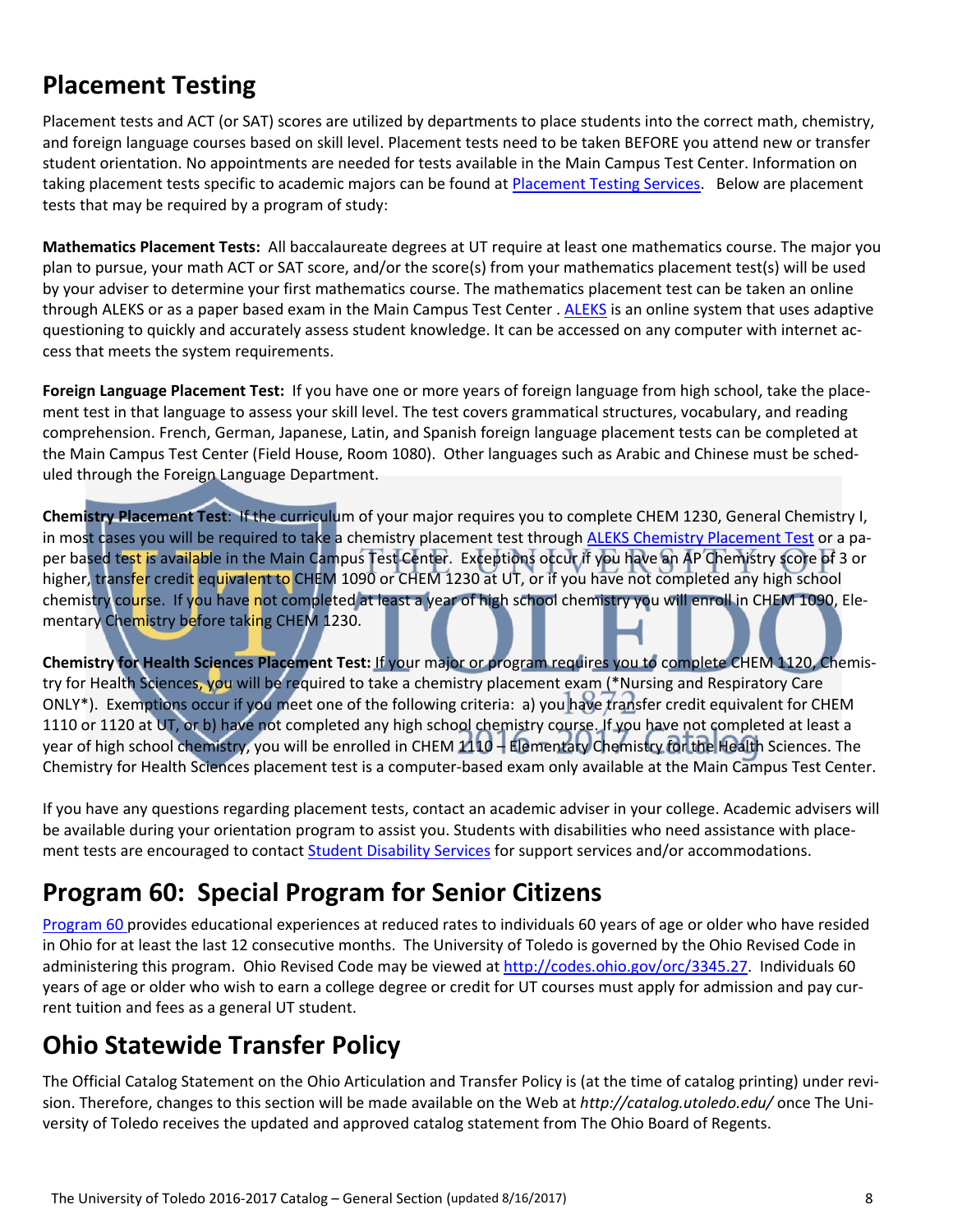## **Transferology**

Transferology is a statewide Web‐based higher education transfer information system. Transferology shows how courses taken at one institution transfer and apply to degree programs at another institution, providing information about degree requirements at colleges and universities across the state. To access, log onto *www.transferology.com.*

Transferology is the first stop for students who are looking to transfer to UT. Students can enter their previous and cur‐ rent course work into a free user account then see which courses at UT they have earned credit. Remember if a course is not in Transferology this does not mean it does not transfer. It means we just need to review it for a transfer equivalency. This extra step ensures that the student gets the best evaluation for the transfer work.

#### **Transfer Module**

The Ohio Board of Regents, following the directive of the Ohio General Assembly, developed a statewide policy to facili‐ tate students' ability to transfer credits from one Ohio public college or university to another in order to avoid duplication of course requirements. Since independent colleges and universities in Ohio may or may not be participating in the transfer policy, students interested in transferring to independent institutions are encouraged to check with the college or university of their choice regarding transfer agreements.

The Ohio Board of Regents' Transfer and Articulation Policy established the transfer module, which is a subset or entire set of a college or university's general education program. The transfer module consists of 36 to 40 semester hours (or 54 to 60 quarter hours) of courses in the following areas: English, mathematics, arts and humanities, social and behavioral sciences, natural and physical sciences, and interdisciplinary study.

A transfer module completed at one college or university will automatically meet the requirements of the transfer module at another college or university once the student is admitted. Students may be required, however, to meet additional general education requirements at the institution to which they transfer.

Since many degree programs require specific courses that may be taken as a part of the general education or transfer module program at an institution, students are encouraged to meet with an academic adviser at the institution to which they plan to transfer early in their academic career. Advisers should be consulted regarding the transfer module and general education courses and any specific program requirements that can be completed before transfer.

### **Acceptance of Transfer Credit**

- 1. Students who have completed an associate's degree from a state‐assisted Ohio institution with a cumulative GPA of 2.0 or better will receive transfer credit for all college-level courses that they have passed (D- or better).
- 2. . Students who have not earned an associate's degree will receive transfer credit for all college level courses taken prior to the Fall semester of 2005 in which a grade of C or better was earned. Starting with courses taken in Fall 2005 students will receive credit for all college level courses in which a grade of D‐ or better was earned. Grades of F are transferred, however, no credit hours are awarded.

Admission to a given institution, however, does not guarantee that a transfer student automatically will be admitted to all majors, minors or fields of concentration at the institution. Once admitted, transfer students shall be subject to the same regulations governing applicability of catalog requirements as all other students. Further, transfer student shall be accorded the same class standing and other privileges as all other students on the basis of the number of credits earned. All residency requirements must be completed successfully at the receiving institution prior to the granting of a degree.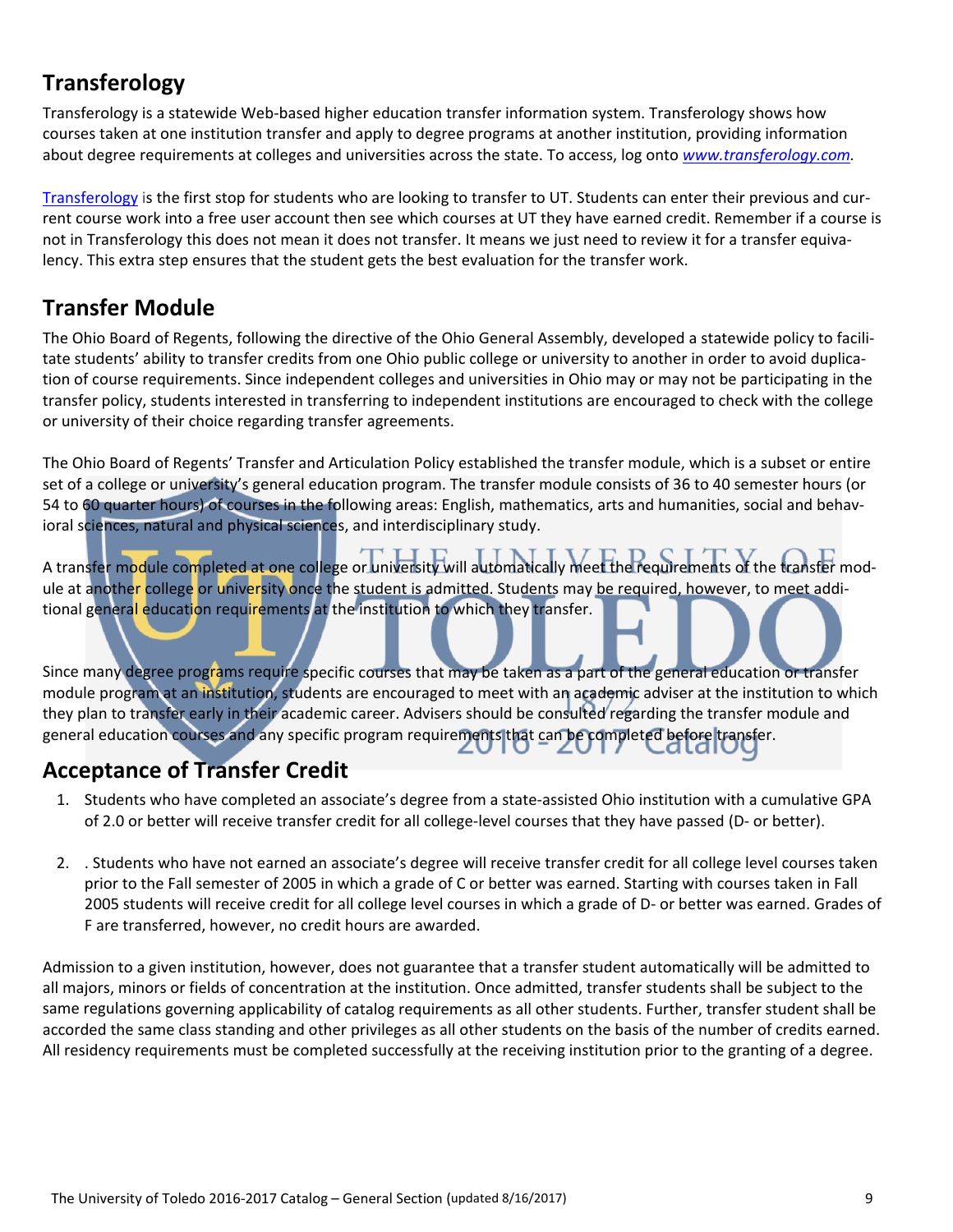## **Responsibilities of Students**

In order to facilitate transfer with maximum applicability of transfer credit, prospective transfer students should plan a course of study that will meet the requirements of a degree program at the receiving institution. Specifically, students should identify early in their collegiate studies an institution and major to which they desire to transfer. Further, students should determine if there are language requirements or any special course requirements that can be met during the freshman or sophomore year. This will enable students to plan and pursue a course of study that will articulate with the receiving institution's major. Students are encouraged to seek further information regarding transfer from both their adviser and the college or university to which they plan to transfer.

## **The University of Toledo's Transfer Credit Appeal Process**

If a transfer student believes there is an error in his or her Transfer Credit Evaluation (TCE), or has questions regarding the evaluation or application of transfer credit toward degree requirements, he or she should first contact the Transfer Center in the Registrar Office. The filled out **Transfer Credit Appeal Form** and course syllabi can be emailed to Transfer@utoledo.edu or dropped off at the Office of the Registrar in Rocket Hall, room 1100, to the attention of the Director of Transfer Credit Evaluation.

A student disagreeing with the application of transfer credit has the right to appeal the decision by following the procedure below.

Appeals must be received by the last day of the semester following the original transfer credit evaluation.

The appeal process is as follows:

- 1. The student contacts the departmental chair and provides a written appeal. The departmental chair has 7 days from receipt of the appeal to respond in writing to the student.
- 2. If the issue is not resolved to the student's satisfaction at step 1, the student contacts the dean of his or her UT college and provides a copy of the appeal and the department decision. A final college decision rests with the office of the dean. The dean has 7 days from receipt of the appeal to respond in writing to the student.
- 3. If the issue is not resolved to the student's satisfaction after steps 1 and 2, the student submits a copy of the appeal, as well as the college decision, to the provost. The Provost's Office will provide an institution-wide perspective. The provost has 7 days from receipt of the appeal to respond writing to the student. If the request is denied, the written correspondence to the student will outline the process for appealing to the state-level articulation and transfer appeals review committee of the Ohio Board of Regents.  $2016 - 2017$  Catalog

### **Ohio Transfer Module Courses**

The following list represents The University of Toledo Ohio Transfer Module courses. The transfer module, as directed by the Ohio Board of Regents, includes courses in the following areas: English, mathematics, arts and humanities, social and behavioral sciences, natural and physical sciences, and interdisciplinary studies.

Note: Completion of The University of Toledo transfer module requires course work above that which fulfills the general education core curriculum. Students should consult their academic adviser for further information.

#### **Ohio Transfer Module**

(https://www.ohiohighered.org/transfer/transfermodule/modules, click on University of Toledo)

A Transfer Module is a subset or a complete set (in some cases, the institution's Transfer Module may satisfy the entire set of general education requirements) of a college's or university's general education requirements that represents a body of knowledge and academic skills common across Ohio colleges and universities, containing 36‐ 40 semester hours of courses in the fields of (1) English; (2) mathematics; (3) arts/humanities; (4) social and behavioral sciences; (5) natural sciences; and (6) interdisciplinary coursework (optional).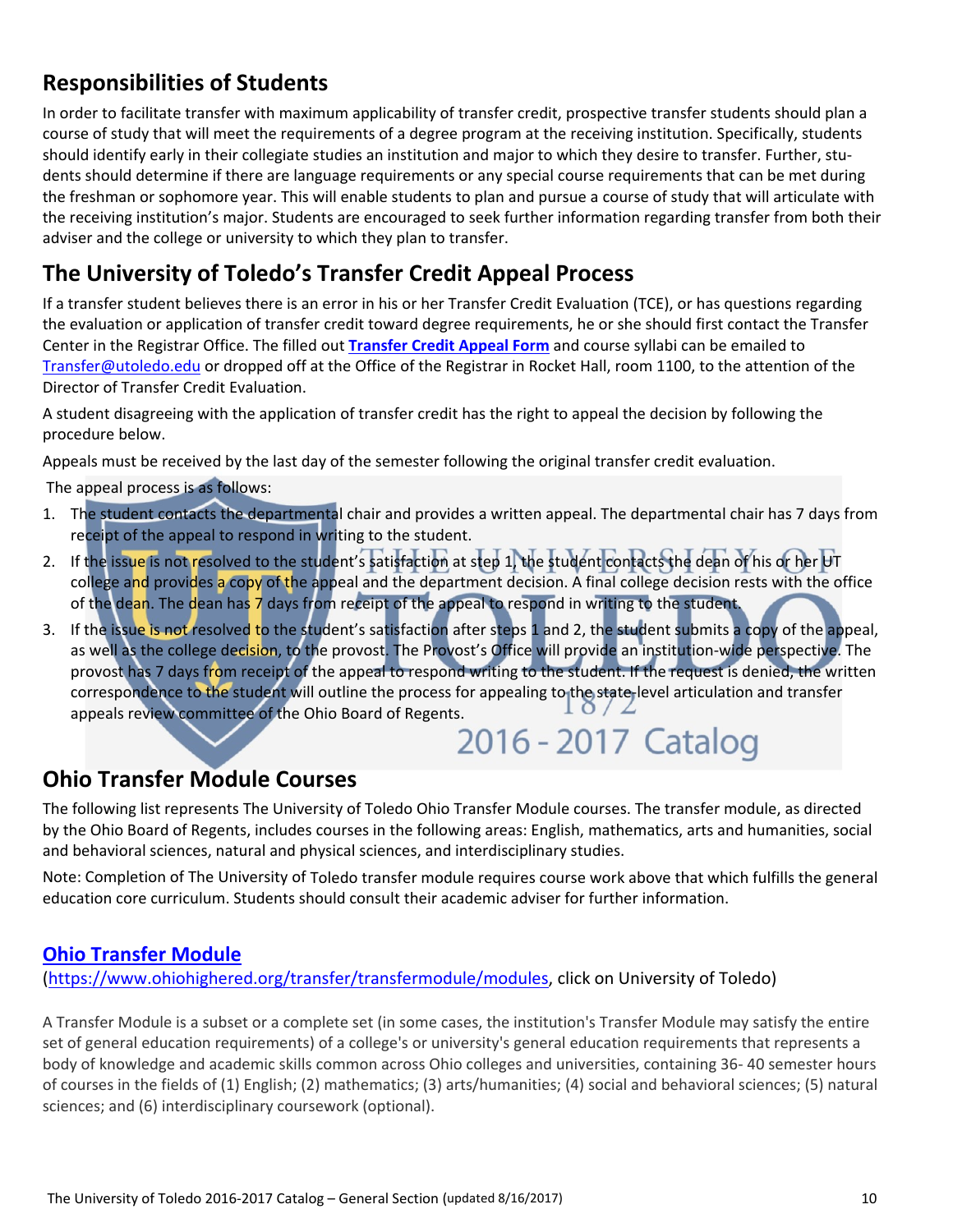#### **Course Reporting System** (https://reports‐cems.transfercredit.ohio.gov/ap/6?13069133303922::NO:6)

The Ohio Transfer Module (OTM) Approved Courses Reporting System will help you identify Transfer Module approved courses that are guaranteed to transfer and apply toward related general education subject areas at Ohio's public col‐ leges and universities.

You can search by the OTM Subject Area that transfers as a general credit and/or by individual English and Math courses under the Learning Outcome (LO)-Based OTM Subject Area that transfers as a direct equivalent. Check out the Ohio Transfer Module (OTM) main page to learn more about the Ohio Transfer Module.

#### **Determining Ohio Residency** (http://codes.ohio.gov/orc/3333.31)

Status as a resident of Ohio shall be defined by the chancellor of the Ohio board of regents by rule promulgated pursu‐ ant to Chapter 119. of the Revised Code. No adjudication as to the status of any person under such rule, however, shall be required to be made pursuant to Chapter 119. of the Revised Code.

### **Michigan Reciprocity Agreement**

Michigan and Ohio have entered into an agreement whereby The University of Toledo agrees to accept, at resident tui‐ tion rates, any resident of Monroe County (Michigan). Any student so admitted must meet all regular admission require‐ ments of The University of Toledo, including those for the specific program for which admission was sought. Following the initial determination of residency status, any changes must be requested through formal application with the residency committee at least one month (30 days) prior to the beginning of the term for which the reclassification is requested. Eastern Michigan University agrees to accept Ohio residents at resident tuition rates.

### **Fees and Financial Aid**

A complete schedule of student fees is provided in "The University of Toledo Finance Brochure," which is published annually by the Bursar's Office or may be found on the Web at  $\delta$ http://www.utoledo.edu/offices/treasurer/financebrochure/FINANCEBROCHURE1617.pdf<br>2000 - 2012 - Callaloo

The University of Toledo has a wide variety of financial aid programs available to qualifying students. Information re‐ garding federal, state and institutional aid through the Office of Student Financial Aid (OSFA) may be obtained through the University's Web site: *http://www.financialaid.utoledo.edu.* The OSFA also annually publishes information that pro‐ vides complete information on the types of financial aid available, the application process, satisfactory academic pro‐ gress, and other pertinent issues. You also may contact the OSFA for additional information regarding scholarships avail‐ able at The University of Toledo. All students must be U.S. citizens or eligible noncitizens of the U.S. as defined by the U.S. Department of Education and must be enrolled in a program leading to a degree or certificate in order to qualify for federal and state aid programs.

# **Earning Alternative College Credit**

### **Advanced Placement (AP)**

High school students who enroll in college-level courses and who demonstrate superior achievement in the appropriate Advanced Placement examinations offered by the College Entrance Examination Board may submit results of their ex‐ aminations to the Offices of Admissions as part of their application for admission. These examinations are offered in May, and the candidate may, if desired, choose to take them by consulting with the secondary school college counselor or principal.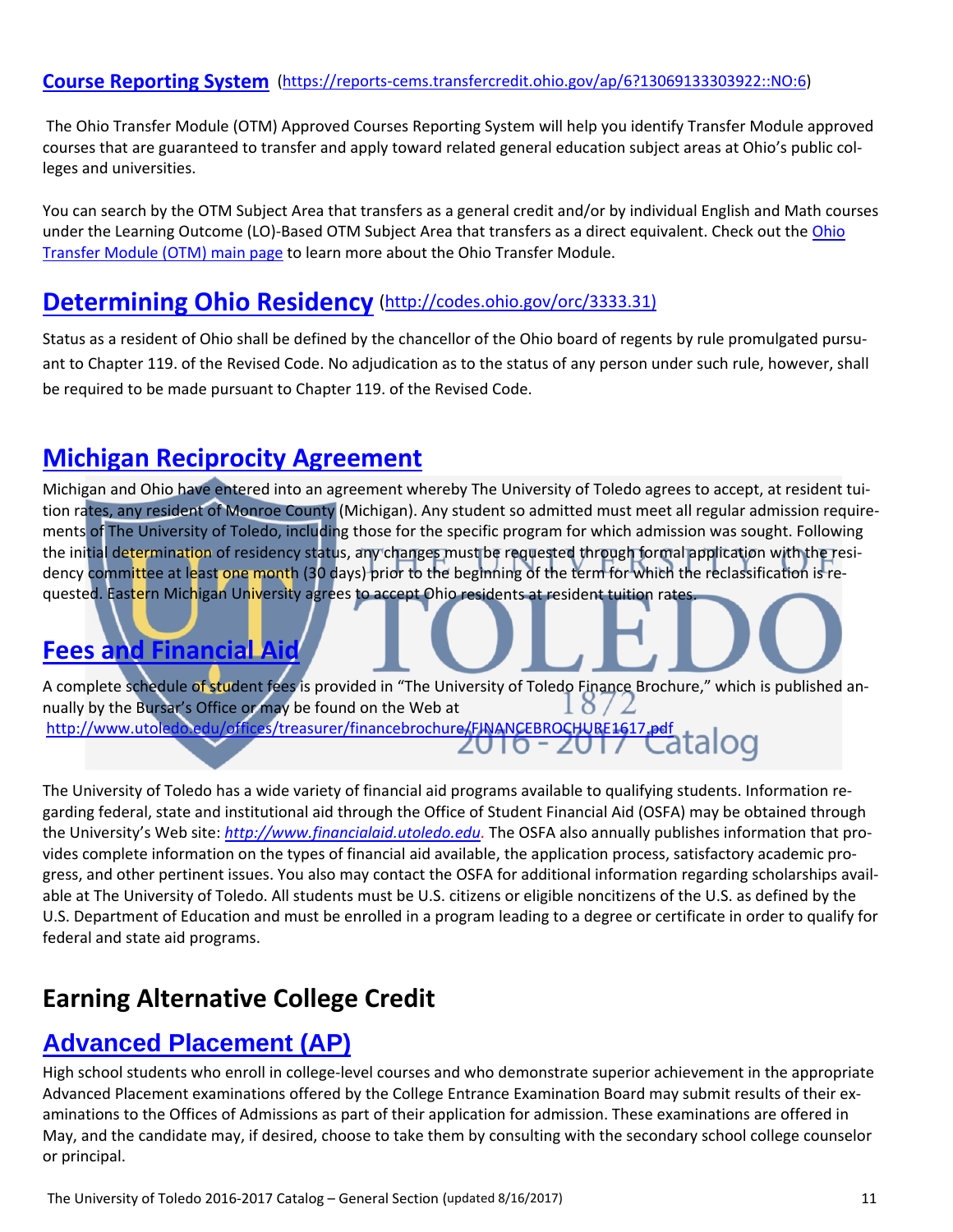On recommendation of the departments concerned, full college credit may be granted for such work or certain prereq‐ uisite courses may be waived to permit the student to enroll in more advanced courses. Entering students who receive enough credit to qualify as sophomores will be ranked as sophomores. Please contact the appropriate department for further information.

Advanced placement credit may be granted by the following subject departments: art, art history, biology, chemistry, computer science, economics, English, foreign languages, history, mathematics, music, physics, political science and psy‐ chology.

## **College Level Examination Program (CLEP)**

A student may earn college credit by taking the College Level Examination Program (CLEP) tests, offered at the Scott Park Testing Center, Room 1200, if college credit has not been earned in the area in which credit is sought and the student is not currently enrolled in a course in that area. Students should consult the college in which they are enrolled to determine the specific credit limitations. Students should take the CLEP examinations before entrance or transfer. Although it is recommended that these exams be taken prior to enrolling in classes at The University of Toledo, students may, with an adviser's permission, take the exam within their program of study.

## **Duplicate Credit in CLEP and AP**

Within existing college and University limitations, when a student presents CLEP and Advanced Placement scores in the same area, credit will be given for the CLEP or AP, whichever is the higher number of credit hours. In no case will CLEP and AP credits be added or combined. The individual department may decide which course credit is to be given if alternate course credit is possible.

#### **International Baccalaureate**

The University of Toledo will award credit for a minimum score of 4 on the higher level examination of the International Baccalaureate (IB).

An incoming freshmen student who wants his/her IB examination test scores equated for course credit at the University is responsible for having his/her official IB scores submitted directly to the University. The University expects the student to submit IB examination scores at least one month prior to matriculation in order to facilitate a timely assessment of the scores. IB examination test scores should be submitted to the Office of Undergraduate Admissions at the University.

Upon receipt, the student's IB test scores will be evaluated in accord with the University's transfer policies and transfer credit evaluation procedures for the catalog year in which the student matriculates. The student's test scores and choice of major determines the application of the credits awarded from the IB examinations.

The UT course equivalency for each course within each subject group will be established by faculty within the department most closely aligned with the subject content and learning outcomes of the IB diploma course (s).

A student who earns credit in a course that is equivalent to an IB examination will not be given credit for the IB examina‐ tion credit. A student may not apply for IB credit after they matriculate. IB credit will not be assigned to the record retroactively.

The Provost and Vice President for Academic Affairs or designee will review the awarding of credit through the Interna‐ tional Baccalaureate Diploma program annually each May in accordance with the state's policies on transfer and articulation.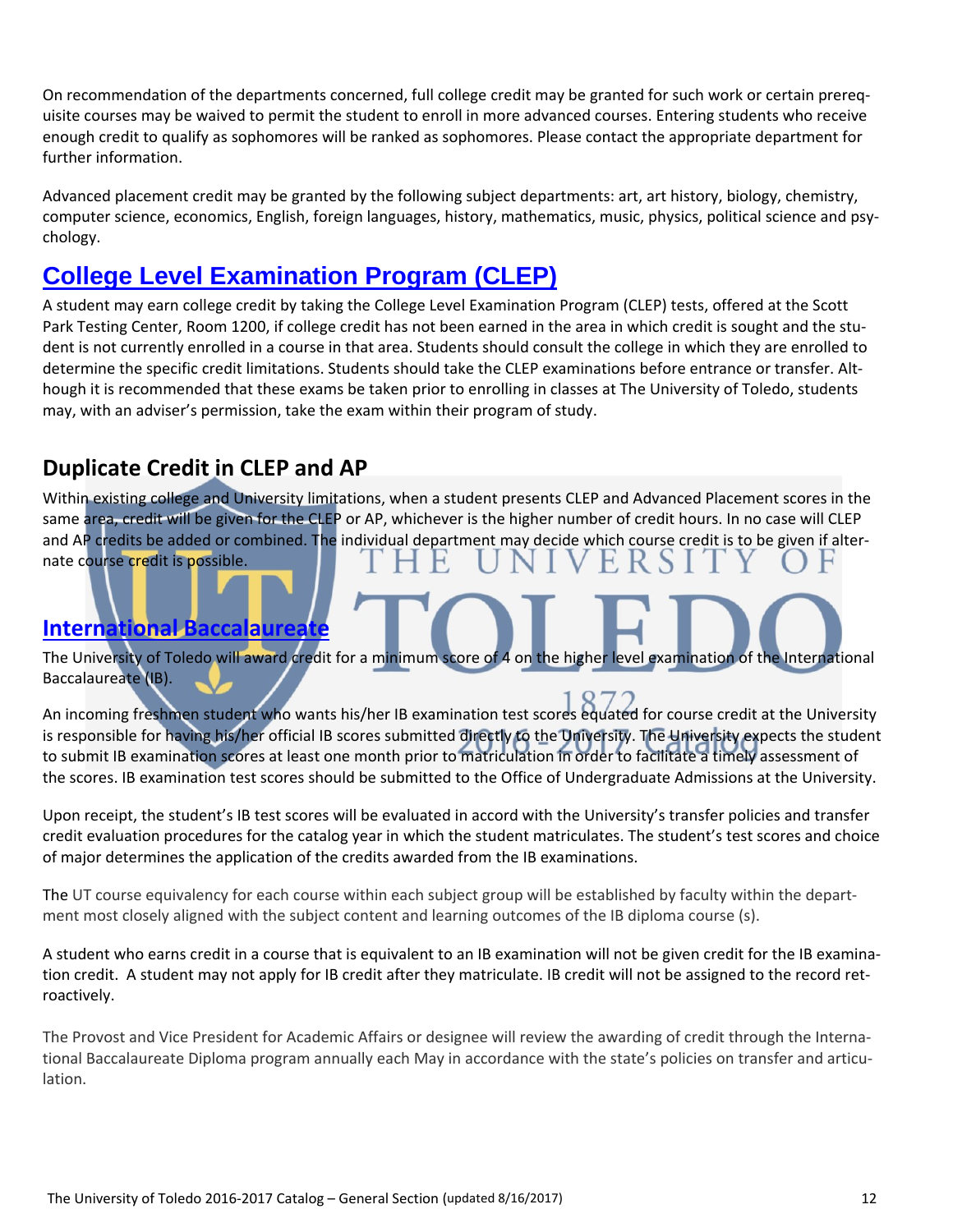# **Prior Learning Assessment**

Some colleges and departments grant credit for certain courses in which the student had previous work or life experi‐ ences, and can demonstrate their knowledge by having this prior work assessed through Credit by Exam or Portfolio De‐ velopment. A maximum of 30 credit hours may be obtained through portfolio and/or credit by exam toward a baccalaureate degree and 15 total hours toward an associate degree. Credits earned through any prior learning method do not fulfill college residency requirements. A student must earn a grade of C or better to have credit recorded. Students must be enrolled during the term in which the credit is to be recorded. The Prior Learning Assessment program follows a course-match model with a fee of \$100 per course for either method. The method for credit is determined by the faculty of the course for which credit is sought. Additional resources and information are available at www.utoledo.edu/call/PLA.html. Also see 3364‐71‐17 Credit for Prior Learning Policy.

# University Undergraduate General Education

#### **General Education Learning Outcomes:**

- Assessment of the general education curriculum is organized into five student learning outcomes. Below are the outcome definitions.
- Communication: UT students must demonstrate abilities to communicate meaningfully, persuasively, and crea‐ tively with different audiences through written, oral, numeric, graphic and visual modes.
- Personal, Social, and Global Responsibility: UT students must demonstrate understanding of and critical engagement in ethical, cultural, and political discourse and capacity to work productively as a community member committed to the value of diversity, difference, and the imperatives of justice.
- Critical Thinking and Integrative Learning: UT students must be able to integrate reasoning, questioning, and analysis across traditional boundaries of viewpoint, practice, and discipline.
- Scientific and Quantitative Reasoning and Literacy: UT students must demonstrate the capacity to apply mathematical reasoning and scientific inquiry to diverse problems.<br>2016 - 2017 Catalog
- Information Literacy: UT students must demonstrate the ability to find, organize, critically assess, and effectively use information to engage in advanced work in a challenging field of study. Students should demonstrate respon‐ sible, legal, creative, and ethical use of information.

The curricular components through which these goals are met are as follows:

#### **I. Skill areas** (9 Semester Hours)

Courses intended to fulfill these two areas must be at a non‐introductory level, (that is beyond college entry instruc‐ tional level). English composition courses should emphasize expository prose writing. Precollege-level, English as a second language (ESL), creative writing, and speech courses will not fulfill this requirement. Mathematics courses build on and extend beyond three years of college preparatory math (including algebra II). Precollege-level math courses such as arithmetic, plane geometry, beginning and intermediate algebra will not fulfill this requirement.

```
  ‐English Composition I and II (1110 or higher) (6 credit hours)
```

```
  ‐Mathematics (1180 to 2600) (3 credit hours)
```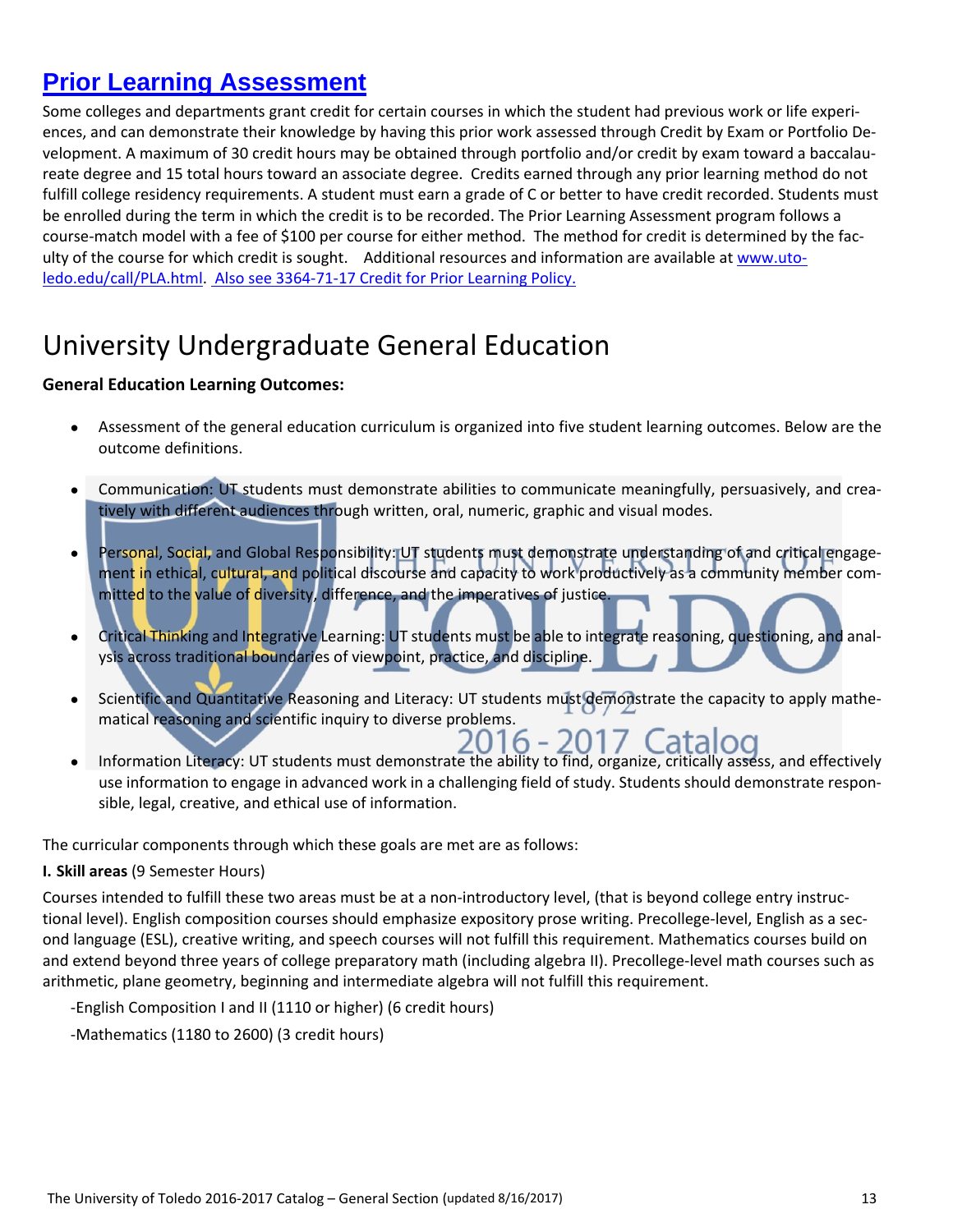**II. Competency / Subject areas** (21‐24 Semester Hours ‐ to include at least two courses totaling 6 hours in each of the following areas. Students must choose two courses from different disciplines for each category.)

- ‐Humanities
- ‐Social sciences
- ‐Natural sciences (including at least one lab)
- ‐\*Diversity (one Diversity of U.S. Culture and one non‐
- U.S. Culture)

\*Students may satisfy one of the two multicultural requirements with at most one course that simultaneously fulfills a second area of the general education curriculum.

+Students must complete a placement test or satisfy prerequisites in order to enroll in one of these courses. ‡*Indicated course is part of both the University Undergraduate General Education and the Ohio Transfer Module.*

### **General Education Curriculum Courses**

#### I. Skill Areas

*A. English Composition* (select composition I and **one** course from the composition II list)

|    | College Composition I (ENGL:1110)                                                                                                                                                                                                                                                                                                                                                                                                                                                                                                                                                                                                                                                                                                      |
|----|----------------------------------------------------------------------------------------------------------------------------------------------------------------------------------------------------------------------------------------------------------------------------------------------------------------------------------------------------------------------------------------------------------------------------------------------------------------------------------------------------------------------------------------------------------------------------------------------------------------------------------------------------------------------------------------------------------------------------------------|
|    | ‡College Composition II: Acad. Disciplines & Discourse<br>$R\,S\,I\,T\,Y$<br>‡College Composition II: Writing the Community (ENGL 1140) 3<br>*‡College Composition II: Language and Identity (ENGL 1150) 3<br>#Organizational Report Writing (ENGL 2960) 3<br>Ideas, Innovation, & Society I (HON 1010) 3<br>Ideas, Innovation, & Society II (HON 1020)  3                                                                                                                                                                                                                                                                                                                                                                             |
| В. | 1872<br><b>Mathematics</b> (select one course from the following):                                                                                                                                                                                                                                                                                                                                                                                                                                                                                                                                                                                                                                                                     |
|    | Mathematics for Liberal Arts (MATH 1180) 3<br>Mathematical Modeling and Problem Solving (Math 1200) 42016 - 2017 Catalog<br>Mathematics for Elementary Education II (MATH 1220)3<br>#College Algebra & Trigonometry (MATH 1340) . 4<br>Calculus with Applications to Business and Finance (MATH 1730)  5<br>#Mathematics for the Life Sciences I (MATH 1750) 4<br>#Mathematics for the Life Sciences II (MATH 1760) 3<br>Calculus I for Mathematicians, Scientists & Educators<br>Calculus II for Mathematicians, Scientists & Educators<br>#Single Variable Calculus I (MATH 1850)  4<br>#Single Variable Calculus II (MATH 1860)  4<br>#Elementary Linear Algebra (MATH 1890) 3<br>Calculus for Engineering Technology I (MATH 24504 |
|    | Calculus for Engineering Technology II (MATH 24604<br>#Introduction to Statistics (MATH 2600) 3                                                                                                                                                                                                                                                                                                                                                                                                                                                                                                                                                                                                                                        |
|    |                                                                                                                                                                                                                                                                                                                                                                                                                                                                                                                                                                                                                                                                                                                                        |

+Students must complete a placement test or satisfy prerequisites in order to enroll in one of these courses.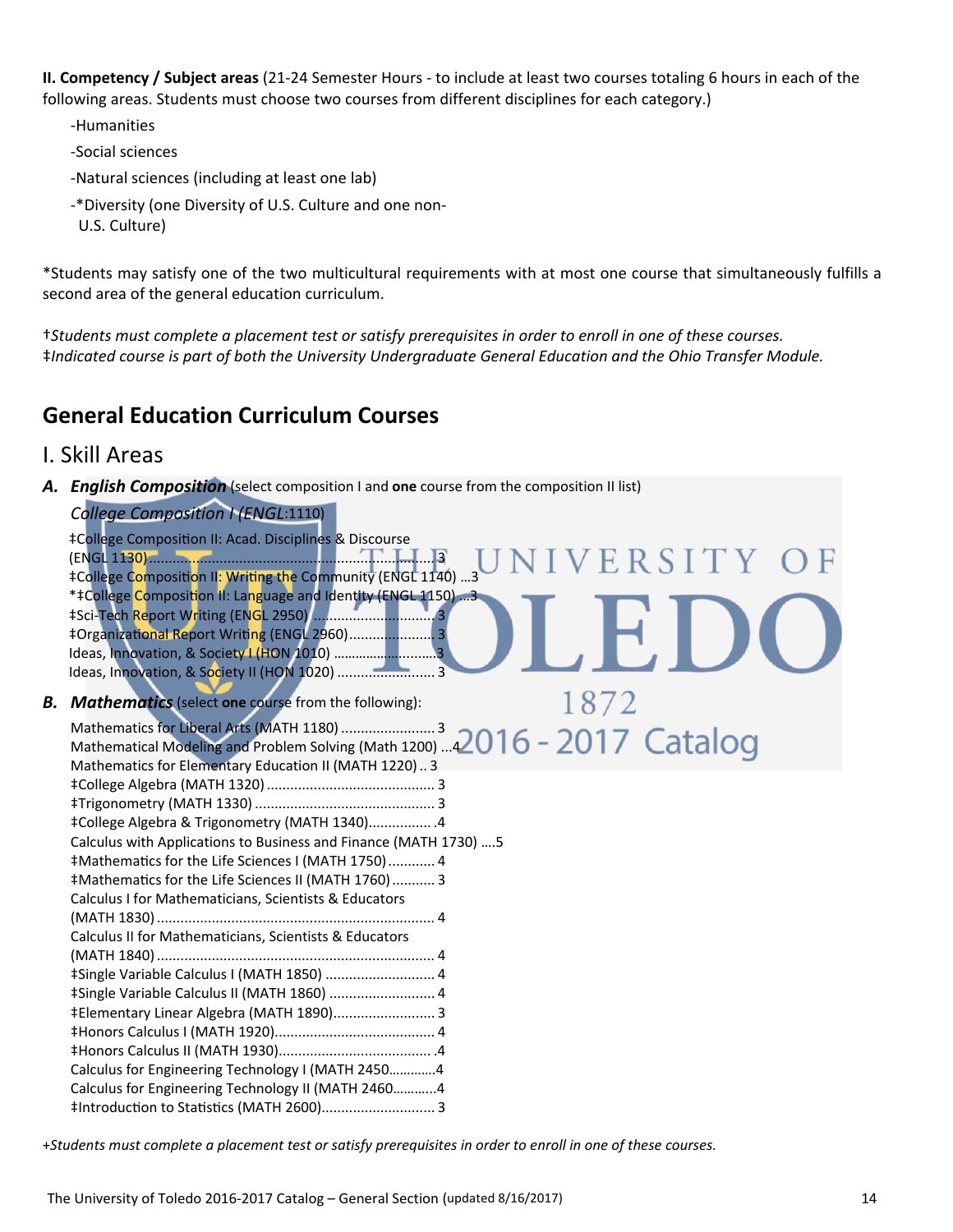## **II. Competency/Subject Areas**

#### *A. Humanities*

#### **Humanities**

Such a course is likely to reside in the classics, literature, history, language, religion or philosophy. Humanities general education courses should be broad‐based; narrowly focused courses will generally not fulfill this requirement. In order to qualify for the general education curriculum, a course must fulfill at least one, and should strive for a preponderance, of the five criteria below:

- a. Provide an introduction to a particular humanities discipline;
- b. Provide historical perspectives of our world;
- c. Provide an overview of philosophical systems that compete for our attention;
- d. Provide a broad understanding of literary or cultural currents of the past and/or the present; and,
- e. Present cross-cultural perspectives.

After completing the humanities general education curriculum, a student should be able to:

- 1. *Communicate effectively*: All general education programs include a component for writing; many also include a com‐ ponent for oral communication or presentation
- 2. *Evaluate arguments in a logical fashion*: Competence in analysis and logical argument are explicit learning goals for most general education programs, although these skills go by a variety of names (e.g., critical thinking, analysis, logical thinking, etc.)
- 3. Employ the methods of inquiry characteristic of natural sciences, social sciences, and the arts and humanities: The tools for solving problems vary across disciplines; general education introduces students to methods of inquiry in several fields of study and thereby prepares students to integrate information from different disciplines
- 4. *Acquire an understanding of our global and diverse culture and society*
- 5. *Engage in our democratic society*: One of the overarching goals of general education is to prepare students to be active and informed citizens, the development of a disposition to participate in and contribute to our democracy is full of equal importance to the goal of having the skills to do so intelligently.

2016 - 2017 Catalog

(Select two courses; minimum of six hours total from the following; no more than one course from any discipline):

#### **Art History**

| <b>History</b>                                   |  |
|--------------------------------------------------|--|
|                                                  |  |
|                                                  |  |
|                                                  |  |
| #World History since 1500 (HIST 1060) 3          |  |
| *#The Contemporary World (HIST 1070) 3           |  |
|                                                  |  |
|                                                  |  |
| * ‡Latin American Civilizations (HIST 1100)  3   |  |
| *‡African Civilizations (HIST 1110/AFST 1110)  3 |  |
| *#Middle East Civilization (HIST 1120) 3         |  |
|                                                  |  |
|                                                  |  |
| *#Ancient Near East (HIST 2040/CLC 2040)  3      |  |
|                                                  |  |
|                                                  |  |
|                                                  |  |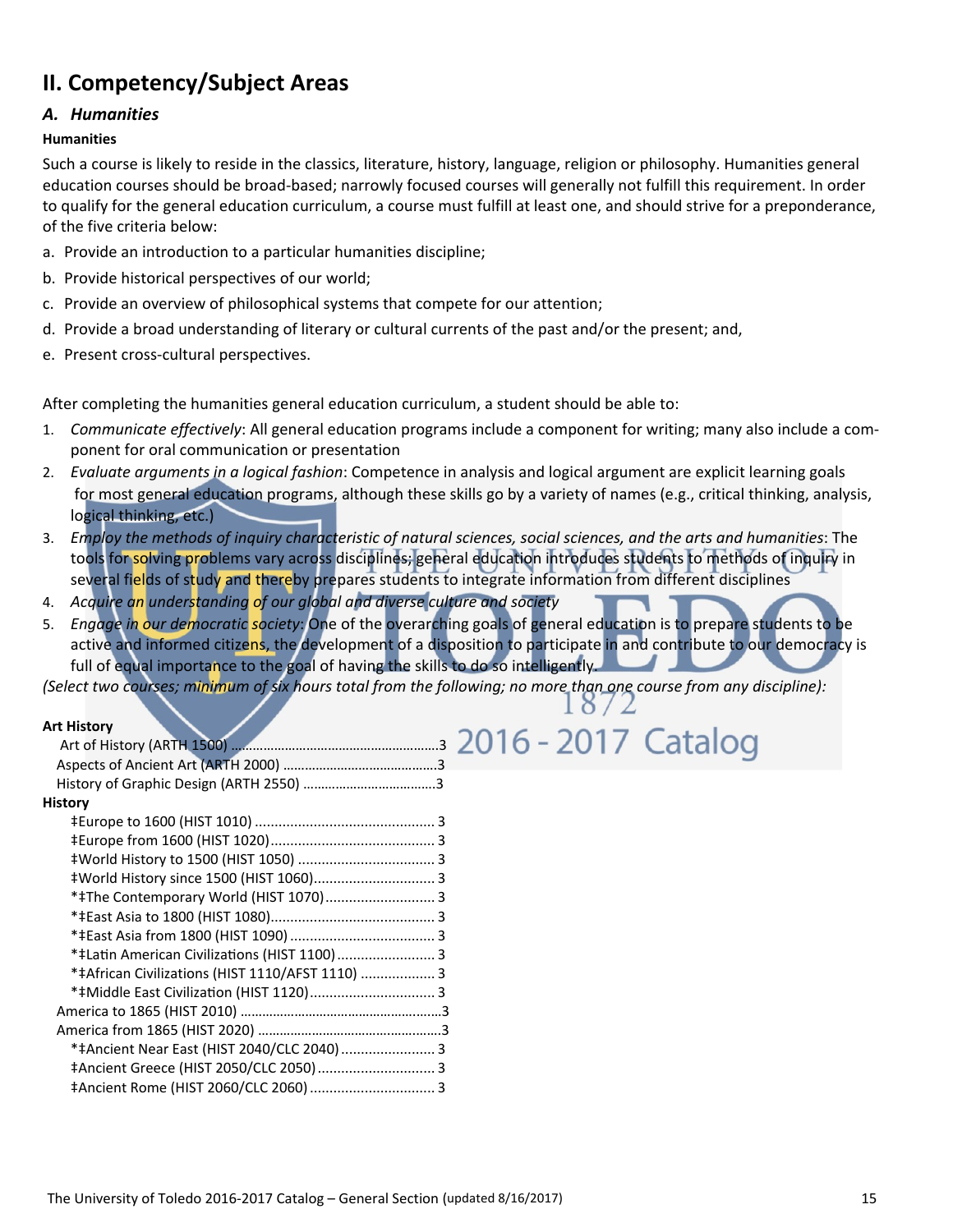#### **Literature**

| *American Minority Writers (ENGL 2770) 3                |  |
|---------------------------------------------------------|--|
|                                                         |  |
| *‡Multicultural Literatures: The North American Exp.    |  |
|                                                         |  |
| *‡Multicultural Literatures: The Non-European World     |  |
|                                                         |  |
| <b>Music</b>                                            |  |
|                                                         |  |
| *#History of Jazz (MUS 2220/AFST 2220)  3               |  |
| *‡Musical Diversity in the United States (MUS 2250)  3  |  |
| *‡Cultures and Music of Non-Western Styles (MUS 2420) 3 |  |
|                                                         |  |
| Philosophy                                              |  |
|                                                         |  |
|                                                         |  |
|                                                         |  |
| #Contemporary Moral Problems (PHIL 2400)  3             |  |
| <b>Religion</b>                                         |  |
|                                                         |  |
|                                                         |  |
| *‡Understanding the Monotheistic Religions (REL 2300) 3 |  |
|                                                         |  |
|                                                         |  |
| $\Box$<br><b>Theatre</b>                                |  |
|                                                         |  |
|                                                         |  |

#### *B. Social Sciences*

Courses intended to fulfill the social science competency should be broad, survey-type courses that emphasize methods of thinking and approaches to problems rather than merely material specific to that field. A general education course in social science should integrate factual, institutional, methodological and basic theoretical issues involved in the study of society or human behavior. The course should emphasize critical thinking across a broad range of social and behavioral topics. Ideally, such a course will be interdisciplinary – for example, an economics course might deal not only with principles of economics, but also with politics, psychology, geography, anthropology and/or sociology. Generally, such courses may not be suitable for prospective majors.

UNIVERSITY OF

In order to qualify for the general education curriculum in social science, a course need not contain all of the elements, but should strive for a preponderance, of the following criteria:

- a. Provide an introduction to social science theory and/or methodology;
- b. Reveal, describe, analyze and critically evaluate the connections between and among human beings and their place in the world, whether ethical, cultural, physical, or social;
- c. Demonstrate knowledge of the diversity of social, economic and political institutions and processes, and their interrelationship within the United States and/or world;
- d. Provide orientations toward collective behavior;
- e. Present cross‐cultural orientations;
- f. Provide multivariable explanations of social issues;
- g. Provide macro (institutional/societal) and micro (individual and small group) approaches; and,
- h. Provide frameworks or settings for applied learning, knowledge or skills.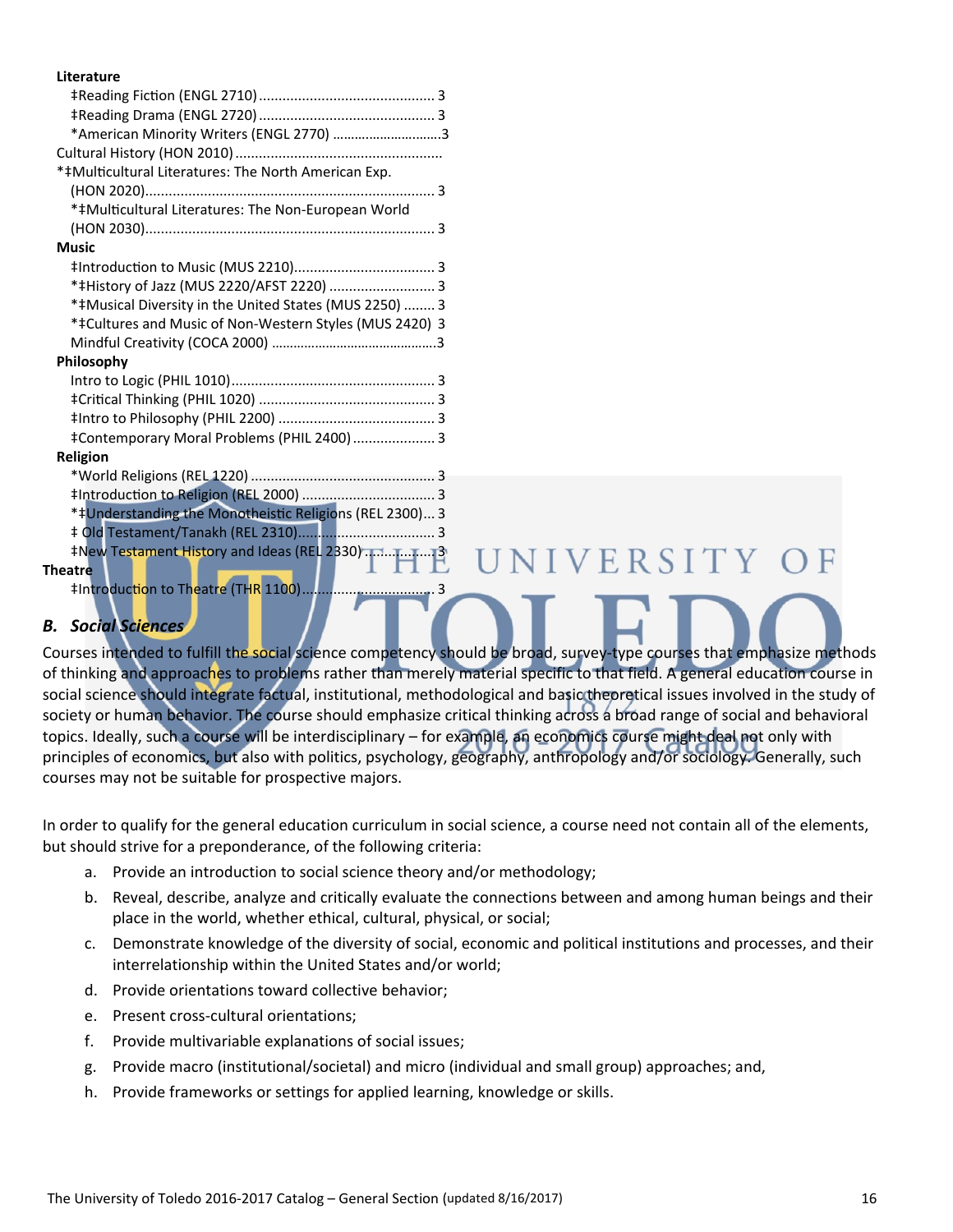In addition, a student who completes the general education curriculum in social sciences should be able to:

The course directly emphasizes at least one of the learning outcomes for the Transfer Module. Which of these learning outcomes are addressed and how:

- a. Communicate effectively: All general education programs include a component for writing; many also include a component for oral communication or presentation
- b. Evaluate arguments in a logical fashion: Competence in analysis and logical argument are explicit learning goals for most general education programs, although these skills go by a variety of names (e.g., critical thinking, analysis, logical thinking, etc.)
- c. Employ the methods of inquiry characteristic of natural sciences, social sciences, and the arts and humanities: The tools for solving problems vary across disciplines; general education introduces students to methods of inquiry in several fields of study and thereby prepares students to integrate information from different disciplines
- d. Acquire an understanding of our global and diverse culture and society
- e. Engage in our democratic society: One of the overarching goals of general education is to prepare students to be active and informed citizens, the development of a disposition to participate in and contribute to our democracy is full of equal importance to the goal of having the skills to do so intelligently.

(Select two courses; minimum of six hours total from the following; no more than one course from any discipline): **Anthropology**

| <b>AIIUII UPUIUKY</b>                                                          |
|--------------------------------------------------------------------------------|
|                                                                                |
| IVERSITY                                                                       |
|                                                                                |
| * ‡Cultural Anthropology (ANTH 2800/LST 2800)  3                               |
| *‡African American Culture (ANTH 2900/SOC 2900)  3                             |
| <b>Economics</b>                                                               |
|                                                                                |
| #Principles of Macroeconomics (ECON 1150) 3                                    |
| ‡Principles of Microeconomics (ECON 1200) 3<br>1872                            |
| <b>Education</b>                                                               |
| Thinking, Knowing and Learning: From Self Determination<br>2016 - 2017 Catalog |
|                                                                                |
| Intro to Peace and Justice Studies (PJS 1000) 3                                |
| Geography                                                                      |
|                                                                                |
| #Environmental Geography (GEPL 1100) 3                                         |
| <b>Political Science</b>                                                       |
| #American National Government (PSC 1200)  3                                    |
| <b>Psychology</b>                                                              |
|                                                                                |
| Sociology                                                                      |
|                                                                                |
|                                                                                |
|                                                                                |
|                                                                                |
| *‡Race, Class & Gender (SOC 2640/LST 2640/WGST 2640) 3                         |
|                                                                                |
| <b>Social Work</b>                                                             |
| *SOCW 1030 Introduction to Social Welfare 3                                    |
|                                                                                |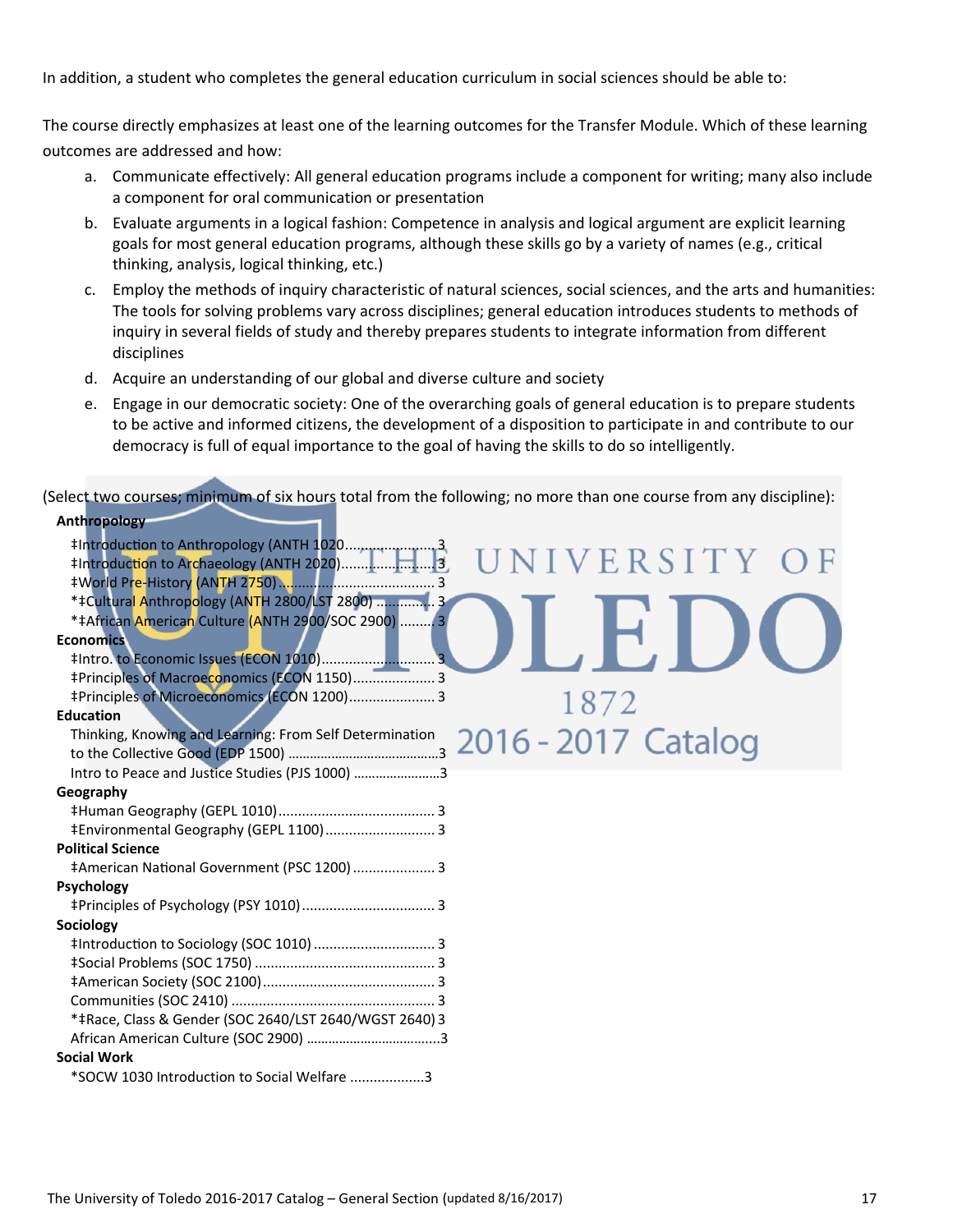#### *C. Natural Sciences*

A course intended to fulfill the natural sciences competency should expose students to the process of scientific inquiry and encourage development of a perspective of science in the world. Such a course should provide not mere facts, but an understanding of the basic issues, methodologies and theories that drive inquiry in the major disciplinary areas of the sciences.

Courses would normally be drawn from the biological sciences, environmental sciences, geology, chemistry, physics and astronomy. Emphasis should be placed on reasoning skills rather than recall of scientific content or a high level of skill in mathematics or reading.

In order to qualify for the general education curriculum in natural sciences, a course need not contain all of the elements, but should strive for a preponderance, of the following criteria:

- a. Provide an understanding of the nature of science in general and of major scientific concepts;
- b. Provide analysis and evaluation of scientific information;
- c. Provide discipline specific principles and information;
- d. Present applications and demonstrate the value of the discipline to society in general; and,
- e. Introduce scientific reasoning skills.

In addition, a student who completes the general education curriculum in natural sciences should be able to:  $\Box$ 

The course directly emphasizes at least one of the learning outcomes for the Transfer Module. Which of these **learning outcomes are addressed and how:**

- a. *Communicate effectively*: All general education programs include a component for writing; many also include a com‐ ponent for oral communication or presentation
- b. *Evaluate arguments in a logical fashion*: Competence in analysis and logical argument are explicit learning goals for most general education programs, although these skills go by a variety of names (e.g., critical thinking, analysis, logi‐ cal thinking, etc.) 2016 - 2017 Catalog
- c. Employ the methods of inquiry characteristic of natural sciences, social sciences, and the arts and humanities: The tools for solving problems vary across disciplines; general education introduces students to methods of inquiry in several fields of study and thereby prepares students to integrate information from different disciplines
- d. *Acquire an understanding of our global and diverse culture and society*
- e. *Engage in our democratic society*: One of the overarching goals of general education is to prepare students to be active and informed citizens, the development of a disposition to participate in and contribute to our democracy is full of equal importance to the goal of having the skills to do so intelligently.

(Select **two** courses; minimum of six hours total from the following including one laboratory; no more than **one** course from any discipline):

#### **Anatomy/Physiology**

| Fundamentals of Anatomy and Physiology Lab (KINE 1460)  1 |  |
|-----------------------------------------------------------|--|
| Fundamentals of Anatomy and Physiology (KINE 1560) 3      |  |
|                                                           |  |
| <b>Astronomy</b>                                          |  |
|                                                           |  |
| #Solar System Astronomy (ASTR 2010)  3                    |  |
| ‡Stars, Galaxies and the Universe (ASTR 2020) 3           |  |
| #Elementary Astronomy Lab (ASTR 2050) 1                   |  |
| <b>Biology</b>                                            |  |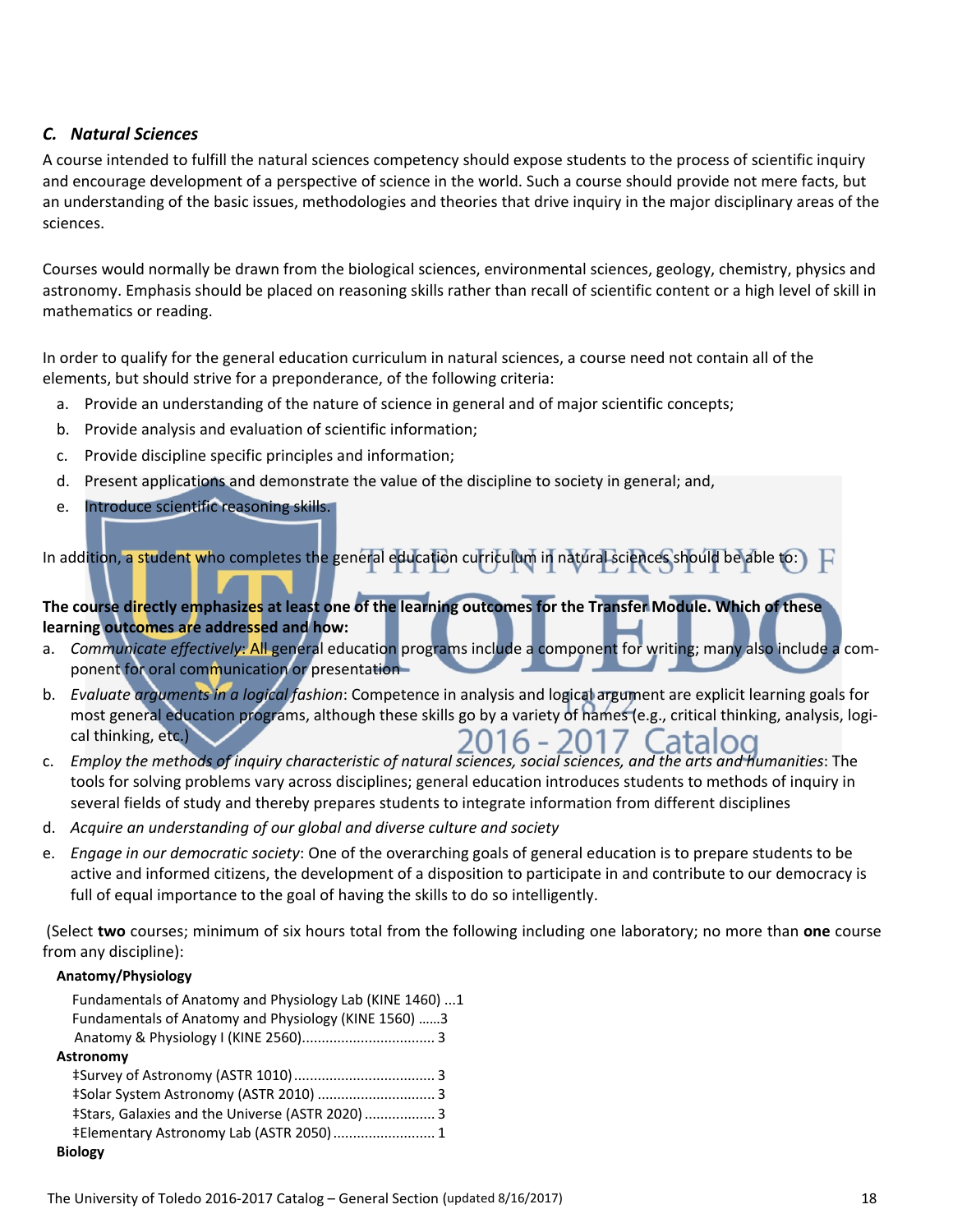| ‡Biological Aspects of Human Consciousness (BIOL 1140). 3 |  |
|-----------------------------------------------------------|--|
| #Fundamentals of Life Sciences I (BIOL 2150)  4           |  |
| #Fundamentals of Life Sciences I Lab (BIOL 2160) 1        |  |
| #Fundamentals of Life Sciences II (BIOL 2170)  4          |  |
| #Fundamentals of Life Sciences II Lab (BIOL 2180) 1       |  |
| Chemistry                                                 |  |
|                                                           |  |
|                                                           |  |
| #Chemistry and Society Lab (CHEM 1150) 1                  |  |
|                                                           |  |
|                                                           |  |
| ‡Chemistry for Life Science I, Lab I (CHEM 1260)  1       |  |
| #Chemistry for Life Science II, Lab II (CHEM 1270)  1     |  |
| #General Chemistry Lab I (CHEM 1280) 1                    |  |
| #General Chemistry Lab II (CHEM 1290) 1                   |  |
| <b>Ecology (Environmental Biology)</b>                    |  |
|                                                           |  |
| Environmental Problems Lab (EEES 1140) 1                  |  |
| Marine Biology Coral Reef Lab (EEES 1180) 1               |  |
|                                                           |  |
| Geology                                                   |  |
|                                                           |  |
| #Introductory Geology Lab (EEES 1020)  1                  |  |
|                                                           |  |
| UNIVERSITY OF                                             |  |
| <b>Physics</b>                                            |  |
|                                                           |  |
|                                                           |  |
|                                                           |  |
| #Physics of Music and Sound (PHYS 1310)  3                |  |
|                                                           |  |
|                                                           |  |
| 1872<br>#Technical Physics: Mechanics (PHYS 2010) 4       |  |
|                                                           |  |
| 2016 - 2017 Catalog                                       |  |
|                                                           |  |
| #Physics for Science & Engr. I (PHYS 2130) 5              |  |
| #Physics for Science & Engr. II (PHYS 2140) 5             |  |

#### *D. Diversity*

This requirement aims to foster an understanding of and respect for different cultures and peoples, both within and out‐ side the United States, through the study of their beliefs, customs, histories, values and interrelationships. (Select one course from Diversity of U.S. Culture and one course from non‐U.S. Culture for a total of six hours):

\*Students may satisfy one of the two multicultural requirements with at most one course that simultaneously fulfills a second *area of the general education curriculum.* 

#### **1. Diversity of U.S. Culture**

A diversity of U.S. culture course includes, but is not restricted to, an examination of the economic, political, philosophical, social or artistic life of distinct cultural communities in the United States. Cultural communities may include but are not limited to communities based on race, ethnicity, class, gender, sexual orientation, beliefs and disability.

A student who completes the diversity of U.S. culture requirement should be able to:

• Explain the cultural relationships between dominant and non‐dominant cultures within the U.S;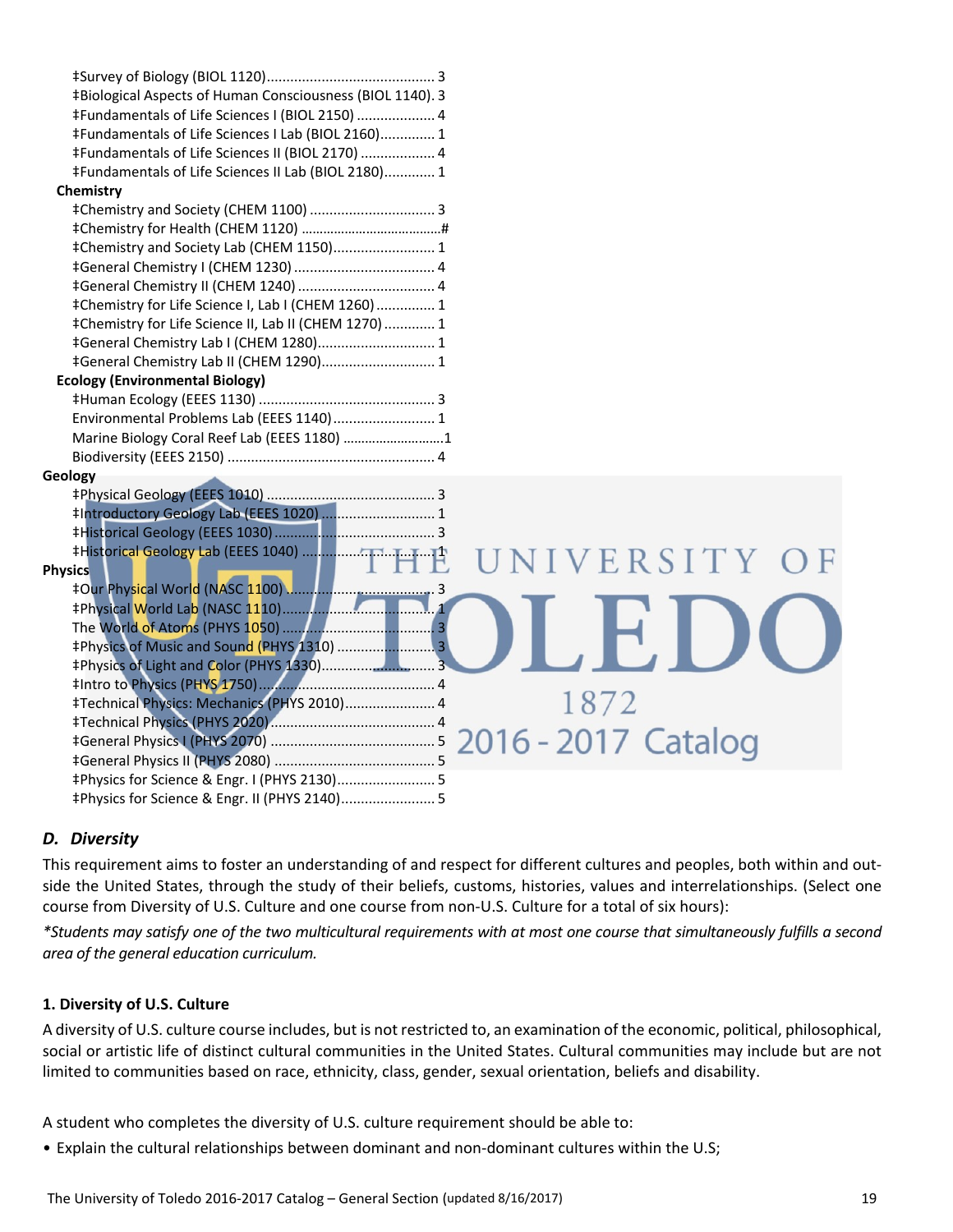- Describe how diverse cultural communities contribute to the development of U.S. culture; and,
- Compare complex social structures within diverse U.S. cultural communities.

(At minimum, select one course of at least three hours from the following):

| Multicultural Approaches for Art Appreciation (AED 3130)3                                                     |
|---------------------------------------------------------------------------------------------------------------|
| Introduction to Africana Studies (AFST 1100) 3                                                                |
| Foundations of Black Intellectual History (AFST 2100) 3                                                       |
| *African American Culture (ANTH 2900/SOC 2900)  3                                                             |
|                                                                                                               |
| The Irish-American Experience (ANTH 4860) 3                                                                   |
| *Visual Construction of Gender (ARTH 3820/WGST 3020)  3                                                       |
| Managing Diversity in the Workplace (BMGT 2700)  3                                                            |
| Cultural Communications in the Workplace (BMGT 2750) 3                                                        |
|                                                                                                               |
|                                                                                                               |
| Economics of Gender (ECON 3050/LST 3050/WGST 3650)  3                                                         |
|                                                                                                               |
| Economic History of the African American Community                                                            |
|                                                                                                               |
| *‡College Composition II: Language and Identity (ENGL 1150) 3                                                 |
| *American Minority Writers (ENGL 2770) 3                                                                      |
|                                                                                                               |
| Women and Literature (ENGL 3750/WGST 3750)  3                                                                 |
| Language in the African American Community                                                                    |
|                                                                                                               |
| African-American Writers Before the 20th Century<br>ERSITY                                                    |
|                                                                                                               |
| African-American Literature in the 20th Century                                                               |
|                                                                                                               |
| Native American Literature and Culture (ENGL 4690)3                                                           |
| Geography of U.S. and Canada (GEPL 3050)3                                                                     |
|                                                                                                               |
|                                                                                                               |
| 1872<br>African-American History to 1865 (HIST 3250/AFST 3250)  3                                             |
| African-American History from 1865 (HIST 3260/AFST 3260)3                                                     |
| 2016 - 2017 Catalog                                                                                           |
| Indians in Eastern North America (HIST 3320)3                                                                 |
|                                                                                                               |
|                                                                                                               |
|                                                                                                               |
|                                                                                                               |
| American Labor and Working-Class History I (HIST 3480)  3                                                     |
| Women in American History (HIST 3600/WGST 4510) 3                                                             |
|                                                                                                               |
| History of Native American Religious Movements (HIST 4310)  3                                                 |
|                                                                                                               |
| Selected Topics in African-American History                                                                   |
|                                                                                                               |
|                                                                                                               |
| United States and Latin America (HIST 4450) 3                                                                 |
| *‡Multicultural Literatures: The North American Experience                                                    |
|                                                                                                               |
|                                                                                                               |
| *#Musical Diversity in the United States (MUS 2250)3                                                          |
| Feminism & Philosophy (PHIL 3540/WGST 3550) 3                                                                 |
| Women in American Politics (PSC 2210/WGST 2610)  3                                                            |
|                                                                                                               |
| *‡Race, Class & Gender (SOC 2640/LST 2640/WGST 2640)3                                                         |
| Racial and Ethnic Minorities in the US (SOC 4660)  3<br>African Americans in the U.S. (SOC 4670/AFST 4670)  3 |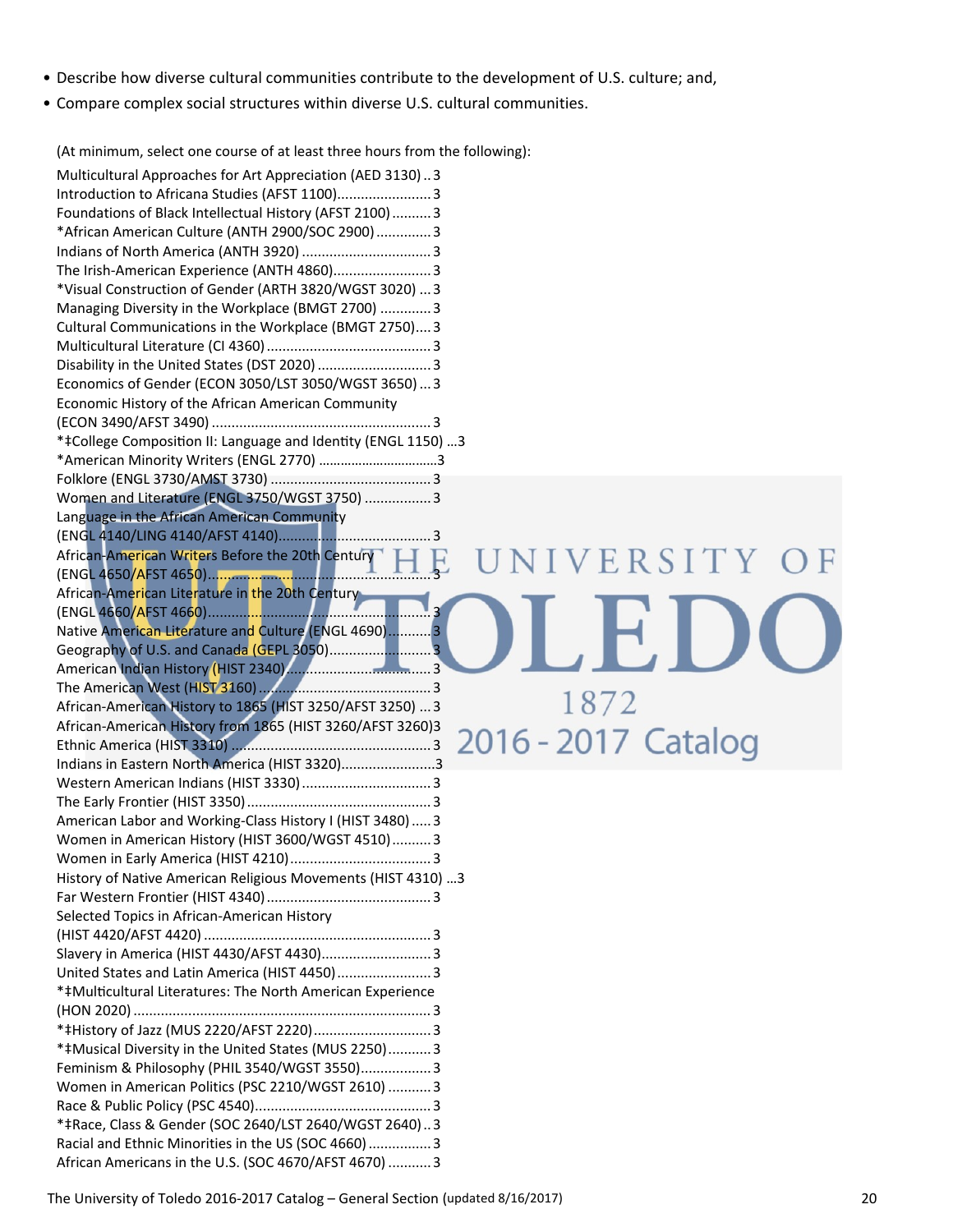| *Introduction to Social Welfare (SOCW 1030)  3            |  |
|-----------------------------------------------------------|--|
| Diversity in Contemporary Society (TSOC 2000) 3           |  |
| Introduction to Gender Studies: Gender, Sex & Differences |  |
|                                                           |  |
|                                                           |  |
|                                                           |  |

#### **2.Non‐U.S. Culture**

A non‐U.S. culture course includes, but is not restricted to, an examination of the economic, political, philosophical, social or artistic life of communities outside the United States that did not contribute to the dominant culture in the United States.

A student who completes the non‐U.S. culture requirement should be able to:

- Demonstrate awareness of cultural communities outside the United States;
- Demonstrate knowledge of responsible citizenship in a global society;
- Explain the cultural relationships between dominant and non‐dominant populations outside the United States;
- Compare complex social structures within diverse cultural communities outside the United States; and,
- Recognize contemporary global issues facing a non‐U.S. culture.

(At minimum, select one course of at least three hours from the following):

| Introduction to the African Experience (AFST 1200)  3              |
|--------------------------------------------------------------------|
| Foundations of Culture in the African Diaspora (AFST 2200) 3       |
| ERSITY                                                             |
|                                                                    |
|                                                                    |
| Peoples of the World: An Evolutionary Approach (ANTH 3850)  3      |
| Peoples of Sub-Saharan Africa (ANTH 3940) 3                        |
|                                                                    |
|                                                                    |
| Anthropology of Religion (ANTH 4820/LST 4820) 3                    |
| 1872                                                               |
|                                                                    |
| 2016 - 2017 Catalog                                                |
|                                                                    |
|                                                                    |
| Ancient Art of the Americas (ARTH 3350)  3                         |
| Comparative Economic Systems (ECON 3500)  3                        |
| World Literatures and Cultures (ENGL 3770)  3                      |
| World Cinemas and Cultures (ENGL 4730)  3                          |
|                                                                    |
| Intercultural Communications: Principles & Practice (FLAN 3440)  4 |
| Cross-Cultural Understanding (FREN 3400)  3                        |
|                                                                    |
|                                                                    |
| Geography of Africa (GEPL 3220/AFST 3220)  3                       |
| Geography of Latin America (GEPL 3300) 3                           |
|                                                                    |
|                                                                    |
|                                                                    |
|                                                                    |
|                                                                    |
| *African Civilization (HIST 1110/AFST 1110)  3                     |
|                                                                    |
| *Ancient Near East (HIST 2040/CLC 2040) 3                          |
|                                                                    |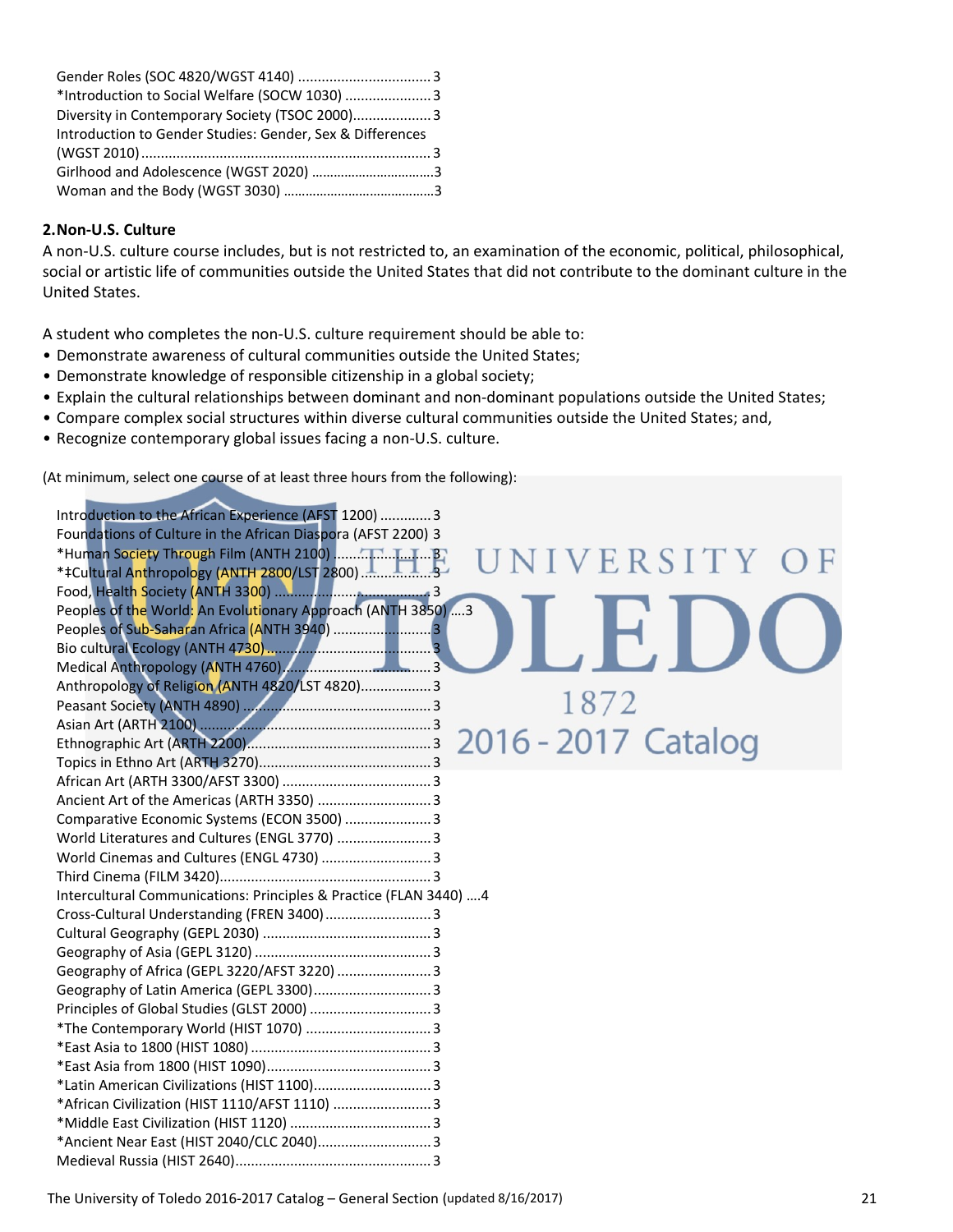| History of the Mid. East from 600 to 1500 (HIST 3540) 3        |  |
|----------------------------------------------------------------|--|
| History of the Middle East Since 1500 (HIST 3550)  3           |  |
|                                                                |  |
| Africa Since 1800 (HIST 3640/AFST 4580) 3                      |  |
| People and Politics in Mexico (HIST 4470) 3                    |  |
| Culture & History of the People of Eastern Africa              |  |
|                                                                |  |
|                                                                |  |
|                                                                |  |
|                                                                |  |
|                                                                |  |
| Europe & Asia: Exploration & Exchange, 1415-1800 (HIST 4750) 3 |  |
| Colonialism & Imperialism in the 19th-20th Centuries           |  |
|                                                                |  |

\*Multicultural Literatures: The Non‐European World (HON 2030) ….3 Understanding Cultural Differences for Business (IBUS 3150)3 \*Japanese Culture and Commerce (JAPN 1080)....................3 \*Introduction to Japanese Culture (JAPN 1090)....................3 NIVERSITY OF Cultural Geography‐WAC (LST 2030)..................................... 3 \*Cultures and Music of Non‐Western Styles (MUS 2420).....3 Eastern Thought (PHIL 3500)................................................. 3 \*Zen Philosophy (PHIL 3510) ................................................. 3 Philosophy of Culture (PHIL 3550)......................................... 3 Buddhist Philosophy (PHIL 4500)........................................... 3 Current International Problems (PSC 1710) ..........................3 Politics in Africa (PSC 2660/AFST 2660).................................3 Governments of Asia (PSC 2680) ........................................... 3 2016 - 2017 Catalog Government and Political Institutions of Africa (PSC 4660/AFST 4680) ........................................................... 3 Government of China (PSC 4690) .......................................... 3 \*World Religions (REL 1220).................................................. 3 \*Understanding the Monotheistic Religions (REL 2300) .......3 Islam (REL 3100)..................................................................... 3 Eastern Thought (REL 3500)................................................... 3 Comparative Religion: Living Non‐Western Religions (REL 3510) ...3 \*Russian Culture and Commerce (RUS 1080)........................3 \*Introduction to Russian Culture (RUS 1090)........................3 \*Women's Roles: A Global Perspective (SOC 2500/WGST 2400) …3 Development in Third World Nations (SOC 4800/AFST 4800)3 Gender in Cross‐Cultural Perspective (SOC 4810/WGST 4190) ……3 \*Culture of Latin America (SPAN 1090).................................3 \*Education and the Construction of Societies (TSOC 3540)..3 Issues in Women's Studies (WGST 3010)...............................3 Women‐S Asia: Culture, Politics, and Migration (WGST 3470) ….3

\*Students may satisfy one of the two multicultural requirements with at most one course that simultaneously fulfills a second area of *the general education curriculum.*

1872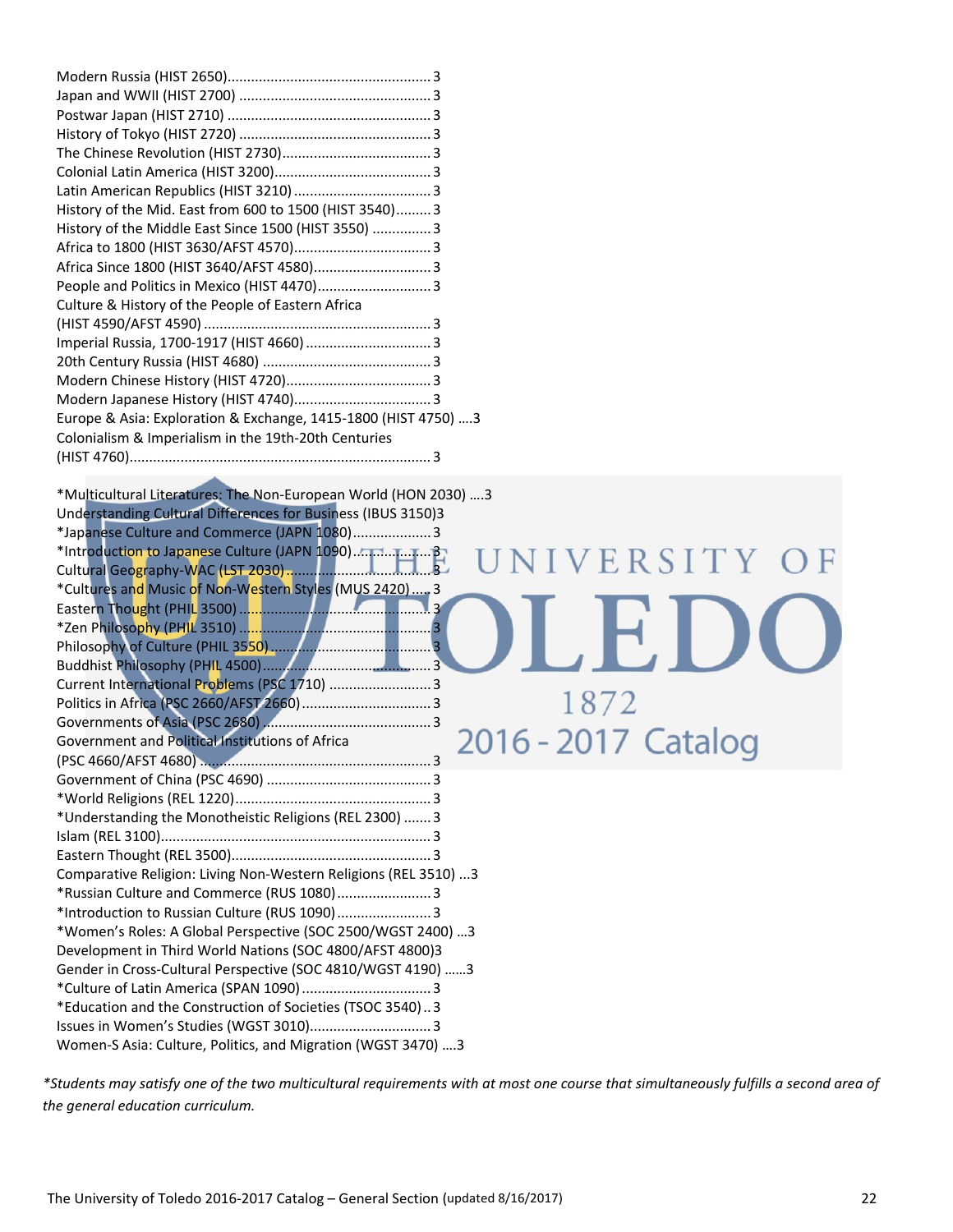# **General Academic Policies**

The policies listed below are general policies for the University. Students should consult their advisers for college**specific academic policies.**

#### **Full‐Time Status**

A student must carry a minimum of 12 semester hours each term to be considered a full‐time student. Students should carry an average of 15 to 16 hours of course work each semester to complete bachelor's degree requirements in the usual eight semesters of full‐time study (four semesters of full‐time study in an associate's degree program).

## **Class Rank**

Class rank is based upon the number of semester hours completed and is determined as follows:

| Freshman  | 0-29.9 hours  |
|-----------|---------------|
| Sophomore | 30-59.9 hours |
| Junior    | 60-89.9 hours |
| Senior    | 90+ hours     |

### **Course Numbering System**

University course numbers follow this system:

| <b>Undergraduate</b> |                                       | THE UNIVERSITY OF   |  |
|----------------------|---------------------------------------|---------------------|--|
| 0500-0990            | Non degree credit                     |                     |  |
| 1000-1990            | Primarily for freshmen and sophomores |                     |  |
| 2000-2990            | Sophomores, juniors and seniors       |                     |  |
| 3000-3990            | Juniors and seniors                   |                     |  |
| 4000-4990            | Advanced undergraduates               |                     |  |
| Graduate             |                                       | 1872                |  |
| 5000-5990            | Master's level                        |                     |  |
| 6000-6990            | Advanced master's level               | 2016 - 2017 Catalog |  |
| 7000-7990            | Doctoral level                        |                     |  |
| 8000-8990            | Advanced doctoral level               |                     |  |
| 9000-9990            | College of Law                        |                     |  |

#### **Credit for Repeated Courses**

Credit for any repeated course will apply only once toward degree requirements. Grades for all attempts at the course will appear on the student's official academic record (official transcript) and will count toward the GPA, unless the grade has been deleted. See the policy on GPA Recalculation for Repeated Courses.

#### **Undergraduate Academic Policies**

‐71‐01\_Academic Standing 3364-71-02 Enrollment status: full time, part time, and audit ‐71‐03\_Class Rank ‐71‐04 Academic dishonesty ‐71‐05 Academic Grievance ‐71‐06 Academic forgiveness ‐71‐07 Repeating a course and calculating GPA ‐71‐08 Adding and/or dropping a Course

The University of Toledo 2016‐2017 Catalog – General Section (updated 8/16/2017) 23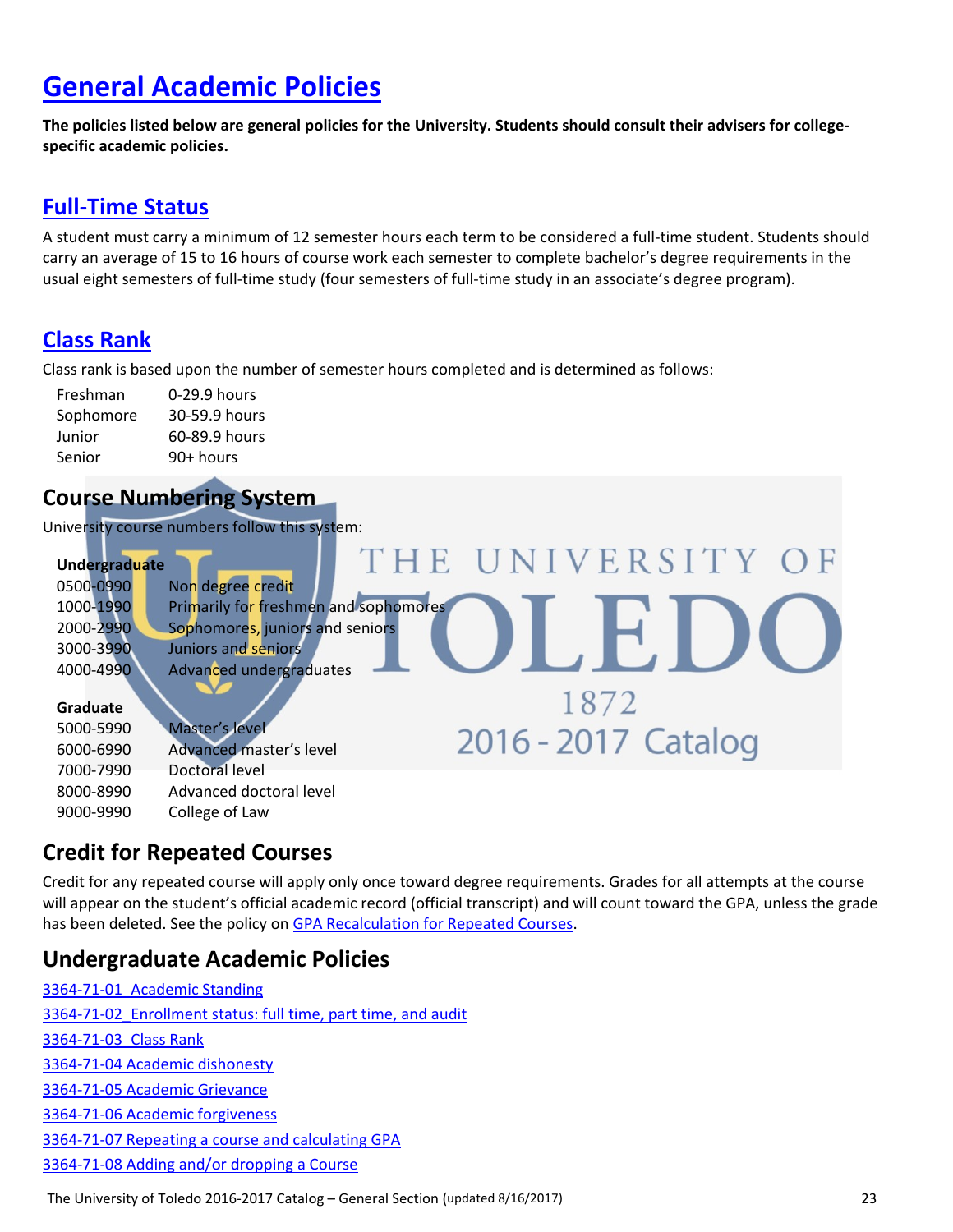‐71‐09 Dual Degrees ‐71‐10 Residency requirement for a degree ‐71‐11 Grades and grading ‐71‐12 Priority registration 3364-71-13 Graduation with honors distinction; Dean's list; President's list ‐71‐14 Missed class policy ‐71‐15 Confidentiality of student records (FERPA) ‐71‐16 Administrative adjustment for extenuating circumstances ‐71‐17 Credit for prior learning ‐71‐18 Veteran and service members support and assistance ‐71‐19 Posthumous degree awards ‐71‐20 International baccalaureate diploma

# **Registration Policies**

## **Adding a Class or Registering Late**

A student may add a course or register late within the first five calendar days of a new semester, excluding summer, with no signature required as long as a seat is available. Students wishing to add a class between the sixth and 15th calendar days inclusively of a new term may be able to do so with an approved signature. A late registration fee is assessed for initial registrations on or after the first day of the semester. After the 15th day, students wishing to add a course may petition to do so with the Request for Non-Funded Late Registration form. This will require signatures from the instructor of the course, the Dean or designee from the student's College Office, as well as approval from the appropriate Provost.

# **Dropping a Class**

During the first 15 calendar days of the term (prorated for summer and special sessions), a student may drop from a class with no record on the student's transcript. A student may drop a course or courses electronically through the Ldidil fifteenth calendar day of the term.

# **Withdrawing from a Class**

A student withdrawal (W) occurs when a student gives formal notice of his/her intent to withdraw from class(es) at the University. After the add/drop period and before the end of the tenth week of class, withdrawals can be processed online through the myUT portal (provided there are no holds), and can also be processed at Rocket Solution Central (RSC) located in Rocket Hall, Room 1200 regardless of whether or not there are holds. Failure to drop or withdrawal from a course for which a student has stopped attending may result in a grade of "F". Specific drop and withdrawal dates for a term are listed on the University's academic calendar or by contacting Rocket Solution Central (RSC) 419.530.8700. The instructor's permission is not required to withdraw from class(es). The student will be given a grade of W on his or her transcript, indicating a withdrawal from class. Withdrawal deadlines for summer term sessions and special sessions that do not meet at the standard start/stop dates of the term will be proportional to those for regularly scheduled terms. The student should check with Rocket Solution Central (RSC) to determine the withdrawal deadlines for summer terms and special sessions.

In the event that a student becomes critically ill or injured during the course of the semester, the student should contact the Registrar's Office for information on the Medical Drop/Withdrawal process. There are deadlines associated with this process so contact to the Registrar's Office should be made as soon as possible.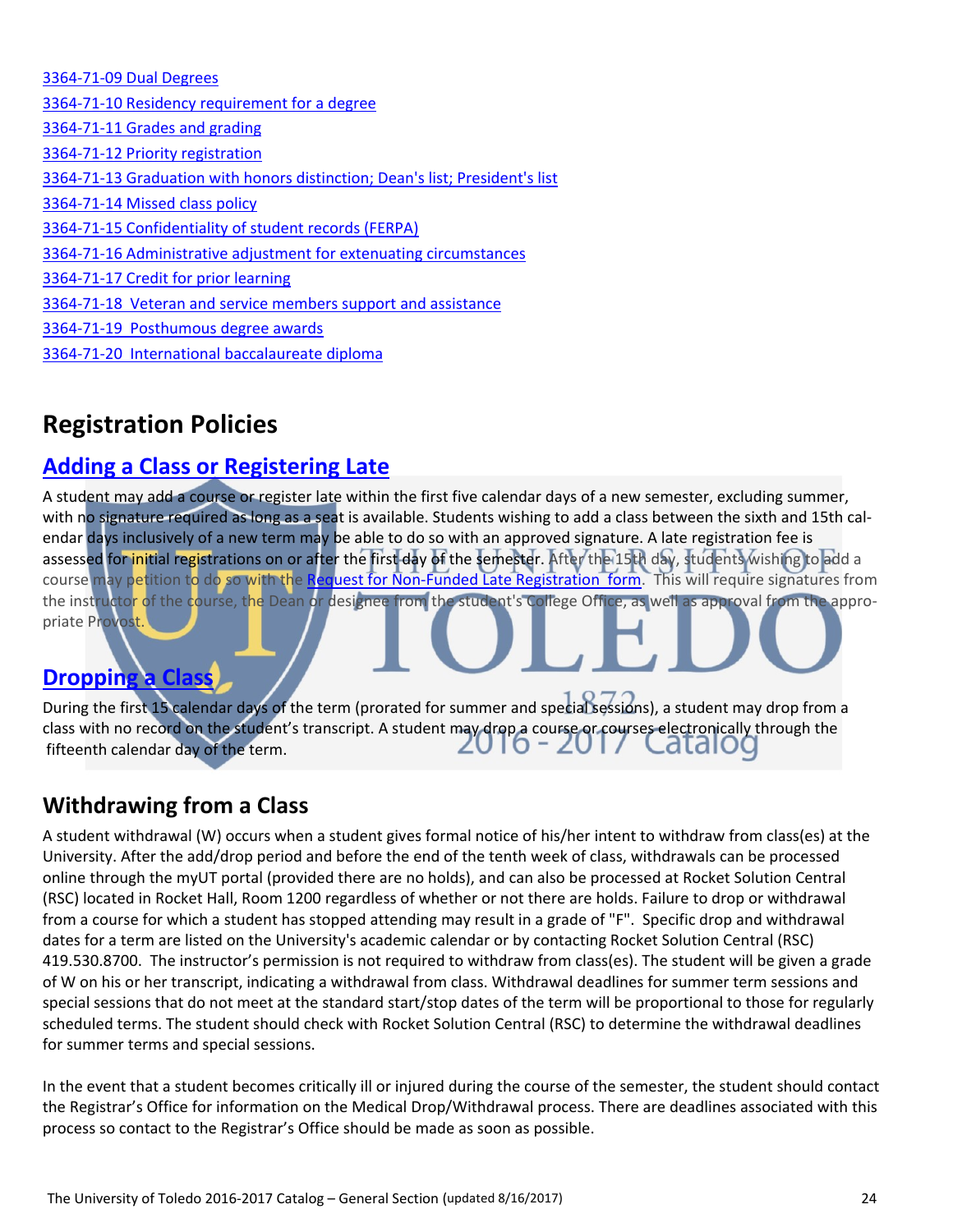#### WARNING:

Withdrawing from a course(s) will result in a grade of "W", which will appear on your official transcripts. Once a with‐ drawal is processed, it cannot be rescinded. Based on the date of withdrawal, fees may or may not be adjusted. Since withdrawn courses reduce your enrolled hours, withdrawing from courses may have an adverse effect on financial aid benefits, scholarships, loan deferments, athletic eligibility, health insurance, veteran's benefits, degree requirements, or other areas. If you are uncertain what effect withdrawing from the course(s) would have, it is recommended that you contact the appropriate department for guidance.

#### **Withdrawal Policies of Colleges**

Colleges may limit the total number of withdrawals a student may accumulate. Consult the appropriate college section of this catalog.

#### **Academic Course Overload**

A student who wants to enroll for more than 21 semester hours in a semester or 16 total hours during the summer must have a signature from the college dean.

#### **Refund Policy**

Policies related to refund of fees for changes of schedule are presented in the University's Schedule of Classes for the semester or "The University of Toledo Finance Brochure." The date used to determine eligibility for refund shall be the date the drop transaction is processed. Failure to attend class, giving notice to an instructor, stopping payment on a check that was used to pay fees, or similar unofficial notice to any University office shall not be considered official notice.

The University's refund policy includes provisions to conform to the Higher Education Amendments of 1998 and the "Return of Title IV Funds" regulations published on Nov. 1, 1999.

### **Registration/Scheduling**

Information related to scheduling/registration procedures is described on the Office of the Registrar's Web site at *http://registrar.utoledo.edu/ScheduleOfClasses/default.asp*. Students with disabilities may have priority registration through the Student Disability Services. 1872

# 2016 - 2017 Catalog

#### **Grading Policies**

#### **Grades and Quality Points**

#### **GRADE STANDARD SEMESTER HOUR**

|                                                           | 4.00   |
|-----------------------------------------------------------|--------|
| A-  Achievement of slightly less than outstanding quality | 3.67   |
| B+  Achievement of slightly better than high quality      | 3.33   |
|                                                           | 3.00   |
| B-  Achievement of slightly less than high quality        | 2.67   |
| C+  Work of slightly better than average quality          | 2.33   |
|                                                           | 2.00   |
| C-  Work of slightly less than average quality            | 1.67   |
| D+  Work well below the average quality                   | 1.33   |
|                                                           | 1.00   |
|                                                           | 0.67   |
| PS Pass (selected courses only); equivalent of            |        |
|                                                           | $\ast$ |
| S Satisfactory (credit earned; graduate and               |        |
|                                                           | *      |
|                                                           |        |

# **QUALITY POINTS FOR EACH**

- 
- 
- 
- 
- 
- 
- 
- 
- 
- 
-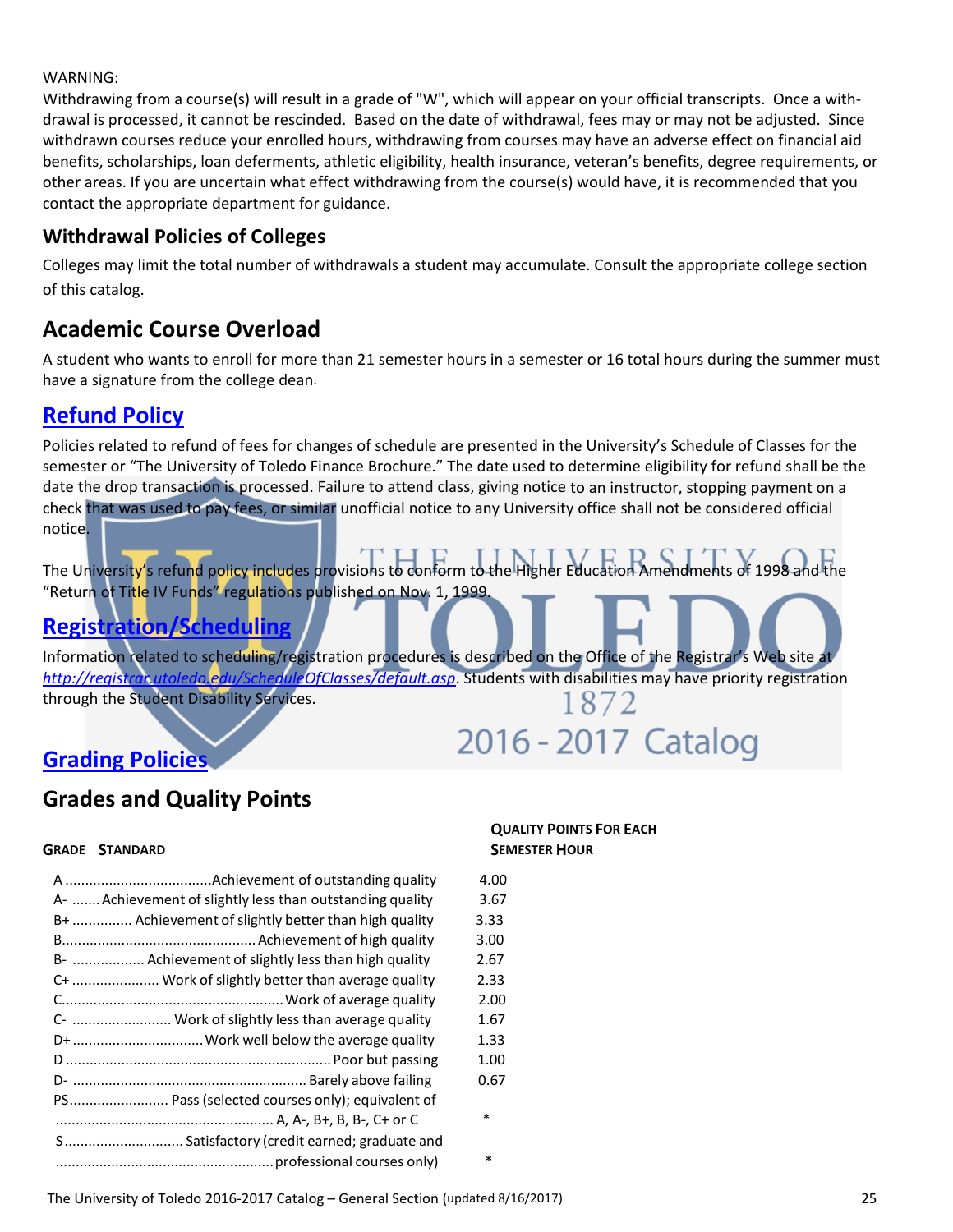|                                                | 0.00   |
|------------------------------------------------|--------|
|                                                | $\ast$ |
|                                                | $\ast$ |
|                                                | $\ast$ |
| U  Unsatisfactory (no credit; hours calculated |        |
|                                                |        |
|                                                | 0.00   |
| NCNo Credit (selected courses only) equivalent |        |
|                                                | $\ast$ |
| * No effect on grade point average             |        |

**The Grade of Incomplete (IN)**

The grade of IN is assigned only in extraordinary cases when unexpected conditions prevent the student from completing the requirements of the course within the term of enrollment. The student must complete the required work before the end of the following semester in which the grade is received (excluding summers); otherwise the grade will be converted to a grade of F by the Office of the Registrar. The student may initiate a request for an additional semester to complete the work for the grade (excluding summers). The extension is granted upon the approval of the faculty member and the associate dean of the college offering the course. The incomplete grade will not be considered in computing the student's grade point average.

# **The Grade of Progress in Review (PR)**

For master's and doctoral theses and dissertations, for undergraduate individual-study courses, and for special projects at the undergraduate and graduate levels that may not be completed at the end of a particular grading period, the grade of PR may be given to denote work in progress. It will not be considered in computing the grade point average. Except in certain cases involving continuing graduate students graduating with a master's degree, the grade of PR must be removed from the student's record before the student may graduate.

# **The Audit Grade Option (AU)**

1872

The notation AU appears on the student's record when he or she enrolls in a course for audit. AU is not a grade and no credit is granted. An auditor is not required to complete assignments or tests, nor is the instructor required to grade any of the student's work in the course. The student must declare this option by the 15th calendar day of the term. A student auditing a course pays the same as for a course being taken for credit. Financial aid does not pay for audited courses.

# **Pass/No Credit (PS/NC) Grade Option**

Students may elect to enroll in certain undergraduate courses for Pass/No Credit rather than an A‐F grade. Students must complete a petition to take a class Pass/No Credit and obtain the approval of their college before the end of the 15th calendar day of the term. Grades of C or better will be changed to PS, and grades of C-, D+, D, D- and F will be changed to NC. The grades of PS and NC do not affect the grade point average. Students should consult their college regarding any limitations that may exist for this option.

## **Grade Changes**

- A. IN or PR to a letter grade: After work is completed, the instructor will complete a change of grade form and forward it to the Office of the Registrar.
- B. All letter grade to letter grade changes must be forwarded to the college office for final approval. They are then sub‐ mitted to the Office of the Registrar.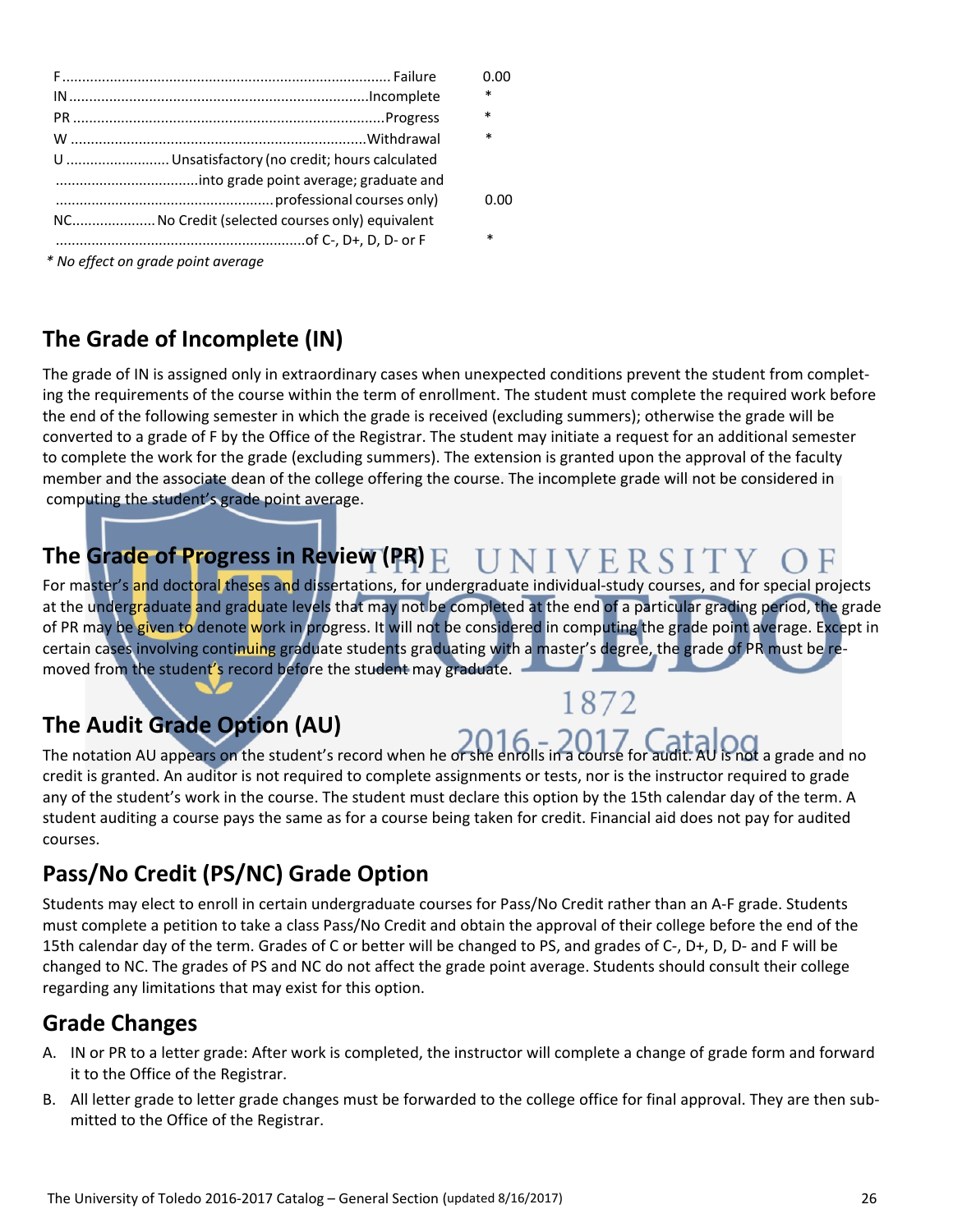## **GPA Recalculation Policy for Repeated Courses**

Under certain conditions, students who have retaken a course and earned a higher grade may petition to have the first grade excluded from their grade point average. If the petition is approved, the Office of the Registrar will be notified, and the student's transcript will show the notation "Repeat (Excluded from GPA)" next to the original course and the notation "R" next to the retaken course.

Credit for any repeated course will apply only once toward degree requirements. Grades for all attempts at the course will appear on the student's official academic record (official transcript) regardless of whether or not the grade has been deleted. All grades, including those for repeated courses, will be included in the determination of eligibility for honors, fellowships, or other distinctions accruing on the basis of GPA. A copy of the approved petition will become part of the student's permanent record file.

A student may petition to have a grade excluded from GPA computation under the following conditions:

- 1. The repeated course must be completed prior to the granting of the first bachelor's degree, and the grade deletion petition must be submitted no later than one semester after graduation.
- 2. Before petitioning, a student must have retaken the same course (or the renumbered substitute for that course) in the same department at The University of Toledo and earned a higher grade in the course retaken.
- 3. No more than a total of 12 semester hours or the equivalent of 16 quarter hours of course work may be deleted from the student's transcript. A college may adopt a more stringent requirement. T VERSITY
- 4. This policy applies only to the first recorded grade in a course that a student has repeated.
- 5. Subject to the limitations described above, applications will be approved unless the instructor attests that the original grade was given for academic dishonesty.

This policy will apply to all students admitted fall 1997 or later. It does not apply to graduate and post-baccalaureate professional studies.

# 2016 - 2017 Catalog

#### **Grade Point Average (GPA)**

A student's cumulative grade point average is computed by dividing the total number of quality hours into the total number of quality points earned including F grades for all repeated courses that have not been approved for deletion on the basis of petition by the student. To obtain a degree or certificate in an undergraduate program, the student must have the proper number of credit hours in the courses required for the degree and a cumulative grade point average of at least 2.0. Grade point average requirements may be higher in certain colleges and in certain majors; this information is available in the individual college listings.

#### **Higher Education Grade Point Average**

A student's higher education (overall) grade point average includes all course work taken at all institutions of higher education, including UT (unadjusted by Grade Deletions or the Academic Forgiveness Policy). The higher education GPA will be used for purposes of determining eligibility for University, collegiate, departmental or professional honors and other recognition based upon the student's undergraduate academic career and record of academic performance.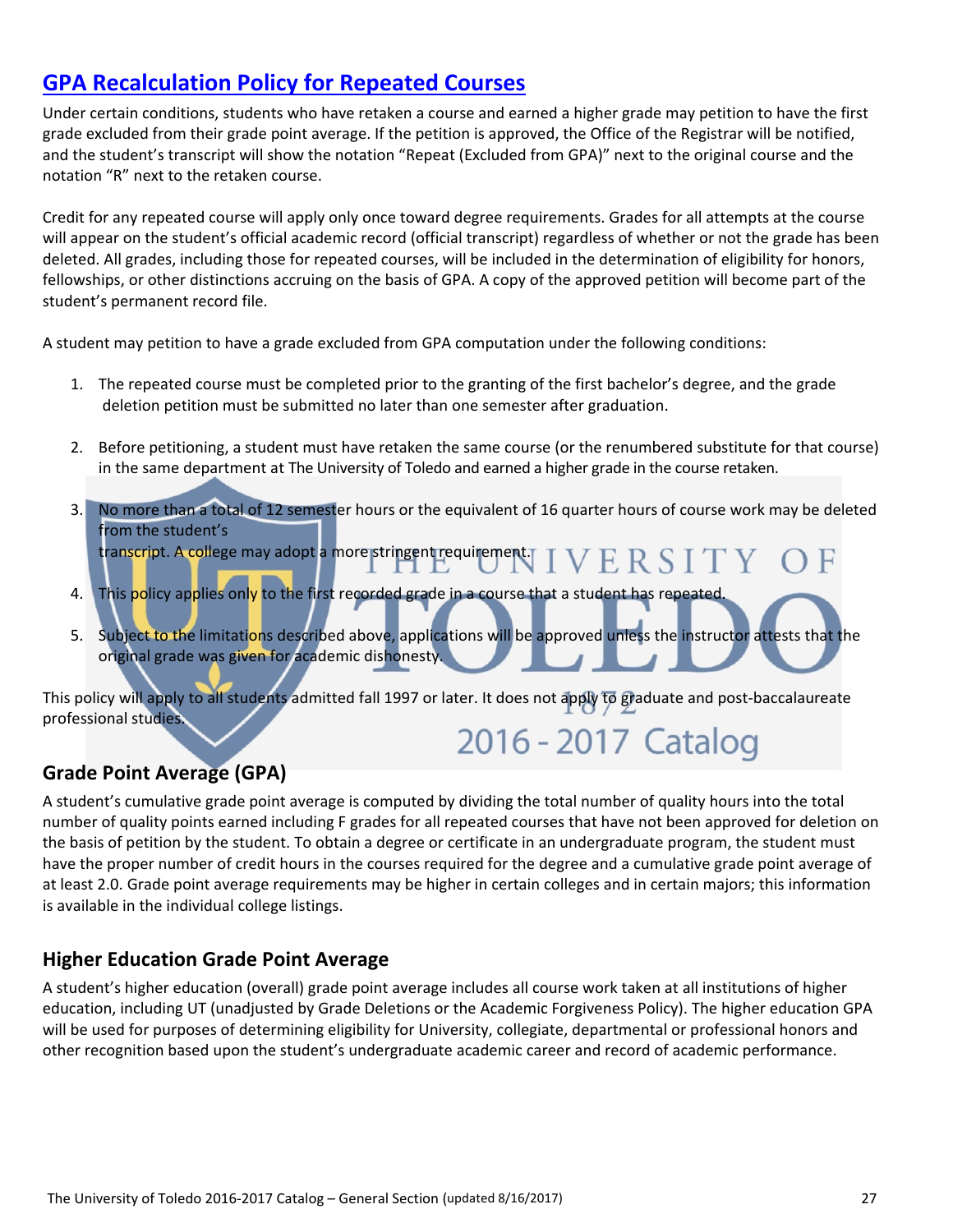#### **Academic Forgiveness Policy**

Under certain conditions, an undergraduate student who re‐enrolls in The University of Toledo after an absence from the University (or any academic institution of higher education) is permitted the opportunity to have his/her academic standing calculated from the point of readmission. Once the student has demonstrated the ability to sustain a satisfac‐ tory level of academic performance, all grades of C‐, D+, D, D‐, F, E, P and WF are forfeited. Grades of A, A‐, B+, B, B‐, C+, C and PS only will be counted for credit. The following students are eligible to petition for the Academic Forgiveness Pol‐ icy:

1. Former students who have not been enrolled at UT or any other accredited academic institution of higher learning for a period of at least two calendar years, during which time the student has a documented enlistment in the U.S. Armed Forces.

or

2.Former students who have not been enrolled at UT or any other accredited academic institution of higher learning for a period of at least three calendar years.

Students who would be eligible for academic forgiveness will follow the established procedures for readmission. Upon completion of 24 semester hours of graded academic course work in a bachelor's degree program, or 16 semester hours of graded academic course work in an associate's degree program and a minimum time of two semesters as well as a minimum grade point average of 2.5 in courses since readmission, the student may elect to apply for academic forgiveness by submitting a written petition to the dean of the college.

If the dean grants academic forgiveness:

- 1. The previous grade point average is deleted.
- 2. Credits from all courses taken during the previous enrollment at UT with a grade of C- or lower are removed (although the grades are retained on the academic transcript with the notation "Academic Forgiveness Policy").
- 3. Credits for all courses taken during the previous enrollment at UT with a grade of O or better as well as PS only will be counted for credit.

2016 - 2017 Catalog

THE UNIVERSITY OF

4.All calculations of quality hours, quality points and cumulative GPA will be adjusted.

The Academic Forgiveness Policy applies to all grades, including pass and fail, earned during the previous enrollment period at UT. If a student received a grade of C‐, D+, D or D‐ during the previous enrollment period for a course that is required in the degree program that the student is pursuing, the student must either retake the course or the dean of the college must approve a suitable substitution.

Under provisions of the Academic Forgiveness Policy, a student must be re‐enrolled at UT for a minimum of 32 semester hours before graduation.

Grades from all courses ever taken at UT and the resulting GPA (unadjusted by the Academic Forgiveness Policy) will be used for purposes of determining eligibility for University, collegial, departmental or professional honors or other recognition.

A student may petition for the application of the Academic Forgiveness Policy to his or her record only one time in his or her career at UT. This policy is only available for undergraduate course work taken at UT and only for undergraduate students earning a first undergraduate degree. Students may not petition for GPA recalculation under the University's GPA Recalculation Policy after they have used the Academic Forgiveness Policy. Note: This policy does not apply to grad‐ uate studies.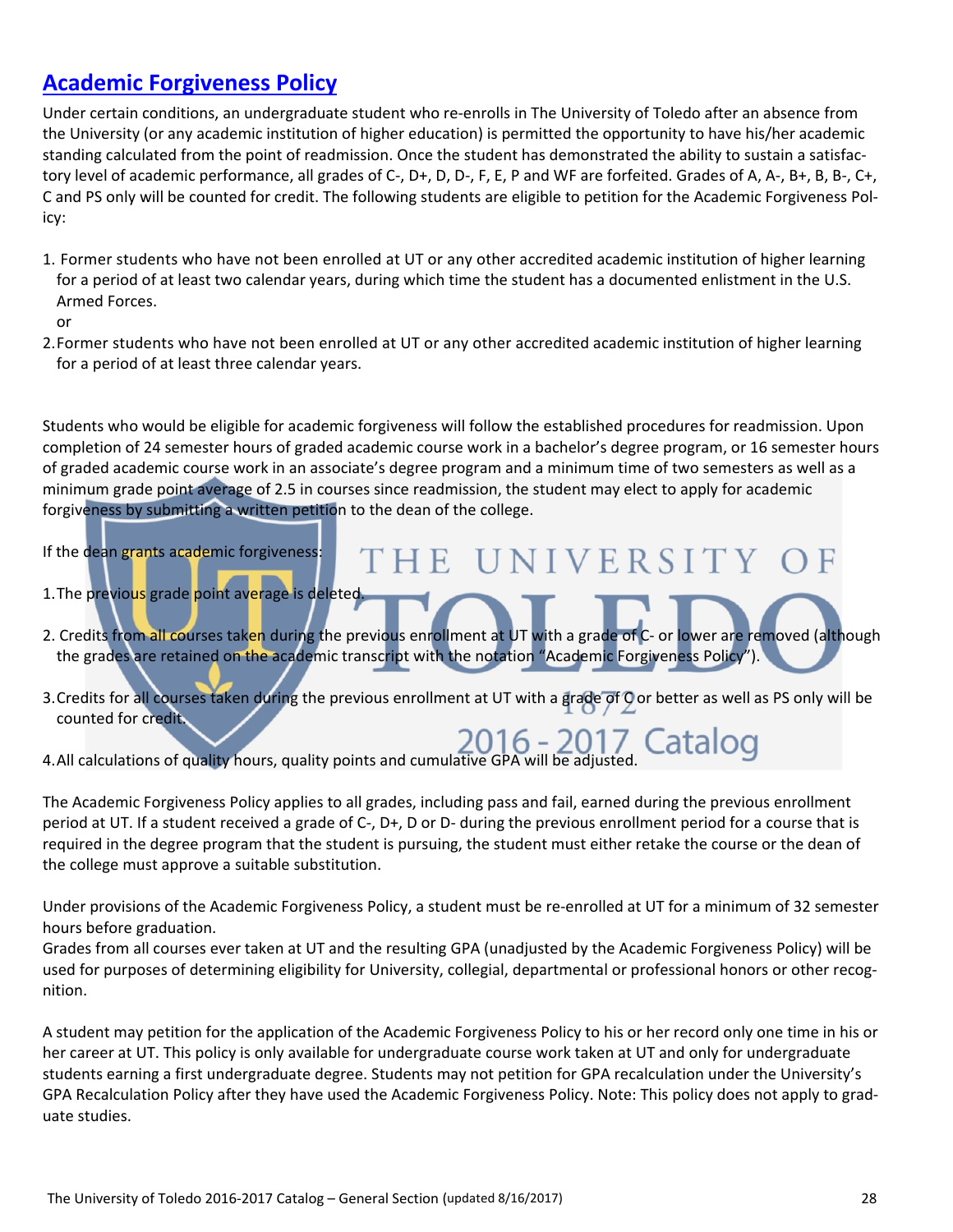#### **Administrative Adjustment for Extenuating Circumstances**

The purpose of the policy is to provide students who experience unavoidable, extenuating circumstances or catastrophic illness the opportunity to petition the university for an administrative adjustment. This policy is for extenuating circumstances and does not supersede the missed class policy.

Extenuating circumstances are defined as situations that significantly interfere with the student's academic work and/or ability to attend classes that arise during the semester, and are beyond the student's control. Serious injuries or illnesses, death of an immediate family member, or a military call to active duty are examples of circumstances that might be regarded as extenuating.

This policy applies to all undergraduate students. Each college may publish detailed implementation strategies specific to that college.

#### Regardless of the circumstances, a student withdrawal from most or all classes may affect the student's financial aid **and/or satisfactory academic progress.**

An official withdrawal results in a grade of "W" recorded on the student's transcript for courses in session on the date of withdrawal. No credit is earned. The student's grade‐point average is not affected.

The date used to determine eligibility for financial adjustments shall be the date the student stopped attending as veri‐ fied by the instructors as a result of the extenuating circumstances. The financial adjustments are based on the policies of The University of Toledo. It is the student's responsibility to read and understand the policies on student fees and accounts as published and posted at http://www.utoledo.edu/offices/treasurer/finance\_brochures.html and important registration dates for each semester as published and posted at http://www.utoledo.edu/offices/registrar/main\_campus/registration\_dates.html.

This comprehensive policy will cover petitions based on both academic and medical circumstances. Financial adjustments may be granted in certain situations.

(1) Academic adjustment refers to discretionary drop/withdrawal/schedule adjustments due to extenuating circum‐ stances. A course "drop" will only be considered in the first 15 calendar days of the term pro-rated for summer and parts of term less than full term. After the fifteenth calendar day (pro-rated for summer and parts of term less than full term), a withdrawal may be processed.

(2) Medical adjustment refers to medical circumstances that interfere with the student's ability to participate in aca‐ demic activities. A medical adjustment approval can be made for all or some of the courses in the term for which the adjustment is requested. Medical requests must indicate when and how the student's condition prevented class attendance and include documentation from a licensed healthcare provider. It is important to note that if a medical ad‐ justment is approved, a medical registration hold is placed on the student's record by the registrar's office, and the student will be blocked from all future registration until the hold is removed. The removal of the medical hold will only be processed after the student's documented healthcare provider supplies verification that the student's condition is re‐ solved with a minimum of a good prognosis to return to the University. In addition to a medical hold, any other registration holds must be resolved through the appropriate offices prior to registering for subsequent terms. If the student is registered for future terms, those courses will be dropped by the registrar's office.

The Petition for Administrative Adjustment can be found on the Web at *http://registrar.utoledo.edu/Forms/AdminAdjustment.pdf* or in the registrar's office.

Students must complete the petition for administrative adjustment and attach their written statement and supporting documentation or the petition will be denied. A student must submit all the appropriate documents/forms to the registrar's office within twelve calendar months of the last day of classes for the term for which the adjustment is requested.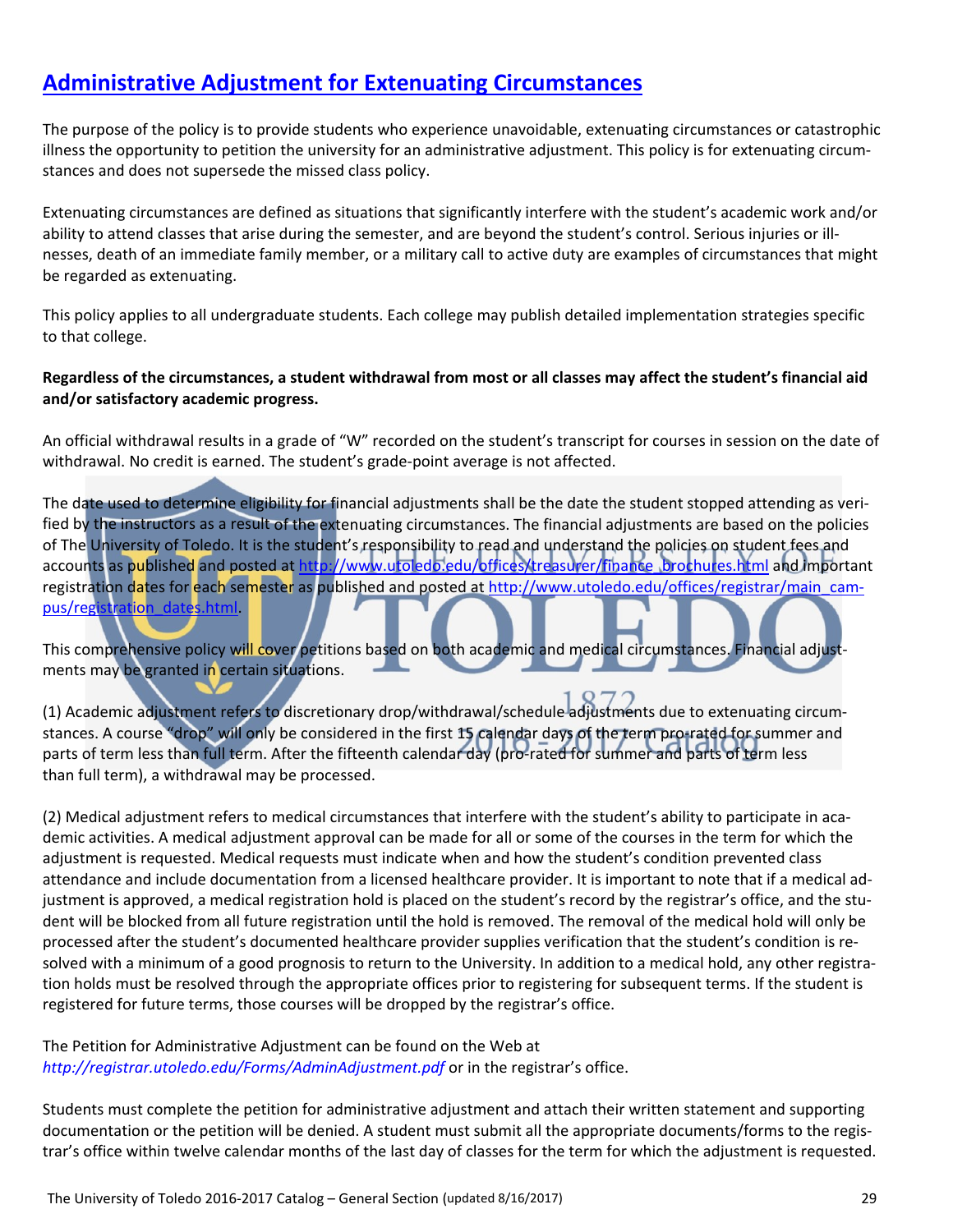#### Student responsibilities:

(1) Consider alternatives to an administrative adjustment (i.e., schedule adjustment, incomplete grade, support services, GPA Recalculation Policy for Repeated Courses

http://www.utoledo.edu/offices/registrar/main\_campus/student\_records/gpa\_recalculation.html etc.).

(a) Students with a diagnosis/disability requiring accommodations are encouraged to notify Student Disability Services at 419.530.4981 or http://www.utoledo.edu/offices/student‐disability‐services/

(2) Consult with instructors, academic advisor, and/or the financial aid office to explore your options and the consequences of an approved or denied Petition for Administrative Adjustment.

(a) Financial aid recipients who subsequently withdraw or change enrollment status may jeopardize their finan‐ cial aid depending on the withdrawal date and the type of aid. An approved adjustment can result in federal grants and/or loans being returned to the Department of Education. A reduction of the load obligation could cause a balance due on the University of Toledo student account.

(b) Fee adjustments to parking, meal plan, residence life, or health insurance must be made by student initiated contact with the appropriate office.

(3) Complete the Petition for Administrative Adjustment – including all of the following:

(a) A written "reason/explanation" statement detailing the extenuating circumstances, how the unavoidable circumstances interfered with academic progress, the action that is being requested, and the reason why the petition for an administrative adjustment should be granted.

(b) Indicate the term for the request including the dates of attendance and/or the last date attended. Medical requests must also list the date of the onset of the illness, when and how the impairment interfered with academic progress, the date(s) professional care was obtained for the medical request and the date(s) of hospitalization (if appropriate).

(c) Attach supporting documentation and/or verification documents on official letterhead pertaining to the ex‐ tenuating circumstances. Students petitioning for Medical requests must contact the registrar's office (registrar@utoledo.edu or 419.530.4845) for an initial consult and to obtain additional application materials to be included with the Petition for Administrative Adjustment including a signed "Physicians' Verification of Medical Circumstances" form. 3364‐71‐16 Administrative Adjustment for Extenuating Circumstances 4  $18/2$ 

(d) Sign and date the petition.

(e) Submit the completed petition to the registrar's office within twelve calendar months of the last day of clas‐ ses for the term for which the adjustment is requested. Petitions for administrative adjustment will not be accepted during final exam week or later.

(4) Students will be notified in writing of the decision of the request for an adjustment. Do not assume the petition for extenuating circumstances has automatically been approved. Students should monitor their student account for fee adjustments at http://myut.utoledo.edu/

(5) In the event of a denied petition for an administrative adjustment, the student has the right to appeal, with the final authority being the Administrative Adjustment Review Committee. Appeals are limited to those situations where addi‐ tional relevant information is provided by the student that was not included in the original Petition for Administrative Adjustment. Appeals must be submitted to the registrar's office in written format within 30 calendar days of the denial letter. Petitions submitted late are not appealable decisions.

#### **Petition for Administrative Adjustment**

In certain extenuating circumstances that occur outside the normal policies and deadlines of the University, discretion‐ ary drop/withdrawal/schedule adjustments may be granted. A student must petition the Office of the Registrar within one year of the term for which the adjustment is requested and must provide a written statement explaining why an administrative adjustment is requested. This written statement must include dates, details, any financial request,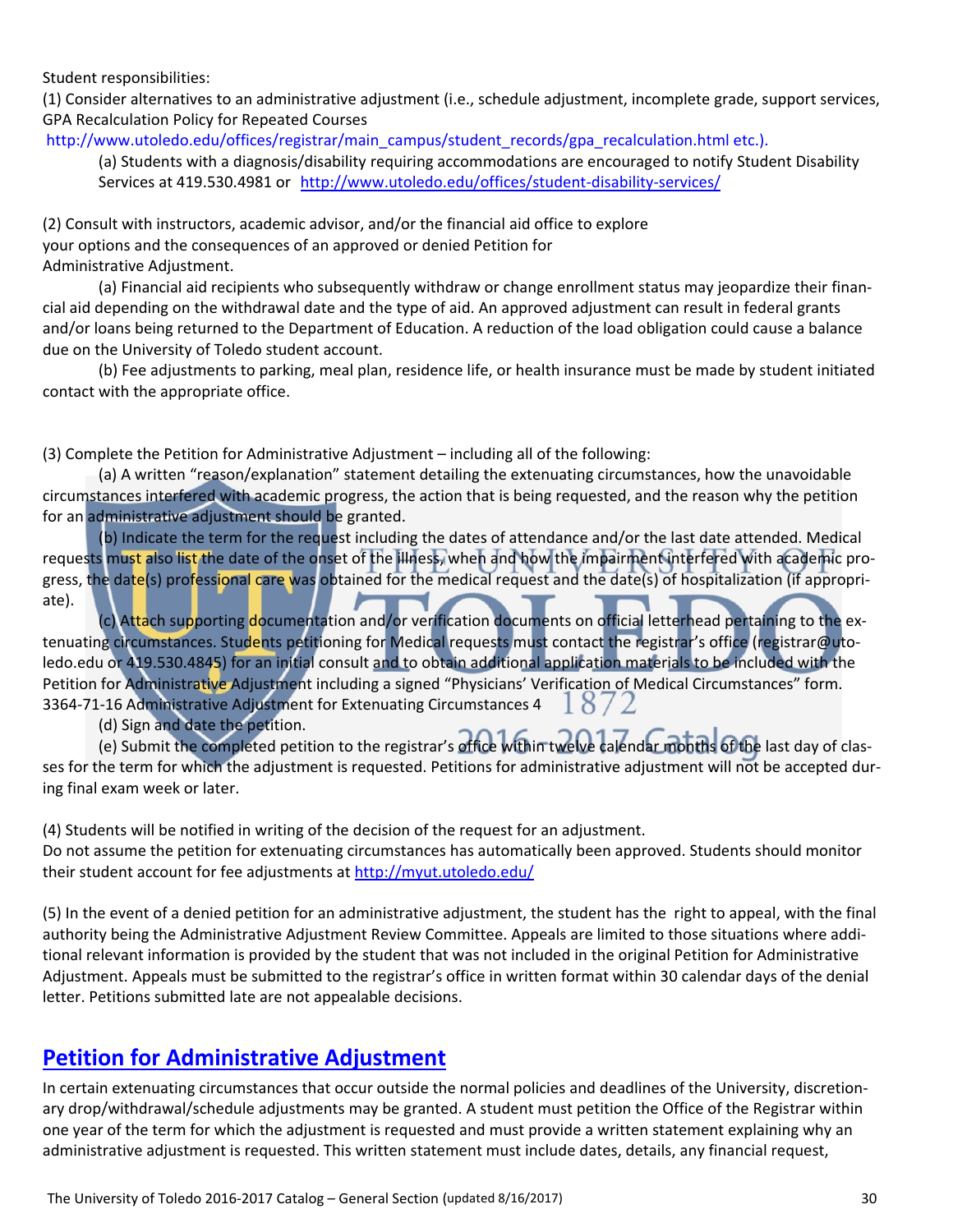documentation supporting the explanation, and a completed Course Request Form or Withdrawal Form as appropriate. Students with medical requests to drop classes for personal illness or injury should contact the Student Medical Center at 419.530.3493.

The Petition for Administrative Adjustment can be found on the Web at *http://www.utoledo.edu/offices/regis‐ trar/pdfs/Administrative%20Adjustment%20Form%202015.pdf* or in the Office of the Registrar.

### **Academic Probation**

- 1. A student whose cumulative GPA is less than 2.0 is automatically placed on probation until a 2.0 cumulative GPA is achieved. In the College of Engineering, a student earning a 1.5 average in any semester regardless of his or her cumulative grade point average will be placed on probation. Please refer to the College of Pharmacy section in the cat‐ alog for specific policies regarding academic probation.
- 2. As long as a student remains on academic probation, enrollment restrictions may be imposed by the student's college.

#### **Academic Suspension**

Students may be suspended from the University if they fail to maintain the required cumulative GPA. A student under academic suspension may not enroll in classes at UT for a period of at least one semester. Students should refer to the statements of colleges and centers for information regarding their specific policies and grade point averages. A cumulative GPA on attempting specific levels of course work defined in items 1-6 below leads to suspension.

- 1. Less than 1.0 after attempting 10-19 semester hours
- 2. Less than 1.5 after attempting 20-29 semester hours
- 3. Less than 1.7 after attempting 30-39 semester hours
- 4. Less than 1.8 after attempting 40-49 semester hours
- 5. Less than 1.9 after attempting 50-59 semester hours
- 6. Less than 2.0 after attempting 60 semester hours

Each college and the Student Success Center will set its own conditions for readmission. After accumulating 60 credit hours without suspension, a student may be suspended if the student falls below a cumulative GPA of 2.0 for two consecutive semesters.

1872

Consult the probation and suspension policies for each college for more specific information. The Graduate School and the Colleges of Engineering and Pharmacy have separate and distinct policies from the other colleges.

#### **Policy Statement on Academic Dishonesty**

Academic dishonesty will not be tolerated. Among the aims of education are the acquisition of knowledge and develop‐ ment of the skills necessary for success in any profession. Students are responsible for knowing what constitutes academic dishonesty. If students are uncertain about what constitutes plagiarism or cheating, they should seek the instructor's advice. Examples of academic dishonesty include, but are not limited to:

- 1. Plagiarizing or representing the words, ideas or information of another person as one's own and not offering proper documentation;
- 2. Giving or receiving, prior to an examination, any unauthorized information concerning the content of that examination;
- 3. Referring to or displaying any unauthorized materials inside or outside of the examination room during the course of an examination;
- 4. Communicating during an examination in any manner with any unauthorized person concerning the examination or any part of it;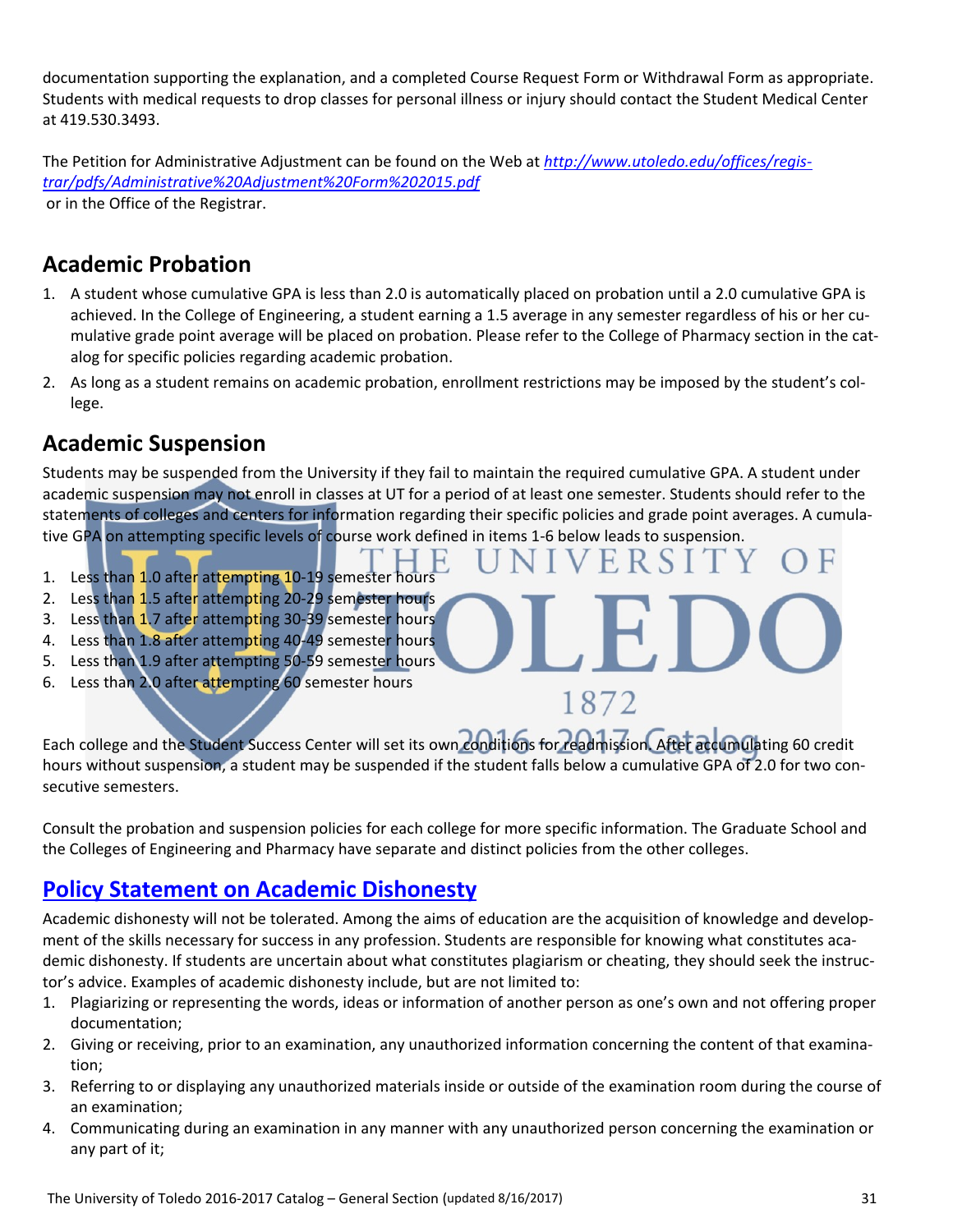- 5. Giving or receiving substantive aid during the course of an examination;
- 6. Commencing an examination before the stipulated time or continuing to work on an examination after the an‐ nounced conclusion of the examination period;
- 7. Taking, converting, concealing, defacing, damaging or destroying any property related to the preparation or comple‐ tion of assignments, research or examination;
- 8. Submitting the same written work to fulfill the requirements for more than one course.

While academic integrity is particularly the responsibility of the student, the faculty members also have a responsibility. Assignments and tests should be constructed and proctored so as to discourage academic dishonesty. Faculty members are expected to inform their students explicitly as to what materials and procedures are authorized for use in the preparation of assignments or in examinations (e.g., the use of calculator, computer, text materials, etc.). Should cases of academic dishonesty be found among students, the instructor may choose to counsel the student, or the following sanc‐ tions may be imposed:

- 1. The student may be assigned an F for the work in question.
- 2. The student may be assigned an F for the course. In this case, the instructor should inform the dean and the student of this action. The dean will make certain that the student receives the F grade and is not permitted to withdraw from the course.
- 3. The student may be placed on probation or suspended for some definite period of time, dismissed or expelled by the dean if either the seriousness of the offense or a record of repeated offenses warrants it. A notation that such a sanction has been imposed will be made part of the student's permanent record. It is expected that the dean will consult with the instructor and the student in making such a judgment, and that the dean will notify the student of the sanction imposed and of the appeals procedure.

A student found to be academically dishonest by a faculty member may appeal according to The University of Toledo Academic Grievance Procedure, which follows.

## **Academic Grievance Procedure**

The University of Toledo recognizes a student's right to due process. The University understands the need to assure that student grievances about faculty actions are evaluated fairly and equitably and, for this purpose, UT has an established academic grievance policy and procedures for undergraduate and graduate students.

## **Honors**

# 2016 - 2017 Catalog

#### **Graduation with Honors**

Baccalaureate students graduate with scholastic distinction on the basis of the higher education (overall) grade point averages. The higher education grade point average includes all course work taken at all institutions of higher education, including the UT GPA (unadjusted by Grade Deletions or the Academic Forgiveness Policy). These averages and the cita‐ tion they merit on the student's degree are as follows: 3.3, cum laude; 3.6, magna cum laude; 3.9, summa cum laude. Students must have taken 80 percent of their course work on the regular grading system, minus any credits earned in courses where the student has no choice in receiving a P/NC grade, to qualify for honors.

Students graduating with an associate's degree will receive a scholastic distinction of "high scholarship" if their overall GPA is a 3.3 or higher.

Transfer students should note that The University of Toledo will include all course work taken at all institutions of higher education in the calculation to determine if a student will graduate with honors. All college course work taken is computed in determining eligibility for graduation with honors, although no student will be awarded a level of honors above that indicated by The University of Toledo cumulative GPA.

Note: The University of Toledo requires a minimum of 30 semester hours of standard letter‐graded courses from UT in order to qualify for graduation with honors.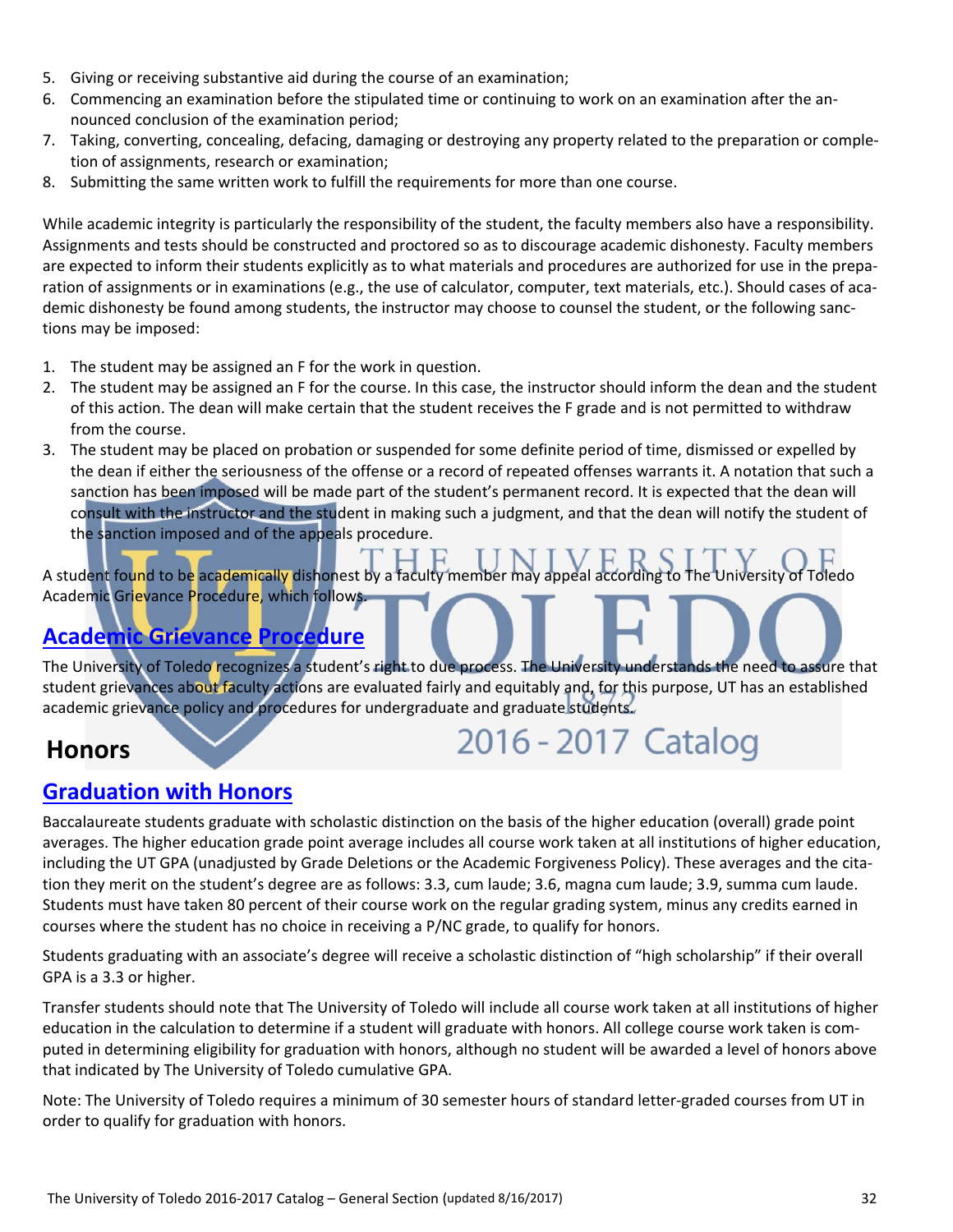# President's List

Each semester, except summer, full‐time students (12 or more quality hours, graded A through F) earning a 4.0 GPA are selected for recognition by being named to the President's List. Because of the co-op programs, full-time students in the College of Engineering will be eligible for the President's List during the summer term.

### Dean's List

Each semester, except summer, full-time students (12 or more quality hours, graded A through F) earning a 3.5 or above GPA are selected for recognition by being named to the Dean's List. Because of the co-op programs, full-time students in the College of Engineering will be eligible for the Dean's List during the summer term.

# Dean's Recognition List

The Dean's Recognition List is used to recognize part‐time students for academic excellence. This recognition will occur in the summer for the previous academic year's performance. For this distinction a student must:

- 1. Be enrolled for both semesters of an academic year and complete a total of nine to 22 hours graded A through F between the two semesters;
- 2. Be a part-time student for the academic year; and

3. Earn a cumulative GPA of 3.5 or better for each semester.

*Please refer to the individual college sections for more specific information on scholastic distinction.*

# Student Support Services

# **Center for Experiential Learning and Career Services**

Location: Student Union Room 1533 Phone: 419.530.4341 Email: celcs@utoledo.edu Web site: www.utoledo.edu/su

The Center for Experiential Learning and Career Services (CELCS) provides comprehensive career planning services for all UT students and alumni in order to clarify and implement their academic and career goals.

ERSITY

- CELCS professional staff can assist with career exploration and selection of a major  $t$ alog
- CELCS offers scheduled and walk-in appointments, addressing professional development needs including: resume, CV, and cover letter writing assistance; mock interviews; professional dress and etiquette; social media presence and job search strategies. CECLS staff can also customize presentation addressing those topics for classrooms, student organizations and UT departments.
- On campus student employment is administered out of the CELCS office including the posting of on campus positions and the processing of student employment documentation.
- CELCS works with employers to secure part-time, full-time and experiential learning opportunities. Rocket Jobs is the online employment database where students/alumni can review and apply for positions. CELCS also hosts multiple employer networking and recruitment events throughout the year.

It is recommended that students connect with CELCS in their first year; begin looking into internship opportunities in their second year; attend job readiness workshops and work at internships during their junior year; and schedule on-campus interviewing sessions in their senior year. It is beneficial for students to attend job fairs and other employer networking events throughout their academic career to learn about career opportunities within their major. Students are also encouraged to utilize Ohio Means Jobs.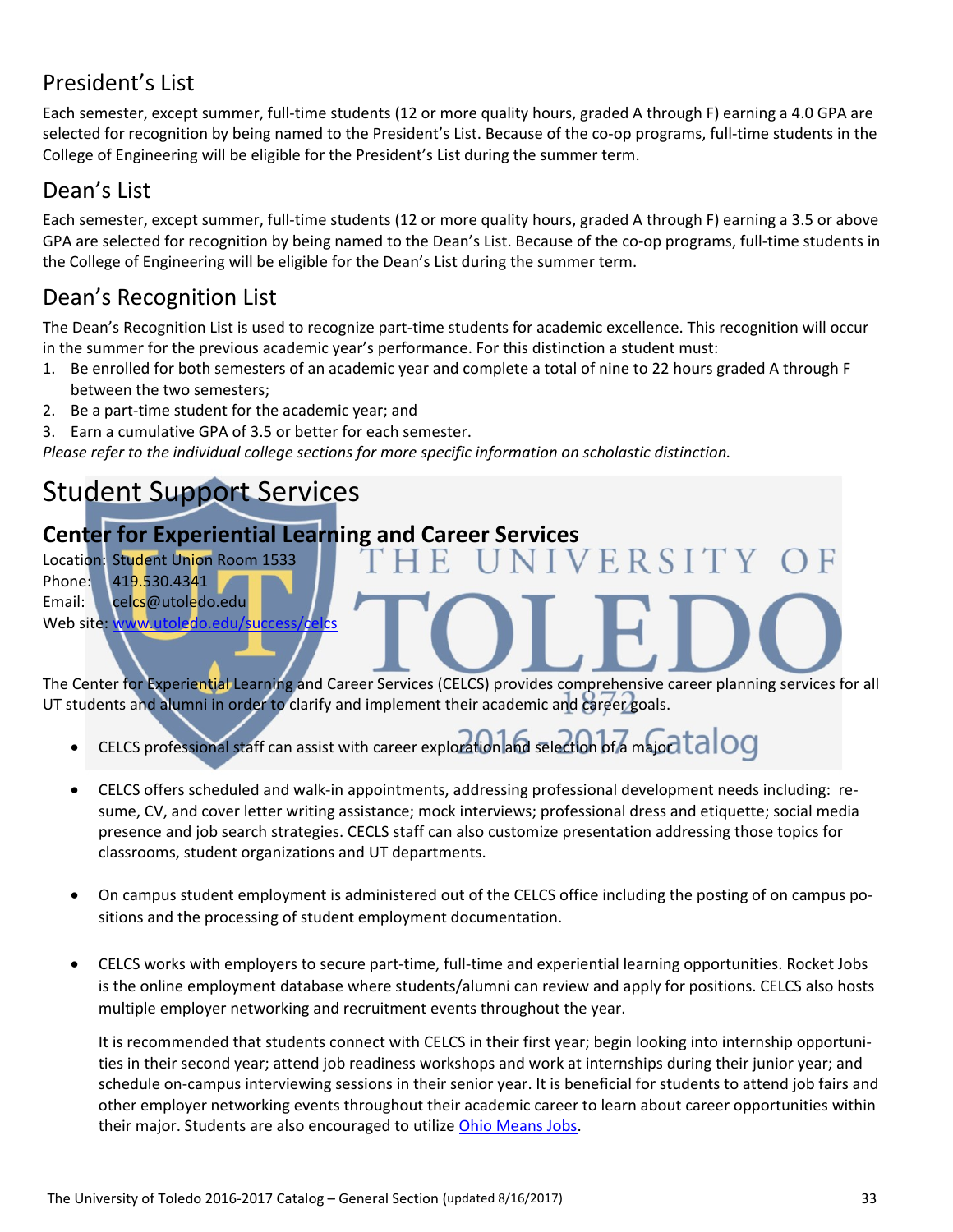## **University Counseling Center**

Locations: Rocket Hall Room 1810 Phone: 419.530.2426 Web site: *www.utoledo.edu/studentaffairs/counseling/*

The University Counseling Center provides individual, couples, family, and group counseling and referral services to enrolled students for personal growth, increased self-awareness, family and interpersonal issues, depression and anxiety, as well as acute problems and crises. The center offers outreach and consultation services to University students, faculty and staff. Training opportunities for doctoral‐level clinical psychology, counselor education and supervision and masters in social work graduate students are available. Services are free and counseling records are confidential.

We provide services in accordance with the codes of ethics of the helping professions and standards of the American Psychological Association, American Counseling Association and the International Association of Counseling Services, Inc. as well as to the rules and regulations of the State of Ohio.

## **Dean of Students Office**

Location: Student Union Room 2509 Phone: 419.530.8852 Email: deanofstudents@utoledo.edu Web site: *www.utoledo.edu/studentaffairs/dos/*

The mission of the Office of the Dean of Students is to ensure that students accomplish their educational and personal goals within the context of the broader academic purpose of the University. The Office of the Dean of Students promotes the development of, and enhances the educational experience for, students through intentionally designed cocurricular opportunities and through institutional policy development on students' behalf.

## **Catharine S. Eberly Center for Women**

Location: Tucker Hall Room 0168 Phone: 419.530.8570 Web site: www.utoledo.edu/centers/eberly/index.html

# 2016 - 2017 Catalog

1872

The Catharine S. Eberly Center for Women, located on main campus, serves everyone within the University as well as the greater Toledo community. The Center educates, empowers and engages through a variety of free personal and profes‐ sional development classes and services. From the Lecture and Film Series and free printing in the computer lab to yoga and self-defense for women to scholarships and a lactation room, the Center offers a great variety of resources. The Eberly Center is also home to Kate's Closet, which provides professional attire to female students and community members at no cost.

## **Student Disability Services**

Location: Rocket Hall 1820 Phone: 419.530.4981 VP: 419.386.2189 TTY: 419.530.2612 Web site:*www.utoledo.edu/offices/student‐disability‐services/index.html*

Student Disability Services (SDS) works with faculty and colleges to identify and ensure the provision of reasonable aca‐ demic accommodations to otherwise qualified students who self-identify as having a disability and complete the process of registering with SDS. SDS supports students with physical, emotional/psychological, and learning disabilities in all UT colleges including undergraduate, graduate, and professional programs. SDS values human diversity and recognizes disa‐ bility as an important aspect of diversity. SDS serves as an advocate for students with disabilities while encouraging and helping students develop effective self-advocacy skills.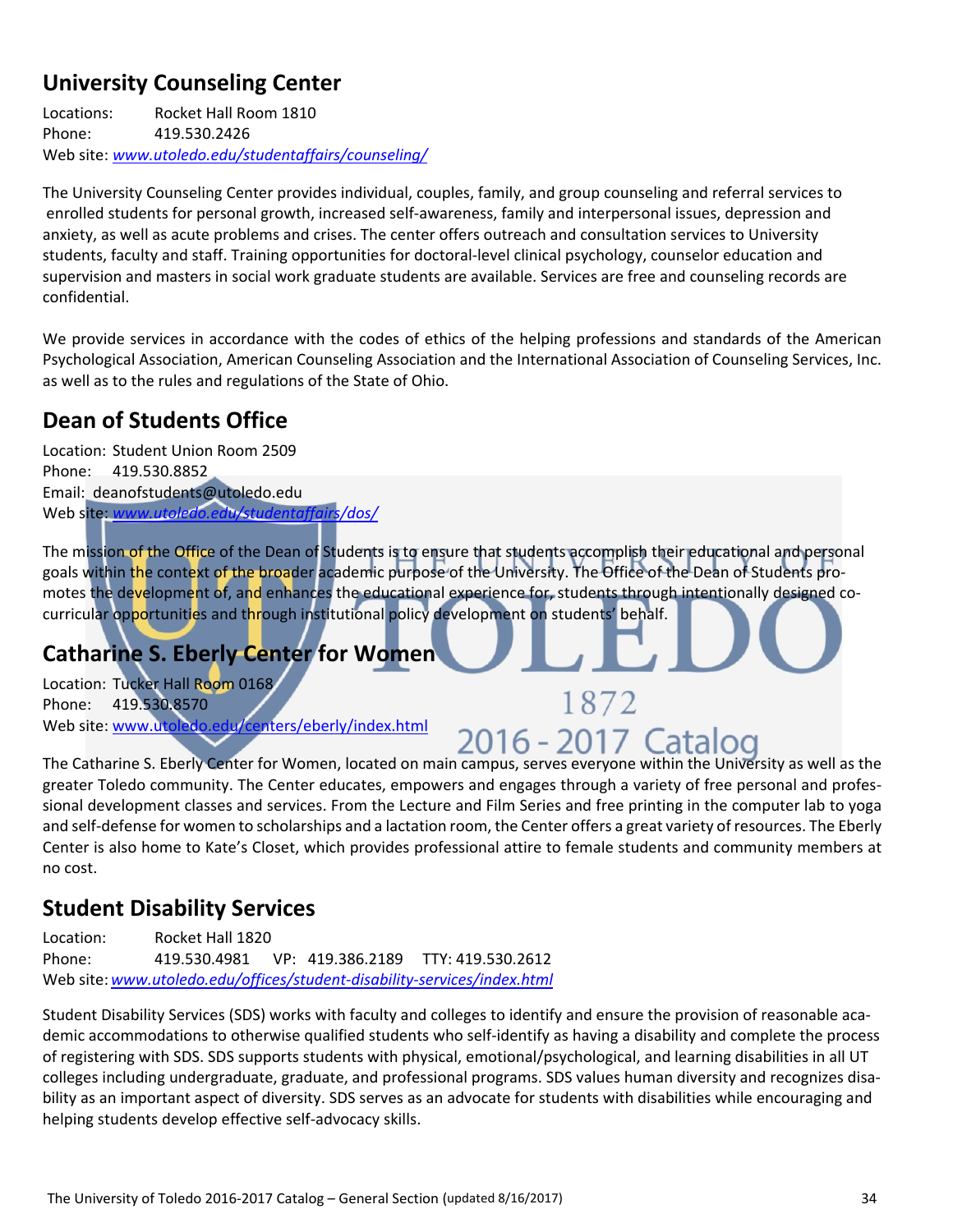## **Student Medical Services**

Location: Student Medical Center Phone: 419.530.3451 Web site: *www.utoledo.edu/healthservices/student/index.html*

The Student Medical Center is a nationally accredited health care facility staffed with Board Certified physicians and Certified nurse practitioners that offers students, faculty, and staff a variety of services, including primary and acute medical care; women's health care; psychiatric services; laboratory testing; prescription and over-the-counter medication; alcohol and substance abuse programming; sexual assault victim advocacy and educational/prevention program‐ ming; free/confidential HIV/AIDS testing; allergy injections and other immunizations; and student health insurance; and the Medical Drop/Withdrawal process. Charges are assessed for office visits, procedures, laboratory work and phar‐ macy. Third party billing is provided for those with health insurance. University Counseling Center services are available at the Student Medical Center and in the Armory.

### **The Center for International Studies and Programs (CISP)**

| Snyder Memorial 1000 |
|----------------------|
| 419.530.5268         |
| 419.530.5266         |
| CISP@utoledo.edu     |
|                      |

The Center for International Studies and Programs (CISP) supports internationalization efforts at The University of Toledo by creating links among students, faculty and staff, visiting scholars, and the community that foster cross‐cultural understanding and appreciation. The Center encourages global citizenship through innovative educational, cultural and service learning programming and through student and scholar exchanges. CISP is committed to the belief that effective cross-cultural interaction leads to global understanding and ultimately to a more rewarding human experience and to a better, more peaceful world. CISP houses the American Language Institute, the Confucius Institute, the Office of International Student and Scholar Services and the Office of Education Abroad.

# **Education Abroad Office**

# 1872

The Education Abroad Office serves as a key resource at UT in regard to international education opportunities. The office collaborates with the many academic departments in creating and administering education‐abroad programs for undergraduate and graduate students, as well as in the transfer of academic credit. One of the most important responsibilities of the office, however, is to provide resources and guidance to students before, during, and after a study abroad experience. The office also arranges and conducts pre‐departure and re‐entry sessions for students. In addition, the office provides information and support to UT faculty for various international opportunities, such as short-term teaching abroad and faculty development activities. Finally, the office provides financial support to students in the form of travel grants, and administers the various U.S. Student Fulbright Awards, the National Security Education Program grants, and other special scholarships and grants.

The Education Abroad Office is located in Snyder Memorial Room 1120. For more information, call 419.530.4234 or e‐mail *eduabroad@utoledo.edu.*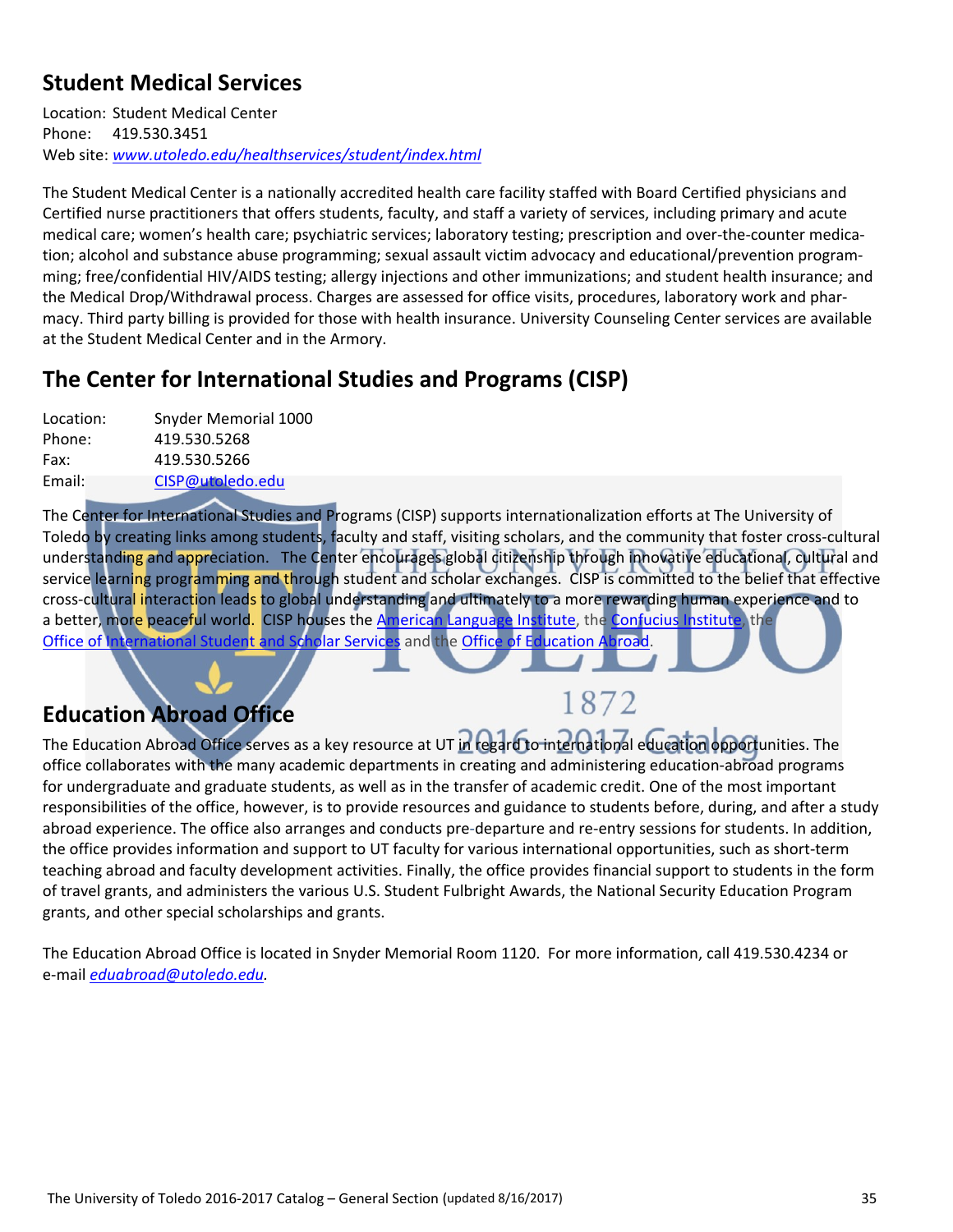### **Office of International Student and Scholar Services**

Location: Snyder Memorial Suite 1000 Phone: 419.530.4229 Web site: www.utoledo.edu/cisp/international/index.html

The Office of International Student and Scholar Services (OISS) Provides advising services with respect to immigration and visa matters, work permission, orientation, cultural adjustment and personal concerns. Staff is dedicated to assist and services to international students at The University of Toledo, helping students transition to life at UT and in the United States.

# Academic Support Services ‐ Tutoring

Whether you are looking to improve a course grade, freshen up on study skills, check and strengthen your understanding of a topic, review assignments, or learn new test taking strategies, the LEC tutors can assist you. Stop in and meet face-to-face with a highly trained tutor. Statistics show, the more you visit, the greater the possibility of increasing your GPA.

#### **Learning Enhancement Center**

Locations: Carlson Library, 0200 (lower level)

Phone: 419.530.2176 THE UNIVERSITY OF E-mail: lec@utoledo.edu Web site: www.utoledo.edu/success/lec/

The Learning Enhancement Center (LEC) provides free tutoring services to all UT students. The LEC's mission is to provide UT students with accessible, professional, academic support services that enhance success and retention. The LEC provides tutoring on a walk-in basis for undergraduate science, math, statistics and foreign language courses. UT's highly-trained tutors help students prepare for tests, understand new concepts and improve proficiency. Students may access online tutoring, where they can chat live with a tutor or post a question. An eTutor and student share a live workspace, where they communicate through various tools, including chat, voice and video, whiteboard, file sharing and application sharing. The LEC also offers Supplemental Instruction (SI) which is a series of peer-led, weekly study sessions for students enrolled in select courses. The SI method has been proven to increase understanding of coursework and improve grades. SI is free and available to students enrolled in the course offering the program. Academic Workshops are available in a variety of topics including: Praxis test preparation, ACT preparation, study skills, time management and note-taking skills. Individualized appointments are available for students interested in maximizing their learning potential. The LEC website provides a variety of resources for academic development.

#### **Student Athlete Academic Services**

Locations: Larimer Athletic Complex, Room 2030

Phone: 419.530.3540

Web site: www.utoledo.edu/success/saas/index.html

Student Athlete Academic Services (SAAS) is a student‐centered, university resource which supports the academic enrichment and life skill development of all Rocket student‐athletes. The Department of Athletics at The University of Toledo recognizes the unique needs of student‐athletes' healthy balance of meeting athletic demands while maintaining satisfactory academic standards. SAAS provides a variety of services to assist student-athletes with their academic progress. Services include guidance with course scheduling, study table, making appointments with appropriate university offices, individual/group tutoring, and academic and career counseling. SAAS is located in Larimer Athletic Complex, the Rocket Academic Center includes staff offices, tutoring rooms, and a computer lab with desktop workstations.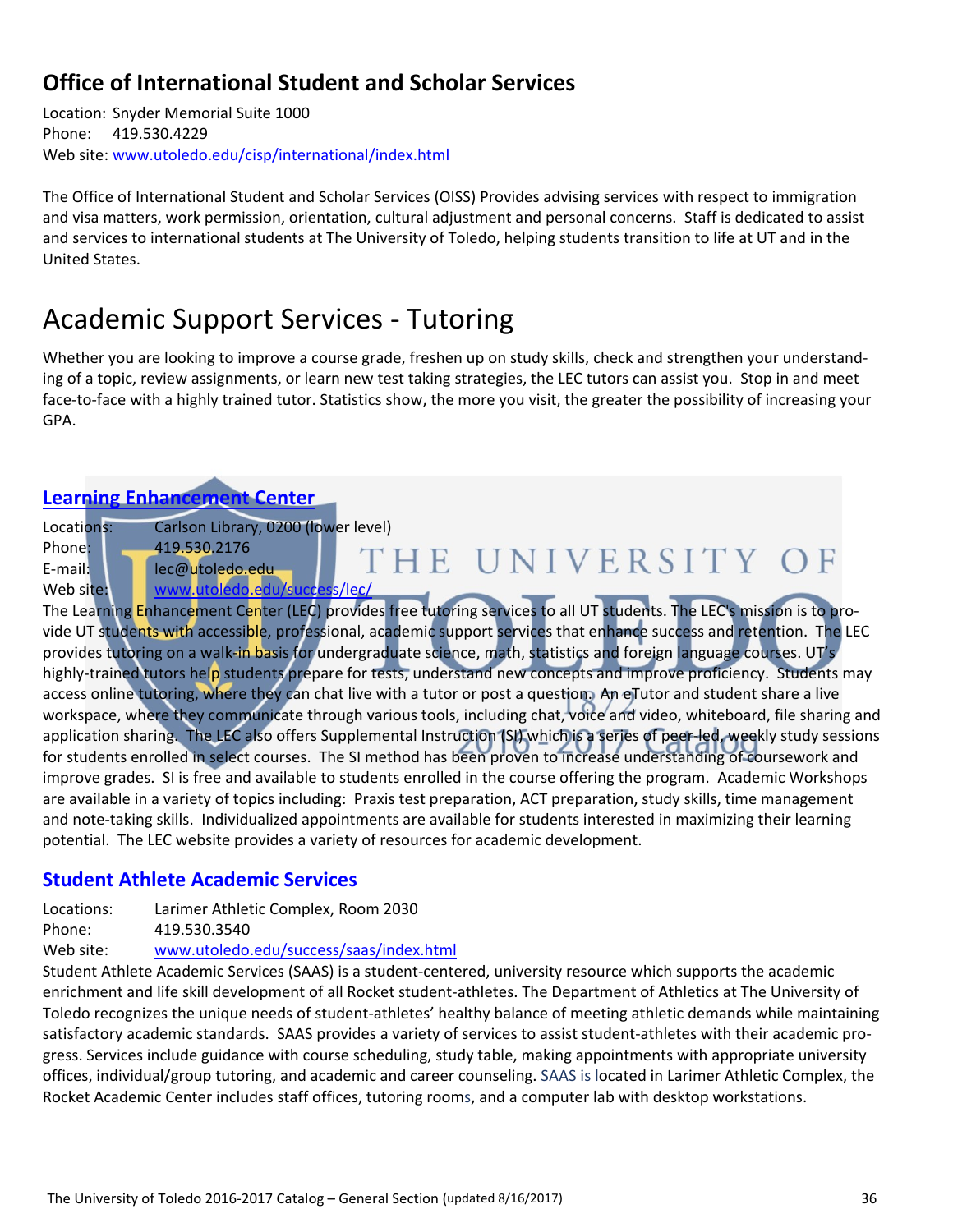#### **TRIO Student Support Services**

Locations: Carlson Library, 0300 Phone: 419.530.3849 Email: triosss@utoledo.edu Web: www.utoledo.edu/success/trio/

TRIO Student Support Services is a federally funded program that provides a comprehensive range of academic and other support services to low‐income, first‐generation and disabled students who need assistance in academic and per‐ sonal development to enhance their chances of graduation. Students are accepted freshman year through senior year and remain with the program for the duration of their undergraduate studies.

TRIO Student Support Services provides the following functions:

- Identification and recruitment of enrolled students with academic need who meet federal program criteria of first‐ generation, disabled, low‐income or a combination of these;
- Student individual and group support in the form of advising, mentoring, and tutoring;
- Academic advising and monitoring in order to enhance persistence;

Career and financial aid counseling, graduate school and money management mentoring to improve economic out‐ comes beyond graduation; and

• Collaboration with University of Toledo student programs in order to enhance student experiences leading to retention and graduation.

#### **Writing Center**

Location: Carlson Library, 0130 (lower level) UNIVERSITY OF F. Phone: 419.530.2176 Email: **WEDO.** writingcenter@ Web: Web: Washington www.utoledo.edu/success/writing

The Writing Center offers free writing assistance to all UT students. Our writing tutors are educated in various disciplines and can assist with a variety of assignments. They offer individual instruction to students at any stage of academic or personal writing. Students may meet with Writing Center tutors to generate ideas, organize notes and thoughts, and receive feedback on drafts or complete papers. The following are often reviewed by our tutors: essays, research papers, creative writing, theses, dissertations, grant proposals, professional publications and scholarship/job applications. The Writing Center's website has many writing resources, including information on proper grammar, revision and editorial recommendations and various citation styles. All writing tutorials require an appointment. Appointments can be scheduled online via the Writing Center webpage.

#### **Office of Multicultural Student Success**

Location: Multicultural Student Center ‐ Room 2500 Phone: 419.530.2261 Web site: *https://www.utoledo.edu/studentaffairs/oemss/*

The mission of the Office of Multicultural Student Success (OMSS) is to create a supportive campus environment for students of various cultures and diverse backgrounds. In addition, we provide opportunities and avenues for college success for underrepresented students beginning in the eighth grade and continuing on through college graduation. Through its programs and services, OMSS will enhance the recruitment and retention efforts of the Division of Student Affairs and explore the indigenous roots of African American, Asian American, and Latino American, Native American and LGBTQA (Lesbian, Gay, Bi-sexual, Transgender, Questioning, and Ally) students.

Sponsored Programs include: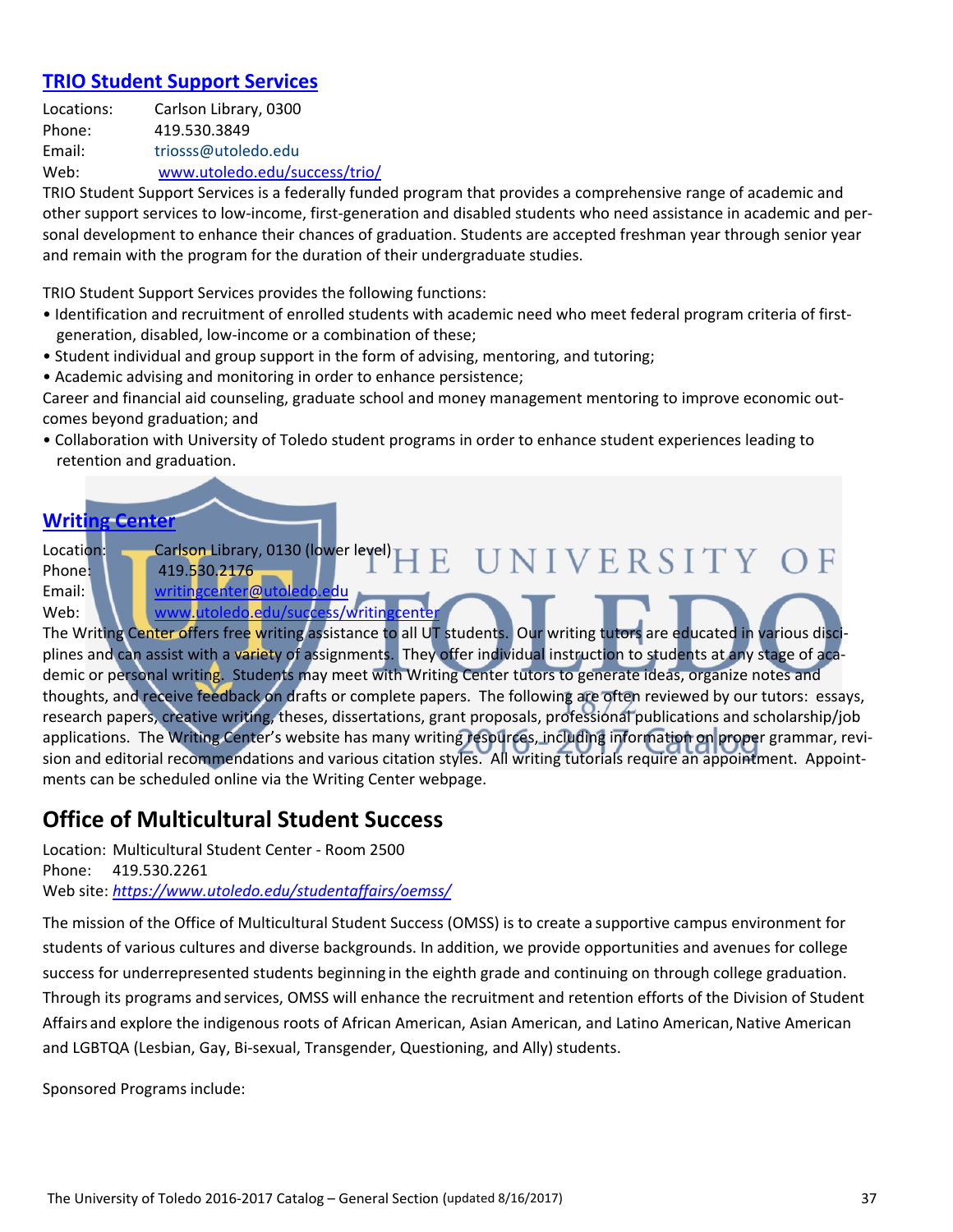- Heritage Months: Black History Month, Hispanic Heritage Month, Asian Pacific Islander History Month, Women's History Month, LGBTQA (Lesbian, Gay, Bi‐sexual, Transgender, Questioning, Ally) History Month, Filipino American Heritage Month, Native American History Month, Jewish American Heritage Month
- Multicultural Graduation Recognition Ceremonies
- Mentoring/Advising: TAWL (Geared toward minority women), Success Advising, PRIMOS (The English transla‐ tion for "cousins," is geared toward first-year Latino students), S.U.C.C.E.E.D (Students United for a Courageous, Creative, Educated & Empowered Destiny is geared toward Lesbian, Gay, Bi‐sexual, Transgender, Ques‐ tioning, and Ally students)
- M.O.R.E. (Multicultural Orientation Resources for Excellence): Early move‐in to assigned residence halls, meet multicultural student leaders, meet multicultural faculty/staff, be informed about mentorship programs, learn about resources to support students and families, opportunity to become acclimated to the campus before the semester starts

#### Email: omss@utoledo.edu

Facebook: https://www.facebook.com/profile.php?id=100011271121674 Instagram: https://www.instagram.com/omss\_ut/ Twitter: https://twitter.com/UT\_OMSS Website: http://www.utoledo.edu/studentaffairs/omss

# **Office of Recreational Services**

Location: **Student Recreation Center** Phone: 1 419.530.3700 Web site: **WWW.utreccenter.** 

The Office of Recreational Services, a member of the Division of Student Affairs, provides The University of Toledo community with quality, student‐centered recreation and wellness programs and services that enrich the mind, body and spirit. The Office of Recreational Services is the premier service provider to the University of Toledo Community for healthy lifestyle options and developmental opportunities for student success. Opportunities are offered to explore one's limits, experience achievement and practice wholesome stress-management techniques. Activities regularly promote social interaction within the culturally diverse University community. Students are continually challenged to examine their values and life choices in the search to build a meaningful identity and understand themselves and others. The numerous competitive and cooperative interchanges provide an ideal climate for learning to respect the dignity and worth of the individual, as well as the importance of team development. Services provided to students through the Student Recreation Center include:

- Drop-in Recreation
- Intramurals
- Sports Clubs
- Red Cross certification classes
- Swim lessons
- Group Exercise Classes
- Climb Wall
- High Ropes Course
- Summer Camp for Children 5‐12
- Multiply Facilities on the Main Campus and Health Science Campus
- Student Employment Opportunities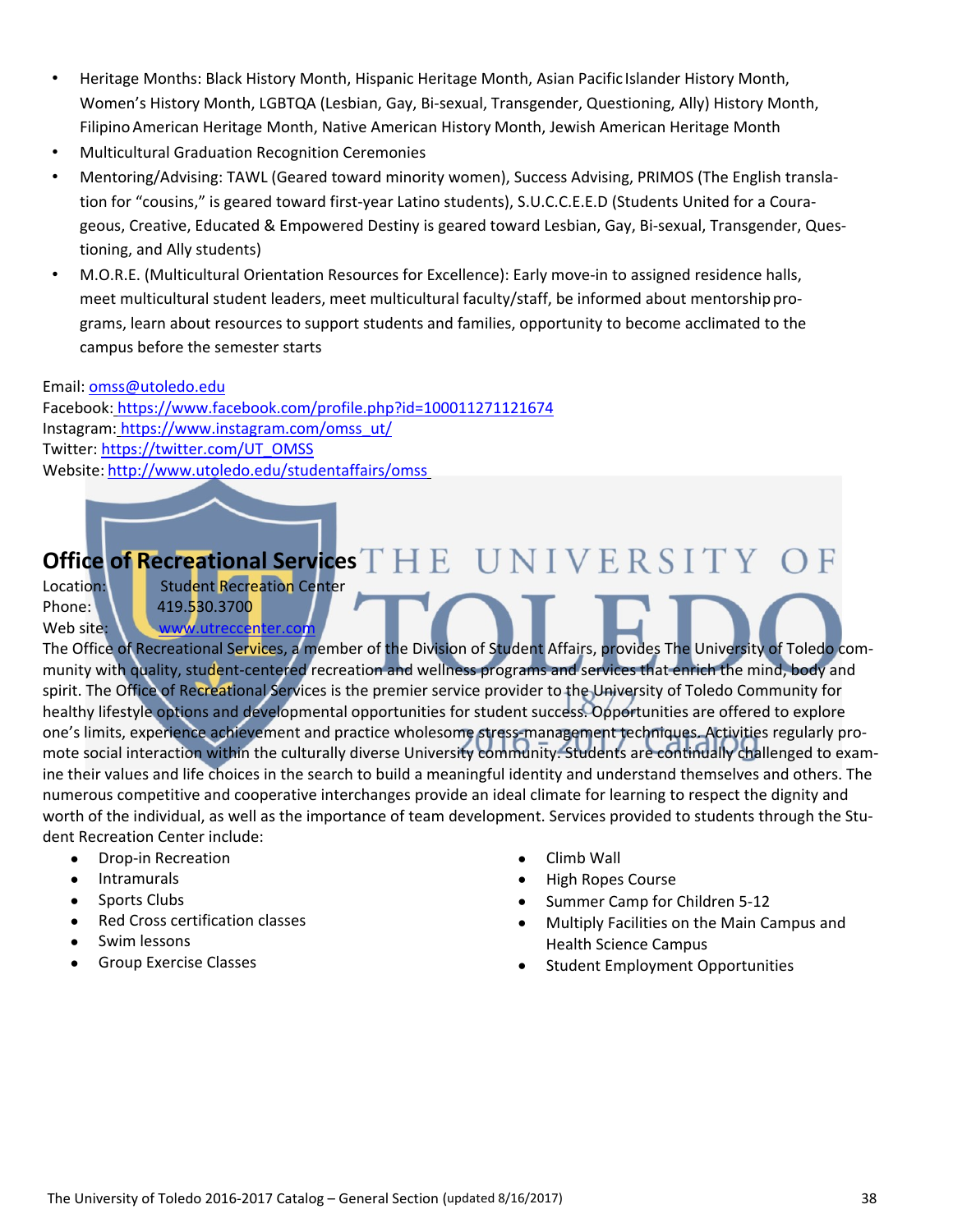## **Residence Life**

Location: Ottawa House West Phone: 419.530.2941 Web site: http://www.utoledo.edu/studentaffairs/reslife

University housing is a place to call home – a place where you can relax after a day of classes, hang out with your friends, eat a freshly cooked meal, and get involved. Arrangements include single, double, and triple occupancy rooms in suites of four to six or in traditional style residence halls. Living Learning and special interest Communities are available for those interested or majoring in the arts, business, health professions, wellness, politics, or law. Specific housing is also available for students that belong to the honors college, the Multicultural Emerging Scholars Program, as well as those looking for gender neutral or substance free living.

### **Sexual Assault Education and Prevention Program**

Location: Counseling Center, Rocket Hall 1810 Phone: 419.530.3431 Web site: https://www.utoledo.edu/studentaffairs/SAEPP/

The Sexual Assault Education and Prevention Program (SAEPP) works to create a safe campus community for everyone through educational efforts designed to reduce the incidence of sexual assault, stalking, sexual harassment and relation‐ ship violence. The SAEPP coordinator also serves as an advocate for survivors of these crimes, providing pressure-free, confidential support and information and accompaniment through campus and community systems. If you or a friend has been victimized or if you would like more information, call the SAEPP coordinator. You also can call to get involved in SAEPP programs and outreach or to schedule a speaker for your group. Because violence can happen to anyone, SAEPP services are available to all students, male and female, in an atmosphere respectful of all cultural backgrounds and sexual orientations.

### **Office of Student Involvement & Leadership**

- Location: Student Union Room 3504 Phone: 419.530.4944 Email: studentinvolvement@utoledo.edu
- Website: utole.do/getinvolve

The Office of Student Involvement & Leadership (OSIL) is committed to building community and providing students with opportunities for involvement that will enhance and complement their UT experience. OSIL oversees many university‐ wide events including Weeks of Welcome, Student Involvement Fairs, Parent and Family Weekend, Homecoming, and Student Organization Awards Gala. The office supports a variety of areas, including student organizations, OrgSync (online student organization and events management system), Greek Life (fraternities and sororities), Campus Activities & Programming, Student Activities Board, Commuter Students Services, leadership programs, and Levis Leadership UT (a prestigious four‐year, scholarship‐based leadership program for incoming students). OSIL is responsible for supporting over 280 student organizations, distributing and monitoring student organization budgets, assisting with the formation of new student organizations, training student leaders, and providing event planning assistance.

1872

## **Ask Rocky**

Location: Student Union Room 2525 Phone: 419.530.4606 or 419.530.2932 Email: AskRocky@utoledo.edu Web site: www.utoledo.edu/askrocky

Ask Rocky is a one‐stop‐shop that provides students with answers to general questions about UT. Ask Rocky can also help students learn of various ways to connect to the University through student organizations, community activities, and leadership opportunities. Services of Ask Rocky include: